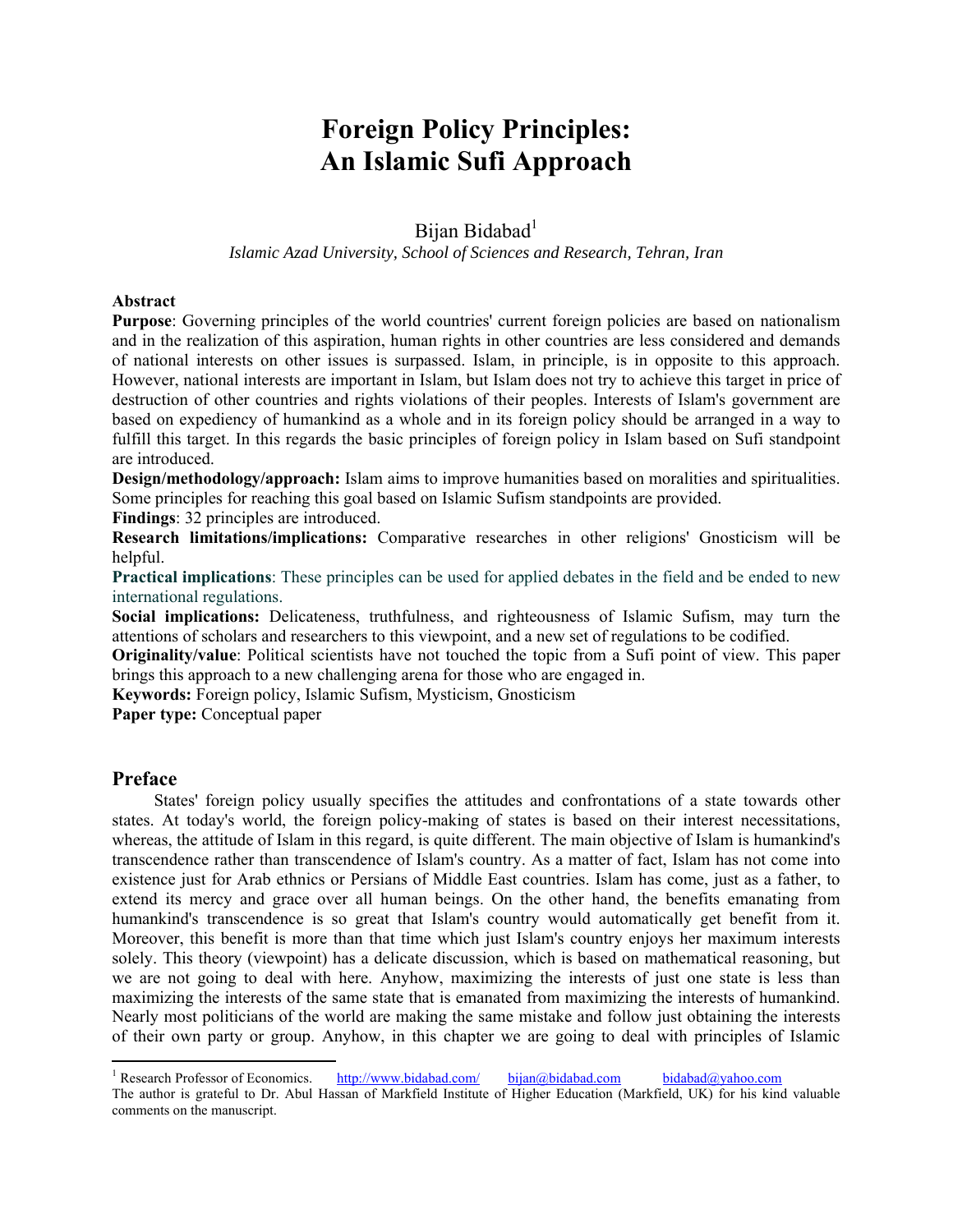foreign policy, which in connection with previous and subsequent chapters, the spirit of Islam's attitude towards other nations and states could be construed.

## **1- Principle of: Coinciding the Islam's expediency with the humankind's expediency**

It has been frequently observed that, while discussing about Islamic foreign policy, the Islam's country is defined just the same as conventional states in the world, as if she is seeking to safeguard its own national interests. The conventional states in the world always make their foreign policy in such a way that in contrast to the other nations' interests could maximize their own national interests. In Islam, the terms of nationality and ethnicity as well as national and ethnic interests do not conform to the conventional definitions. Islam follows that kind of policy which secures the expediencies and interests of the whole humankind, and as we will mention it later on, Islam belongs to all humankind rather than Muslims alone. Islam is divine Mercy, sent down in the earth, to cover all creatures and especially all human beings around the world.

On this basis, the expediency of Islam and Islam's country coincide with expediency of humankind. There is only one exception to the said rule and it is while other states intend to transgress the inviolable border of Islam through practical war operations. That is to say, if they take aggressive measures, then the Islam's expediency would be superior to the aggressor's expediency of aggressive state, and Islam shall as hard as possible, confront with the aggressor. As it will be mentioned later on, the confrontation would be so hard that never permits another rebellion being carried out by the aggressor. With the exception of the said issue, the expediency of Islam coincides with the expediency of every one of human beings. Since Islam has been sent down for all human beings and all creatures are regarded from unique point of view, and all of them are believed to be creatures of the One who has sent down Islam, therefore all human beings are dearest, beloved creatures of the Unique Nurturer. And if they have not endeavored to obey Almighty God, the messenger of Allāh (S) and the Holder of Authority from among themselves, and are abandoned and forlorn, it would not mean that they are of lower classes in creation. On the contrary, their abandonment would be a good cause, that Islam should have shown more compassion and affection toward them. For example if a child does not obey his father, then the father would have more trouble, hardship to protecting, and taking care of his child. In Islam, taking care of the said forlorn is the obligation of viceroy of God in the earth, the prophet (S), divine guardian, or divine executor, who have the position of paternity over the creatures of God. Which said (Al-Baqarah II, 30): "**I am about placing a viceroy in the earth.**" This verse (as to the Arabic grammar) is a noun based sentence and the word "**placing**" is a constant adjective which both of these points indicate continuity of "placing viceroy" in the earth. This viceroy is the prophet or Holder of authority (Divine Master of Affairs) who are viceroy of the whole world. The abovementioned verse is addressed to the angels for introducing Adam (A) who was the only viceroy in the earth at the time. The authorization issued by Adam (A) to other persons, created several chains of authorizations and the Holders of authority in the earth, consequently divine viceroys are dispersed throughout the world and for each nation and folk there exist a guide and a messenger, which said (Al-Ra'ad XIII, 7)**:** "**And for every folk there is a guide.**" And (Yūnus X, 47)**:** "**And for every nation there is a messenger.**" And the most meritorious<sup>2</sup> and ornament of the said viceroy is the Honorable Messenger of Islam (S) and the successors of the chain of authorization from Adam (A) up to Muhammad (S) and from Muhammad (S) to the Upholder, Lord of our age who is alive at any time and stationed at the throne of divine successorship and will exist also in future. In addition, this successorship cannot be usurped and/or be changed. It will be constituted just by Almighty God and the Holder of authorization.

In a comment on the verse (Tā-Hā XX, 86): "**Then Moses returned unto his folk angry and**  distressed" it is written<sup>3</sup>: "The prophets are all just as kind fathers for their community and the people of community are their beloved children. Their belief is regarded as their perfect health and deficiencies in

 2 (Al-An'ām VI, 165). It is addressed to Honorable Messenger "**Say** (from the previous verse): **He it is who has placed you as viceroys in the earth and has exalted some of you in rank above others**." 3 "Bayan-a-Sa'adah-fi-Maqamat-al-Ebadah", volume 9 p. 248.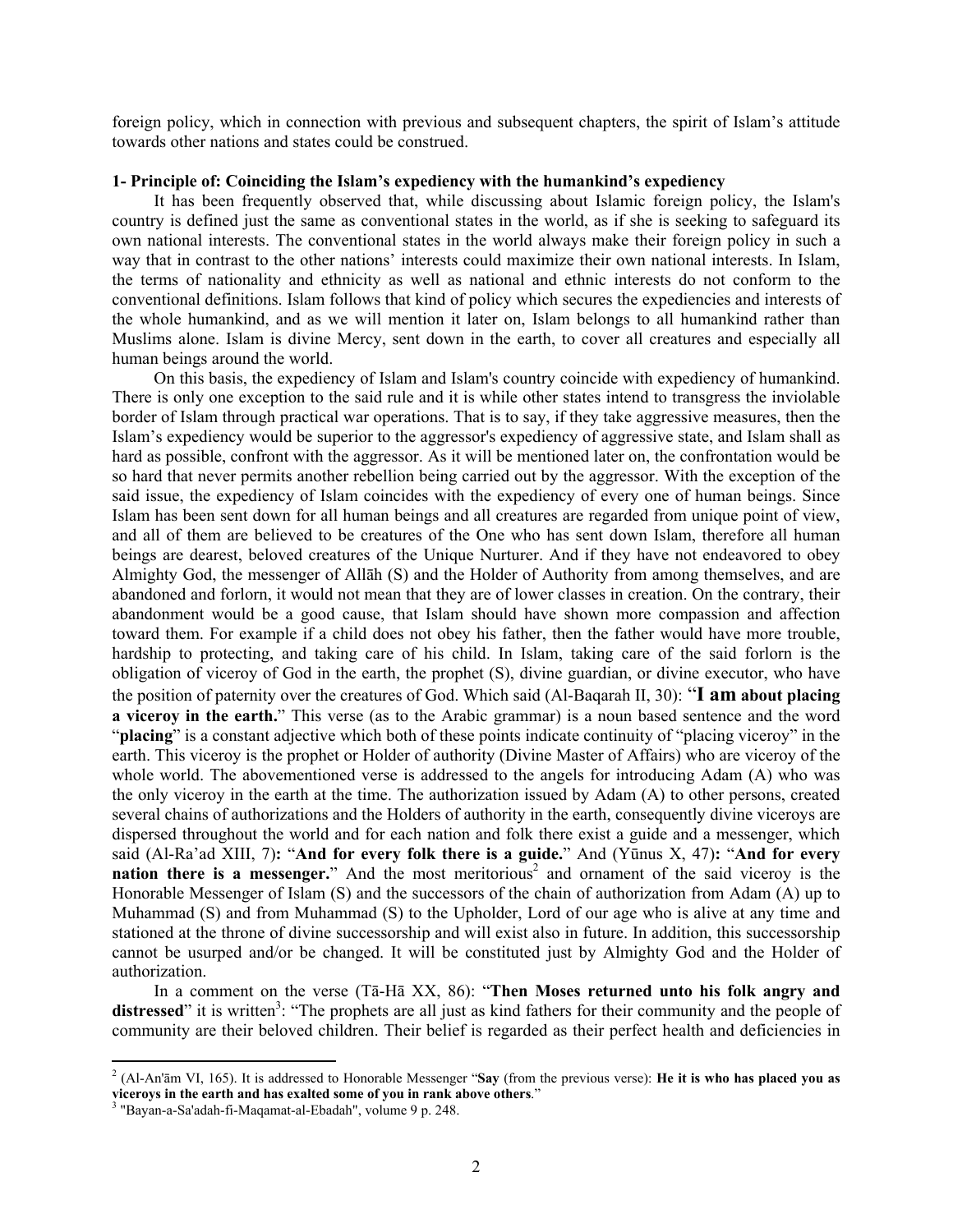belief or lack of faith indicate their illness or death. The mood and status of a prophet as to the health, illness, or death of his community is the same as mood and status of an affectionate father towards his children. Certainly the kindness and affection of prophet is much excessive than a father."

Anyhow, the said viceroy who is representative, governor, and obligatory successor of Almighty God in the earth is appointed for all people in the world. In addressing to David (A), it is said (Sād XXXVIII, 26)**:** "**O David! Lo! We have appointed you as viceroy in the earth; therefore judge (rule) among men according to justice.**" In this verse, David (A) is instructed "to judge (rule)" which has the meaning of governorship and also arbitration, and object of the verb is humankind so that it is not specified for Muslims or the followers of David (A). It means that O David we have appointed you as governor in the earth and the people in the world are under your governorship. So, you should rule and make decisions and judgments according to justice. So that, with regard to the meaning of the said verse, which sets people of the world under the paternity and governorship of divine viceroy in the earth, we may conclude that Muslim's expediency coincides with human beings' expediency, therefore Islam following this approach, should make its foreign policy. This principle is regarded as one of the most important principles in foreign policy of Islam's government. On this basis, the expediency of human binges is the same as Islam and Islamic government's expediency.

Probably the believers of other religions might raise an objection that, the said subject could also be applied to all religions, because the religions belong to whole humankind and this subject is not an exclusive issue for Islam. We admit that it is certainly a correct statement to say that all true religions have been sent down for this purpose and the prophets are also appointed to achieve these objectives. But with respect to this objection, we have to mention that each one of the prophets is successively more perfect than the previous one. This is a standing rule that the Existence (The world) is moving towards progression and perfection, so that prophet, who is appointed, by taking the time of appointment into consideration, should be more perfect than or at least equal to previous prophet. On the other hand, all prophets are trained by previous prophet and divine guardian or divine executor, and the trainee possesses both the rank of the instructor and his own altogether. In Glorious Qur'an, it is said (Al-Baqarah II, 106): "**None of our Decrees do We abrogate or cause to be forgotten, unless We substitute something better or similar, (O, man) do you not know that Allāh is powerful over all things**?" That is the reason why Shiites believe in the Messenger of End of the Time.

The above said reasoning indicates that there is no difference between the prophets as to their main objective. But any of the prophets, with regard to their ranks and the requirements of place and time and also the talents of human beings, have brought laws and regulations, which are suitable for that age. That is the reason why religious law of Moses (A) was ratified by Jesus (A) who said (New Testament, Mathew, chapters 5, 17): "**Never think that I have come to abrogate Torah and written work of other prophets. I am not here for abrogation. I am for perfection.**" Jesus (A) was one of the trainees of prophets who were subsequent to prophethood of Moses (A). Jesus obtained religious laws, mystic path and the truth of Moses from John (A) and the latter from Zachariah (A), hand-to-hand back to Moses. Muhammad (S) who reached this position was under training of the latest prophets of Christ's religion. He was trained by Baradeh (A) (Abu-Talib) and the latter was trained by Abdol-Mottaleb (A). He was trained by Hashim (A) and the latter was trained by Abde-Manaf (A) back to Peter (A) who was trained by Jesus (A). Therefore, there is no difference between religions, and they are all appointed for a unique word, which said (Āle-Imran III, 64): "**Say (O, Messenger) O people of the scripture: come to the Word of (monotheism) which is common between us and you**."

The religions are at a subsequential direction; therefore, to be stationed in a previous religion would be because of fanaticism.

#### **2- Principle of: Islam appertains to humankind**

Some lawyers are of the opinion that the origin of "the right" is based on the concepts of natural laws, which are emanated from the rules and laws governing the nature and the Being. Therefore, the theory of natural law has been shaped in this fashion. The sources of these thoughts and reflections could be clearly observed in true religions and divine scriptures. The maturity and growth of this course of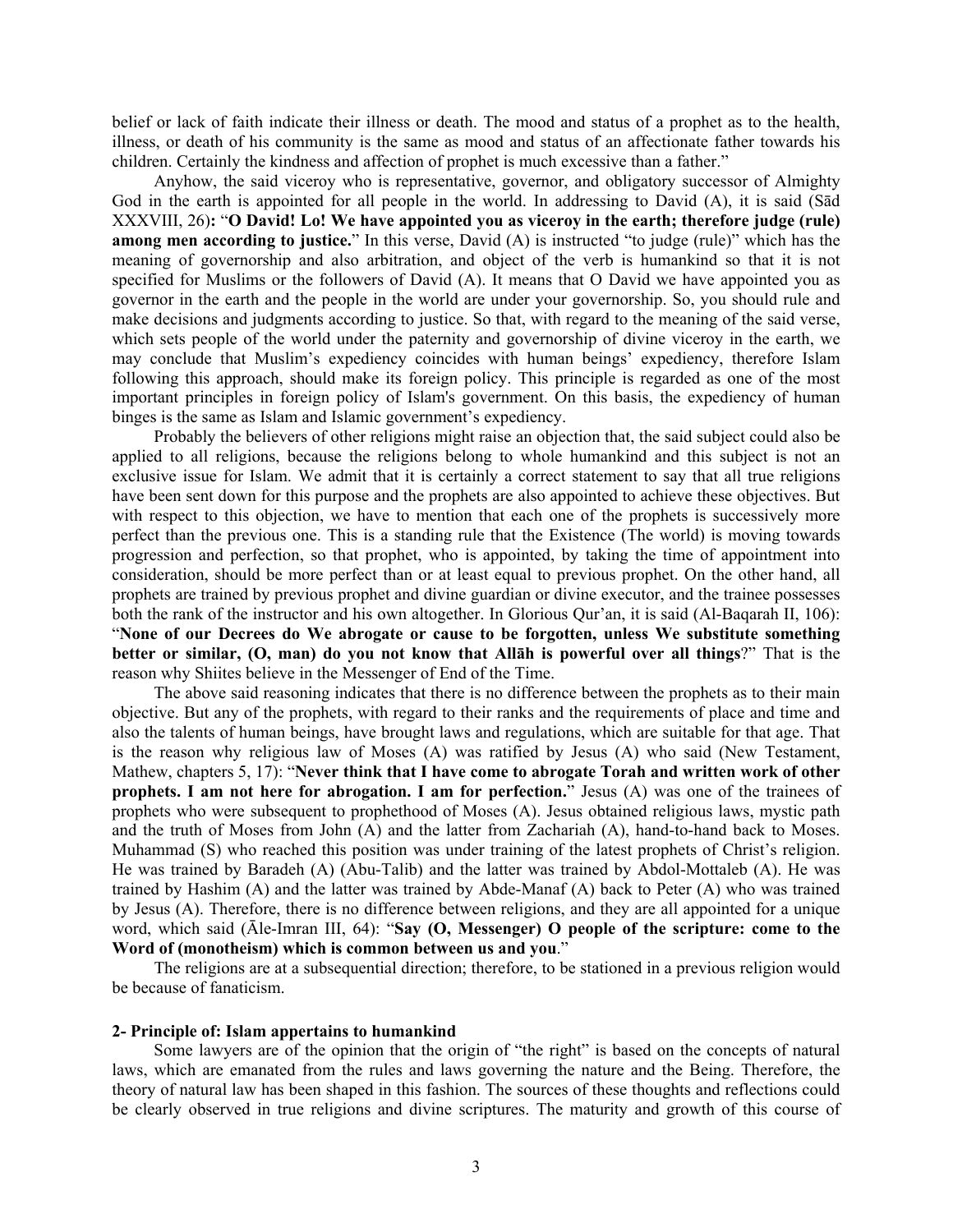thinking could be traced back to ancient Greece. Surveying the said course of thinking and comparing it with religious instructions and teachings, reveals that each subsequent prophet has been more perfect than the previous one, consequently by careful consideration of the requirements of a special period of time and qualifications of human beings within the nature's container and its laws, the prophets have instituted or ratified certain decrees and rules and have caused the maturity of religious laws. That is to say, the religious commandments have been legislated in accordance with the nature and talents of human beings. That is the reason why the religion's precepts, due to their conformity with the nature and being based on wisdom, are suitable for all humankind. Specially the religion that possesses the comprehensive laws and regulations.

According to the abovementioned reasoning, religion of Islam does not pertain exclusively for Muslims. On the contrary, it belongs to all humankind. Islamic instructions are also for those people who are inclined to follow Islam and taking advantage of its instructions. In sūrah of Saba says (Saba XXXIV, 28)**:** "**(O Messenger) We did not send you but as a guide to all mankind in order to give glad-tidings to the believers and to warn those who have gone astray, but the majority of the people are ignorant.**" And in another verse, it is ordered the Honorable Messenger that (Al-A'rāf VII, 158): "**Say (O Messenger) O men! I am sent to you all, as the Messenger of Allāh.**" To sum up this discussion we can conclude that, bountiful table of Islam is at hand and it is not specifically for Muslims or the believers. It is a general invitation to take advantage of this vast divine blessing. Through this standpoint, all humankind are honored by Islam. The cause and objective of advent of Islam is for all humankind. Therefore, Muslims have no right to consider themselves superior than other folks or nations. That is nothing to boast about. They should not guide others just by putting them under pressure. Due to this principle, it is said (Al-Anbiā XXI, 107)**:** "**We sent you not save as mercy for the people.**" That is to say, the purpose of appointing Honorable Messenger was a mercy for all humankind rather than making trouble for them.

#### **3- Principle of: Human being's dignity**

In Glorious Qur'an, it is stated (Al-Isra XVII, 70): "**Verily, We have honored the children of Adam.**" While Almighty God honors the children of Adam, certainly every one of us as Muslims should also observe this dignity. No one has the right to degrade the children of Adam's dignity and/or humiliate them or treat them disrespectfully. On the basis of this principle, every individual of human community is taken as being honorable, and Islamic government is bound to respect the humankind, whether individually or collectively.<sup>4</sup>

On the basis of the said principle all humankind in the world are taken to be honorable by Islam and Islamic government, without taking their color, race, and/or nationality into consideration. This principle shall not permit to degrade and humiliate human beings in different ways and without due cause or legal permission. At present time and in current international relations, the great powers would degrade and humiliate undeveloped or hostile states and their citizen or would make a great show of reluctance towards them. These kinds of actions are rejected and forbidden in foreign policy of Islam's government. If there be any hostility with a foreign state, this hostility should not be extended to their citizens and/or take hostile confrontation with them, because they are the same children of Adam.

## **4- Principle of: Unity**

Contrary to the standpoints of narrow-minded persons such as Machiavelli<sup>5</sup> who established the foundation of government on the basis of discord and disunion, the principle of unity is one of the most indisputable principles of all true divine religions. It is the constituent element of religious and Islamic

 4 See the comment on Articles 22-25 of Universal Declaration of Human Rights, His Excellency Hajj Sultan Hussein Tabandeh "Religious standpoints on Universal Declaration of Human Rights" pp 108-113.<br><sup>5</sup> Niccolo Machiavelli (1469-1529) from Florence the author of the book: "The prince" introduces a new policy for obtaining

political aims namely to use cheating and deception and disunion as the means to the ends.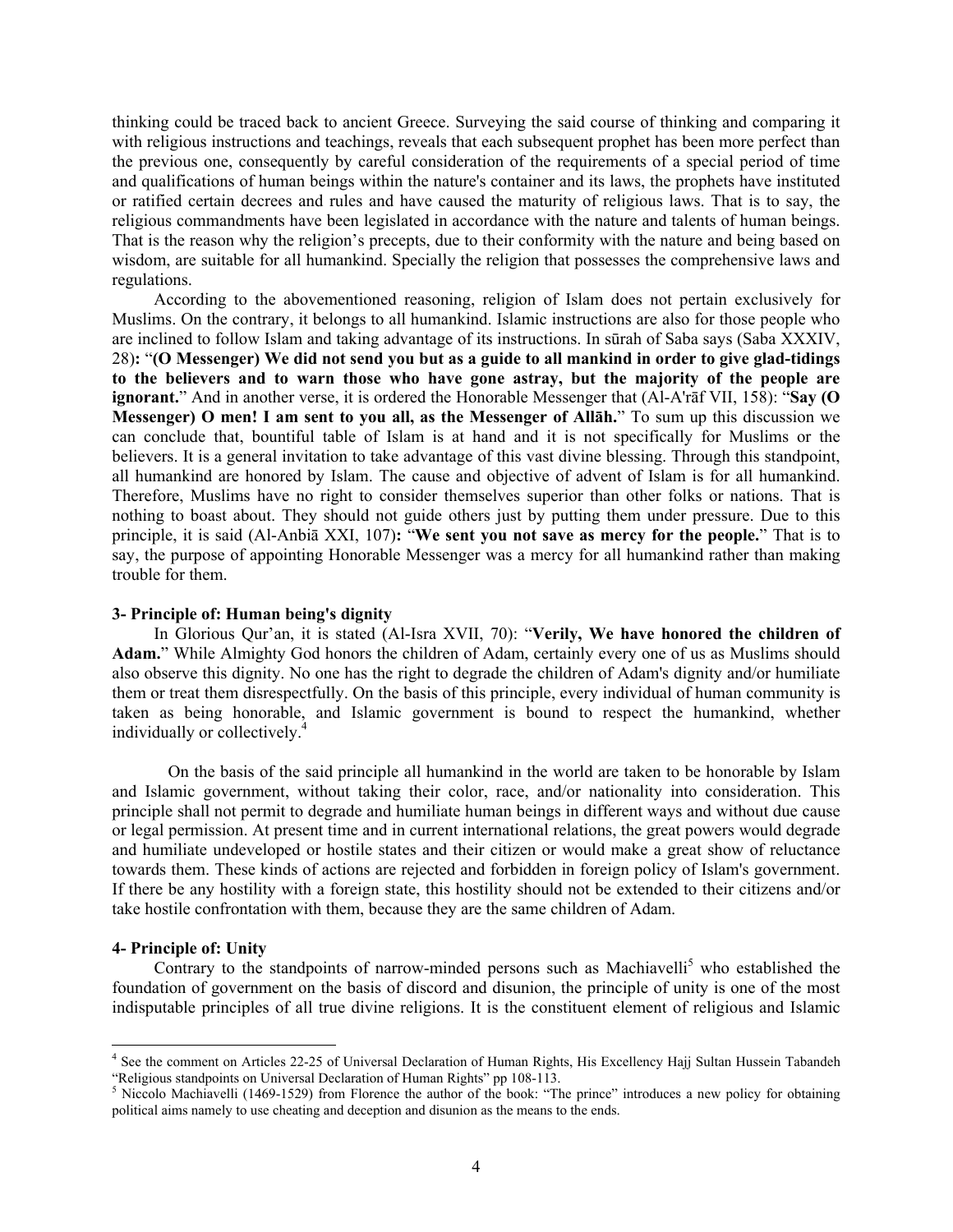foreign policy and diplomacy. On the basis of the said principle, all humankind are placed in the impregnable fortress of the goodly saying (word) of "**There is no God but Allāh**"**.** They are all brethren and are entitled to equal and brotherly rights. Obtaining these rights is not based on religions, ideologies, and creeds of the people. Islam's government is bound to grant equal rights to all individuals and groups having different faiths, opinions, and religions. There is only one exception to this principle, which is applicable for restricting the aggressors from infringement of others' rights.

In Glorious Qur'an, apart from several verses in sūrah of Al-Taubah and other sūrahs, which are sent down about fighting against the aggressors to the limits of Islam, the tasks of Honorable Messenger (S) and Muslims towards non-belligerent disbelievers are generosity and respect. In the noble verse, which is addressed to Honorable Messenger (S), it is said (Āle-Imran III, 64)**:** "**Say: O people of the scripture come to the word of (monotheism) which is common between us and you**"**.** It is ordered to His Reverend, to invite and summon everybody for unity under the aegis of the words "**There is no God but Allāh**". According to the noble verse (Al-Baqarah II, 213): "**At the beginning, people were one nation; Allāh sent the Messengers as givers of glad-tidings and warners; and sent down (with them) the scripture with the truth to judge between men in whatever they differed**". One of the aims of appointing the prophets is adjustment of disputes among people. In other words, the objective of appointing the prophets is establishment of unity between all people rather than the believers of a religion. The word "**people**" in the said verse indicates all humankind without any particularization. With regard to the Islamic foreign policy, it means that any kind of differences among human societies is considered to be disagreeable. The aim of great legislator is also settlement of disputes and establishment of "**one nation**" because at the beginning of the verse it is said**:** "**people were one nation**" and the prophets are appointed for revival of this unity.

In the inaugural message addressed to the "Conference on peace between religions", it is stated<sup>6</sup>: "… Religion is a specific matter that belief in it cannot be imposed by force. On the contrary, every one of us has chosen our religion knowingly and consciously. We, as Muslims have chosen Islam and we believe that Islam is the last divine religion and the most perfect of all religions. But this belief cannot be imposed on another person by force, because he/she should also do the inquiry and research until he/she definitely arrives at the same conclusion. Therefore, as long as the followers of different religions have not arrived at the same conclusion, for establishment of universal peace, all religions should be respected and considered to be important. And to achieve the desired end of unity of religions, the necessary facilities should be prepared for them to be able to continue their own inquiry …"

In sūrah of Al-Mumtahanah, concerning the way of behavior and friendship with ex-enemies says (Al-Mumtahanah LX, 7-9): "**It may be that Allāh will cause friendship between you and those whom you hold as enemies. Allāh is the Absolute Power, and Allāh is Forgiving, Merciful. Allāh forbids you not, those who warred not against you on account of religion and drove you not out from your homes, that you should show them kindness and deal justly with them. Lo! Allāh loves the justdealers. Allāh forbids you only those who warred against you on account of religion and have driven you out from your homes, and helped to drive you out, that you make friends of them. Whosoever makes friends of them- (all) such are wrongdoers**"**.** 

The Reverend Messenger (S) in the "Farewell address (sermon)" says: "O people, be aware that your Lord is just "The One" and your father is just one. There is no superiority of Arabs to non-Arabs and Non-Arabs to Arabs, blacks to reds and reds to blacks. The superiority and excellence is just through piety".7 The principle of unity can be clearly understood from this verse, which says (Al-Nisā IV, 1)**:** "**O people! Be careful of your duty to your Lord, who created you of a single soul and from him created his mate and from the two of them created many men and women scattered all about; be** 

<sup>6</sup> The text of inaugural message of his Excellency Hajj Dr. Noor-Ali Tabandeh, MajzoobAlishah, to the Conference of Peace among Religions. (Foundation for Religious Harmony and Universal peace) (18-20, April 2005) New Delhi, India. Collection of essays on "peace among religions. Mysticism in Iran (journal), compiled and edited by Dr. Seyyid Mostafa Azmayesh, No 22, Haqiqat Publication, 2004, pp 5-9. by Hussein-Ali Kashani, pp. 125-136. 7

The exegesis of Al-Mizan, Allamah Tabataba'i, vol. 18, p 334. Ma'dan Al-Javahir, 21.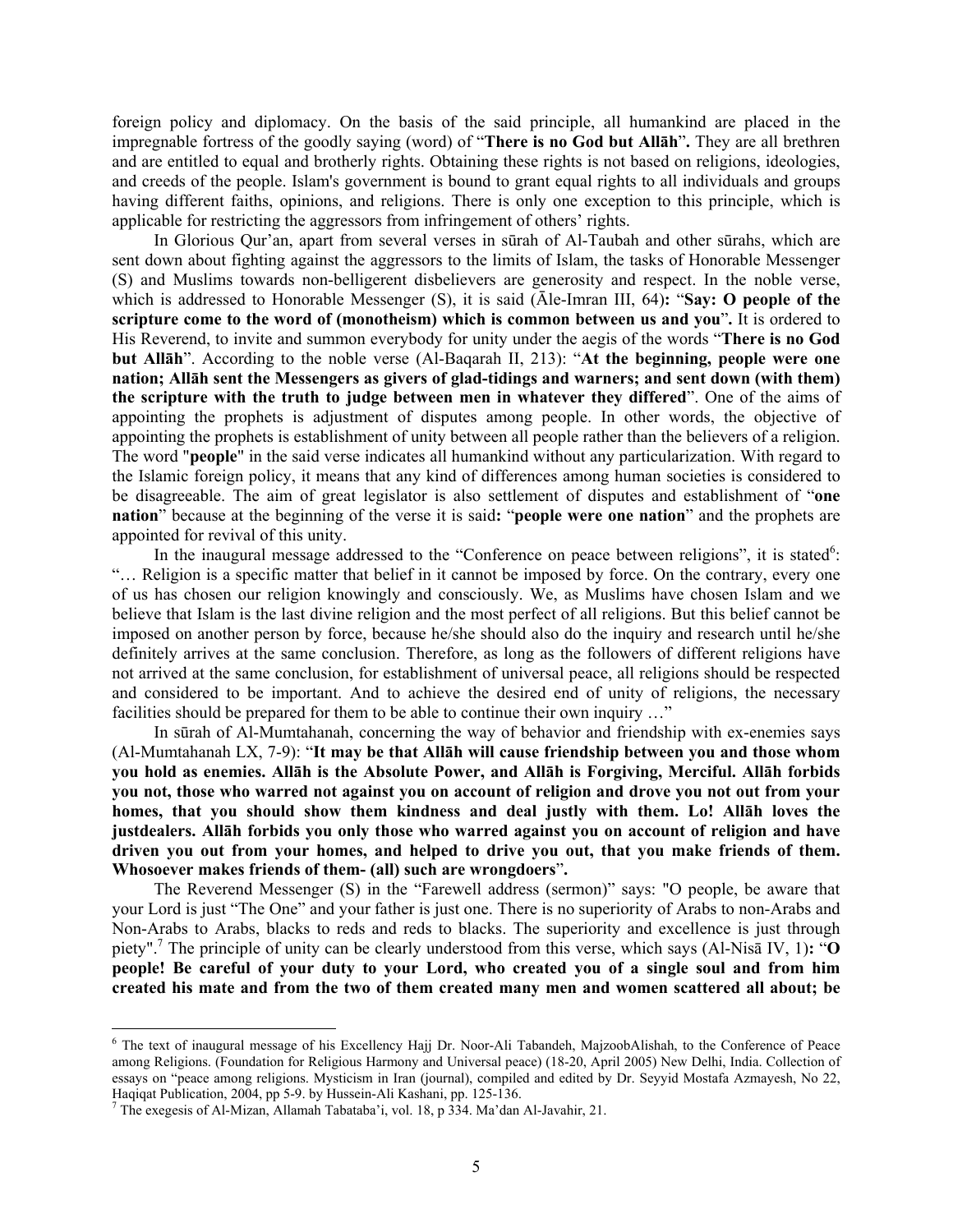**careful of your duty toward Allāh that by swearing to His Name you claim (your right) of one another, and be mindful to interrupt from your relatives**"**. Surely Allāh is the Ever-Watcher over your deeds**" From the first part of this verse it can be inferred that all humankind due to the oneness of their father are all relatives. In the second part, by stating that "**not interrupt you're your relatives**" emphasizes that on the basis of the first part of the verse, all individuals in the earth - from the past up to present time - are relatives. In other words, the emphasis of this verse is on the principle of unity of all humankind in all times and places.

In another verse that is addressed to all people in the earth it is said (Āle-Imran III, 103)**:** "**And hold fast, all of you together, to the cable of Allāh, and do not separate, and remember Allāh's favor unto you. How you were enemies and He made friendship between your hearts so that you became as brothers by His grace, and (how) you were on the brink of the pit of the Hell-Fire and He saved you from it**"**.** 

In subsequent verses of this sūrah by forbidding discord and division says (Āle-Imran III, 105)**:**  "**And you do not be as those who were divided and disagreed with one another after clear signs came to them, it is they whom there is a grievous chastisement**"**.** And in sūrah of Al-An'ām says (Al-An'ām VI, 159)**:** "**Verily, those who divide religion and became sects (schismaticts) you should have no concern in them; their affair is only with Allāh Who then (on the Resurrection Day) will inform them about what they used to do**"**.** 

In sūrah of Al-Anfāl it is said (Al-Anfāl VIII, 46)**:** "**And obey Allāh and Allāh's Messenger and do not quarrel with one another, lest you may get weak-hearted and your spiritual power may go away; and be patient in Allāh's way, surely Allāh accompanies the patient**"**.** Interpretation of this verse at the international level would lead us to this point that war among nations would cause, the capabilities and economic resources to be destroyed, which would result to the weakness of humankind, and would harm all people in the world. Whereas unity, with regard to the optimum allocation of resources from the economic aspects, will increase social welfare among all nations. Moreover, the additional inertia of this unity will result to extra productivity, compared with previous conditions, which means taking advantage of "economies of scale". And this will be to the benefit of the whole humankind. Nations and people cannot get the real meaning of the said inertia. They are not aware that unity of nations and elimination of war would result to their exaltation. They are content with their illusion and cannot understand the concept of glad-tiding and warning of messenger of God, which is said (Al-Rum XXX, 32): "**And do not be of those who divided their religion and became sects, and also were happy and content with what they had received from the past**".

#### **5- Principle of: Prohibition of racial discrimination**

The principle of prohibition of racial discrimination could be easily inferred from the other principles, but due to the importance of the subject, we are going to discuss it under this topic and in a separate section. In the noble verse in sūrah of Al-Hujurāt it is said (Al-Hujurāt XLIX, 13)**:** "**O mankind! Verily, We created you all from a male and female and appointed for you nations and tribes until you may know. Verily the most honorable of you, in the sight of Allāh, is the most pious of you**"**.** From the said verse, it is clearly known that the nations and tribes, which are the origin of races and differences between them, cannot be the main factor for supremacy and superiority of the races. The only factor for honorability and excellence in the sight of Allāh is piety. The Honorable Messenger (S) says: "O people! Your Lord is just one; the father of you all is Adam (A). Adam is created from clay, and the most honorable of you in the sight of Allāh, is the most pious of you. The Arab has no superiority over non-Arab save in piety". $8$ 

The results and effects of the said principle on foreign policy of Islam's government is that no privileges and/or restrictions should be considered for different races. One of the most notable cases, with respect to the said principle is measures taken by governments through formulating special allocations and selection of people from different races in process of immigration. The aims of this kind of

<sup>8</sup> Behar-ol-Anvar, 73, 348, chapter 67.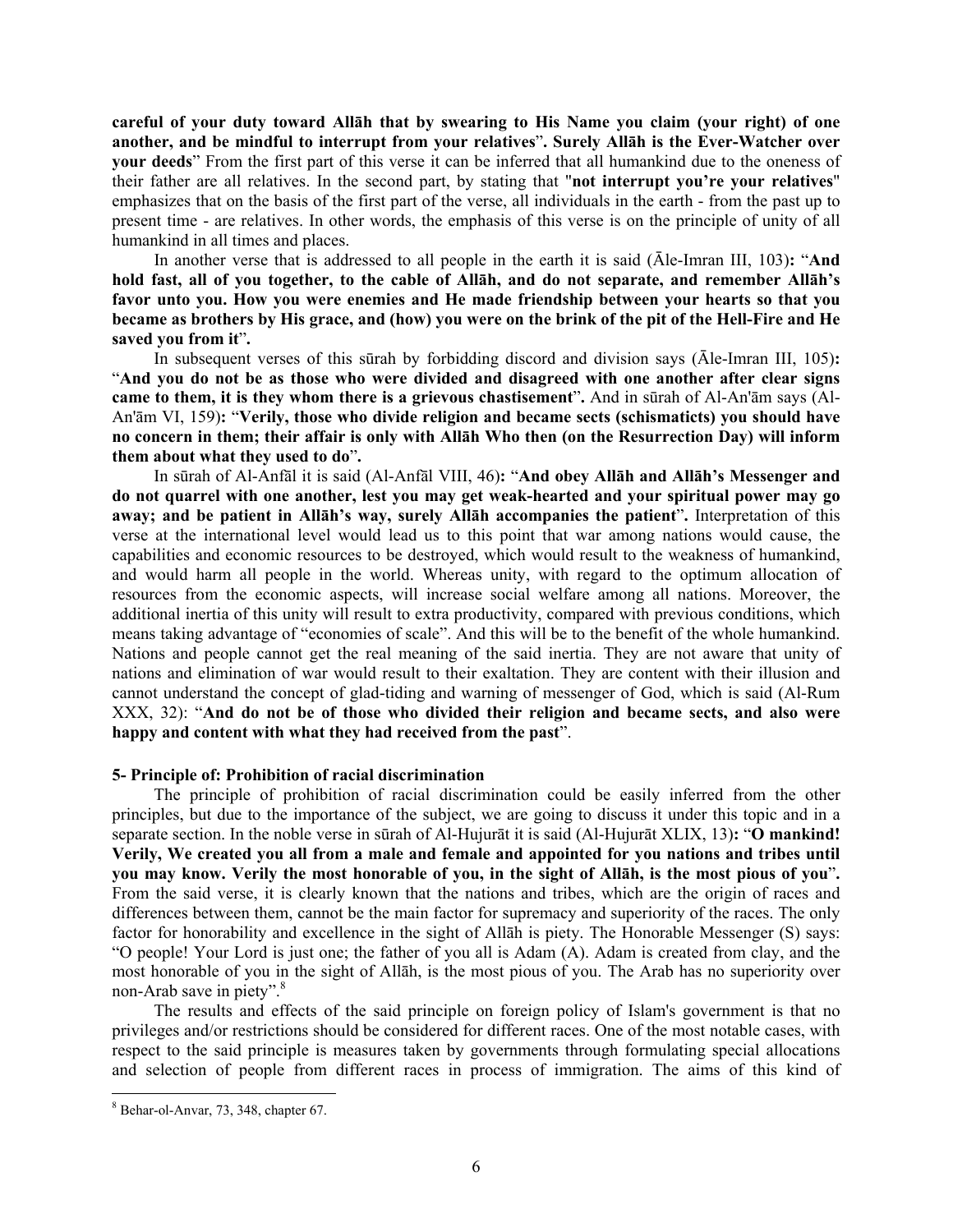discriminatory regulations are sometimes to prevent the integration of races resulting from immigration of different races and protecting the nobility of the race in the immigrant country. These kinds of allocations and other similar privileges and/or restrictions are prohibited in the foreign policy of Islam's government.

## **6- Principle of: Disdainful of idolaters**

 $\overline{a}$ 

In Islam, the criterion of human dignity is piety, and it is on the said basis, which is said (Al-Hujurāt XLIX, 13): "**Verily the most honorable of you, in the sight of Allāh, is the most pious of you**"**.** Perhaps the reason behind this subject, which piety is the basis of human dignity is that human knowledge and comprehension can only be acquired through piety. That is to say, humanity and superiority of human beings are the very knowledge that results from piety. In Glorious Qur'an it is stated (Al-Baqarah II, 282): "**Observe your pious duty to Allāh, and (then) Allāh will teach you**"**.**

Therefore, as it is noticed, in the sight of Allāh, the human superiority and supremacy in preference among human beings, is distinguished with the measure of piety because, he who is the most pious, he is the most knowledgeable. It is likely that there be a non-Muslim who due to his piety would be considered as a real Muslim and there be a Muslim who due to having no piety not to be considered as a Muslim. On the other hand "piety" cannot be acquired unless through deep thinking about his self and other beings. When, one through deep thinking finds out that the existing order in the universe is not baseless and causeless and everything is situated in its right place and follows its relevant rules, then he would be afraid of his own actions and behaviors and attempts to make some changes and reform in them, consequently he would acquire the "piety". So that, thinking, piety and knowledge are inter-related and religions are sent down for humankind's enlightenment. And the attempts of prophets, divine guardians and divine executors have been and still are just to enlighten the people's mind.

Some people are of the opinion that establishment of rules of distinction and believing in superiority of Muslims to the idolaters is somehow an oppression and humiliation of non-Muslims. In this respect it should be mentioned that the above said statements are resulting from a wrong inference of the whole discussion. Because whoever says "**there is no God but Allāh**" even though he lies, he should be called a Muslim and should be entitled to all rights, which a Muslim has in Islamic society. The severity concerning some rules of fixed punishments (Hodood) and blood money (Diyat) against idolaters are legislated to make pagans think about their narrow-mindedness, and at least by encouraging them through their interests to worldly affairs and fear from punishment, to avoid worshipping statues, which are made of stones, woods, metals and/or Jewels as their God. And then by thinking about the book of creation and creator have new motives to study about this world. Perhaps, this is the best method to reform the antiquated and old-fashioned people to thoughtful persons; otherwise, they would remain at the same stage of antiquated conditions. Therefore, Islam on the one hand, by way of opposition and threatening would endanger this kind of narrow-mindedness and on the other hand by way of accepting them easily just by uttering the words of "monotheism" even though it be a lie invites the idolaters to accept the oneness (of God). This method, namely using both repulsion as threatening and attraction as encouragement follows this end that one is placed between two forces of repulsion and attraction to make him move towards salvation as soon as possible. This is the best nurturing and training method the holy Prophet of Islam  $(S)$  has had in his mind.<sup>9</sup>

Taking severe measures and disdainful of idolaters and threatening them to leave their inadmissible and antiquated beliefs is easily shown in the first verses of sūrah of Al-Taubah. The rough words and verses in this regard, in one hand is a grave threat and in another hand show a firm hope. From the educational psychology viewpoints, this kind of confrontation is considered to be one of the most important methods for reforming the thoughts and deeds of criminals. As long as severe measures are not taken, the criminals would never think and would never change their way of living. The foundation of Islam is based on thinking, and Glorious Qur'an in all parts of it, invites humankind to thinking. From the

<sup>&</sup>lt;sup>9</sup> In the book of religious standpoints on Universal Declaration of Human Rights, in relation to the abovementioned discussion and while giving explanation to Article one of the said Declaration there are detailed explanations. His Excellency Hajj Sultan Hussein Tabandeh. Religious standpoints on Universal Declaration of Human Rights, pp 38-44.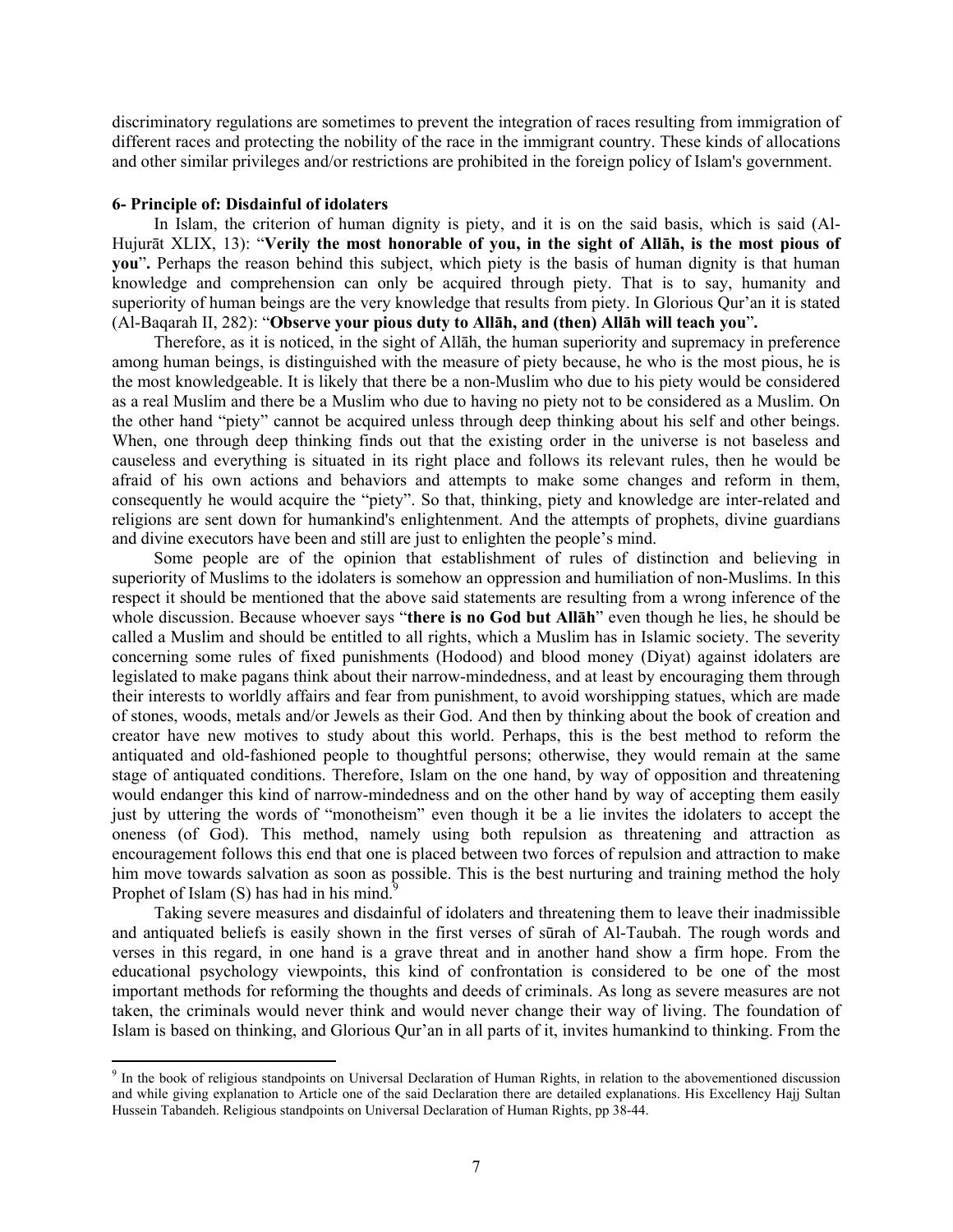beginning, the Holy Qur'an commands to recite the "**Name**". This recitation is nothing but thinking. "**Name**" is everything, which indicates what is named, that is to say, the Essence of Almighty God. On this basis the noble verse of "**In the name of Allāh the Beneficent the Merciful**", is repeatedly revealed and sent down. By deep thinking about the "**Name**" and seeking assistance of "**Great Name**" who is the perfect human being and God's viceroy in the earth, one can acquire the grades of humanity. Anyhow in this regard<sup>10</sup> it is said that  $(AI-Taubah IX, 1-8)$ : "**Disdain and freedom from obligation (is proclaimed) from Allāh and His Messenger towards those of the idolaters with whom you (Muslims) have made a covenant. Travel freely in the land for four months**<sup>11</sup>**, and know that you are not able to escape Allāh, and that Allāh will confound the disbelievers. And this is a proclamation from Allāh and His Messenger to all people on the Day of the Greater pilgrimage that Allāh is free from obligation to the idolaters and (so is )His Messenger. So, if you repent, it will be better for you but if you are averse, then know that you are not able to escape Allāh. Give tidings (O Muhammad) of painful chastisement to those who disbelieve. Excepting those of the idolaters with whom you (Muslim) have a treaty, and who since abated nothing of your right nor have supported anyone against you. (As for these), fulfill their treaty to them till their term. Verily, Allāh loves those who keep their pious duty (unto Him). So when the sacred months are passed,**<sup>12</sup> **then slay the idolaters wherever you find them and seize them, and besiege them, and wait for them to capture them in every corner. But if they repent and establish prayer and pay the poor-due, then leave their way free. Verily Allāh is Forgiving, Merciful. And if anyone of the idolaters seeks refuge in you (O, Muhammad) grant him, so that he may hear the word of Allāh, then escort him to where he can be secured. That is because they are a people who lack knowledge. How can there be a covenant with Allāh and His Messenger for the idolaters? Except those with whom you made a covenant near the Sacred Mosque (The Inviolable Place of Worship). So long as they are faithful to their covenant, you too be faithful to your covenant. Verily Allāh loves those who keep their pious duty. How (can there be a covenant with them) whereas when you are over powered by them, they do not regard the ties, either of kinship or of covenant with you? They please you with nice words with their mouths, but their hearts are aversed from you; and most of them are rebellious and corrupt**"**.** 

#### **7- Principle of: Islamic Internationalism versus states' Nationalism**

Nationalism is regarded as a term, which is employed for strengthening the national and cultural unity and historical identity of nations.<sup>13</sup> This standpoint is so prevalent that all nations in the world believe it to be self-explanatory.<sup>14</sup> As to the political aspects of nationalism, it has become a desired means for justification of states' actions/politics in the world. The political nationalism in authoritarian and totalitarian regimes has made them able to impose themselves on neighboring countries as well as on their own people. Islam by weakening the concept of nationalism and racial, ethnical, and cultural differences attempts to incline people towards principle of equality and omission of superstitions originated from so-called differences between ethnics, races, groups and tribes. Glorious Qur'an calls all human beings as brothers and say (Al-Hujurāt XLIX, 13)**:** "**O mankind! Verily, We created you all from a male and female and appointed for you nations and tribes. (**But this is not a factor of your superiority over others. It is a factor to make you think and get better understanding). **Verily the most honorable of you in the sight of Allāh is the most pious of you**"**.** Since all humankind are brothers, therefore the illusory borderlines which are established by governments to protect their own benefits, and superiority over other nations, is worthless and barriers in the path of human brotherhood. It is worthy to mention that elevating the illusory nationalistic feelings, is a common trick played by government to continue their governance over the nations. National anthems, military marches, national glories,

 $10$  This sūrah is also called "Bara'at" its meaning is "disdain" which is mentioned in the first verse.

<sup>&</sup>lt;sup>11</sup> It is addressed to the idolaters, which had violated their promise.<br><sup>12</sup> The four months of Rajab, Zilqa'dah, Zilhajjah, and Muharram were those months for idolaters as the respite.<br><sup>13</sup> Sariā-ol-Qalam, M. (1992) "De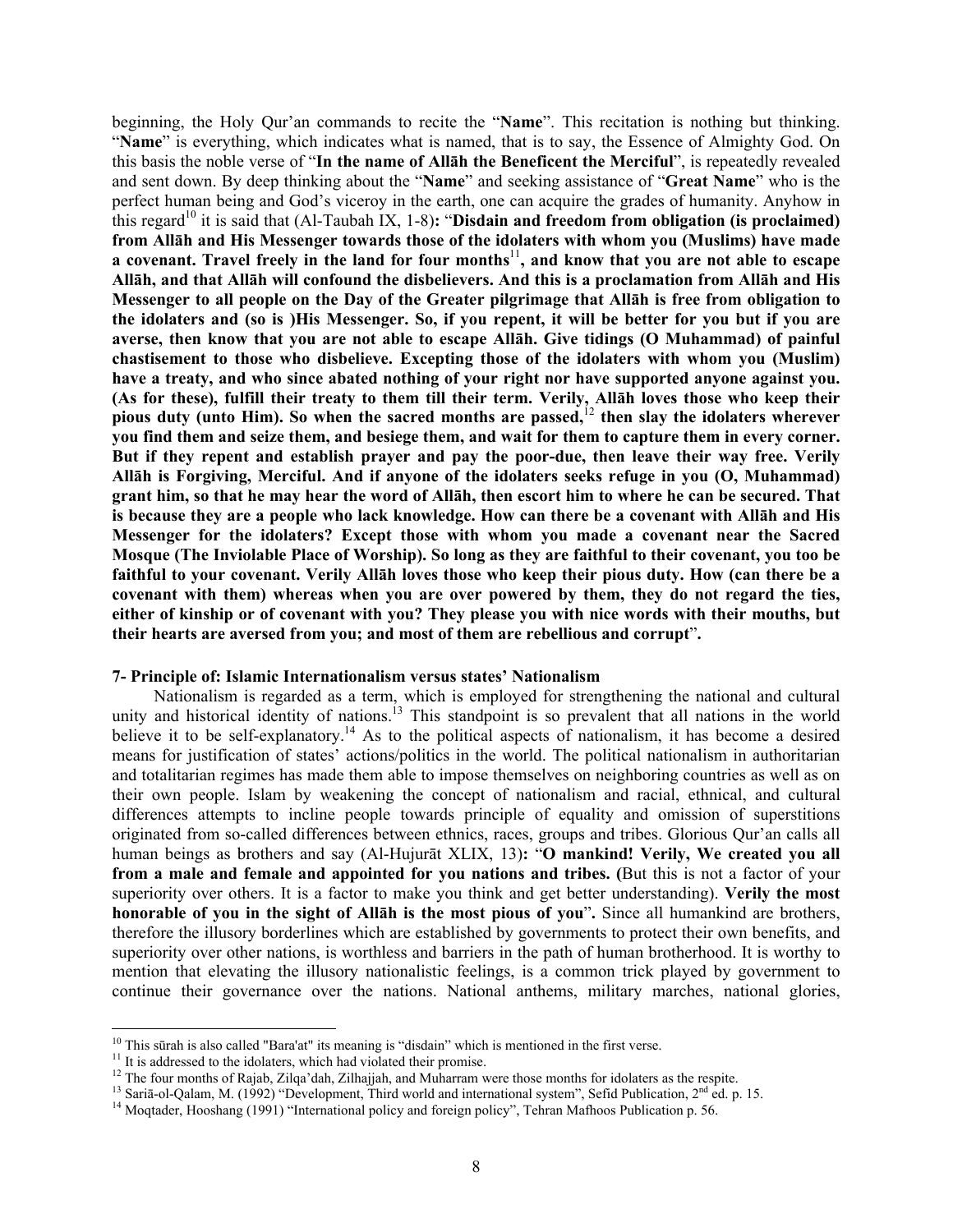historical superiority, ethnical distinctions, cultural excellences and other similar issues are all different methods applied by governments to play tricks and fool the nations, as a result to strengthen the illusory distinctions between their people and other nations to be able to rule longer and easier. Otherwise, what is the difference between two persons that one of them is born in this side of the borderline and has obtained the nationality of certain country and another one who is born, in a short distance away, in the other side of the borderline and has obtained another state's nationality. These two persons may take part in a war between the two countries and try to kill their brothers who think they are from another country. All these happenings occur just for this very reason that they are born in different places, which are situated in a short distance away from each other. Islam and all true religions are sent down to eliminate these kinds of superstitions, which are common between people.<sup>15</sup> Delusions, which have been the cause of establishment of political borderlines and national and ethnical differences, are all of this kind of superstitions. MacIver in his well-known book of "The web of government"<sup>16</sup> after giving full and detailed description about this subject matter that no person has more strength than another one, declares that the basis of statesmen's power is to create differences and ethnical distinctions between their nation and other nations and also creating differences among their own people just through different customs and traditions and ceremonies resulting discord among different groups and rule over them easily.

Islam does not approve this kind of ambition and hegemonism. In Glorious Qur'an, it is addressed to holy Messenger (S) that (Al-Ghashiah LXXXVIII, 22): "**You are not a compeller over them**"**.**  Islamic internationalism is not established for domination and hegemony over humankind. Because domination and ruling over human beings is one of the most worthless and even most unpleasant things in Islam. It is just applicable in Islam for transcendence of humankind and humanity. Therefore, endurance of difficult situations and sufferings of a governor is not due to enthusiasm for ruling, but because there is an order in this regard which said (Hūd XI, 112): "**So stand on the straight path as you are commanded and so do the ones who turn to Allāh with you, and transgress not (that is to say do not get tired and never leave your mission)**". The honorable Messenger (S) repeatedly would say that "this command in sūrah of Hūd has acted as a heavy burden on me".<sup>17</sup>

## **8- Principle of: Prohibition of national boasting and seeking national superiority**

 $\overline{a}$ 

The political and cultural issue of national glorification and/or seeking national superiority is one of the most prevalent and important controversial topics among the nations. A survey of the social and political behaviors of the states shows that, there are various forms of this kind of boasting among different nations, which by enhancement of economic power and domination over smaller countries it is going to be increased accordingly. The said national boasting and considering that one's nationality to be superior than the other nations, is so dangerous that some people argue that the first and second world wars originated from this kind of seeking ethnical-national superiority. For example, the United Forces and especially Germany by invoking the issue of ethnical superiority of German's Arian race started invasion against the whole world. Other wars, which have taken place in the earth, more or less and in one way or another have originated from this kind of boastings and seeking superiority.

The illusion of superiority emanates from ignorance and unawareness. Because, if we think it over attentively, we will understand that all of us are the creatures of one creator and no one has superiority over the others. We are all brothers and the existence of tribes, nations, countries, nationality and other characteristics and peculiarities would not be the cause of superiority and boasting. We are all equal in the sight of Allāh and the most honorable ones in the sight of Allāh, are the most pious ones (Al-Hujurāt XLIX, 13). Glorious Qur'an says (Al-Nisā IV, 36)**:** "**(O men) Worship Allāh and ascribe nothing as partner unto Him, and show kindness unto your parents, relative, orphans, the needy, the** 

<sup>&</sup>lt;sup>15</sup> Dr. Hajj Noor Ali Tabandeh, (2000). "Cultural Iran, political Iran", an essay, Iran mysticism (Irfan Iran), journal. No. 3 pp. 8-14, Haqiqat Publication, Tehran.

<sup>&</sup>lt;sup>16</sup> R.M. MacIver, The web of government, (rev. ed. 1965); translated to Farsi by Ali Kani, printed by Institute of Translation and Publication of Book, 1975, Tehran.

<sup>17</sup> Al-Shura XLII, 15, "**And so you invite them (to this religion of Islam) and be firm and steadfast about it, as you have been commanded**".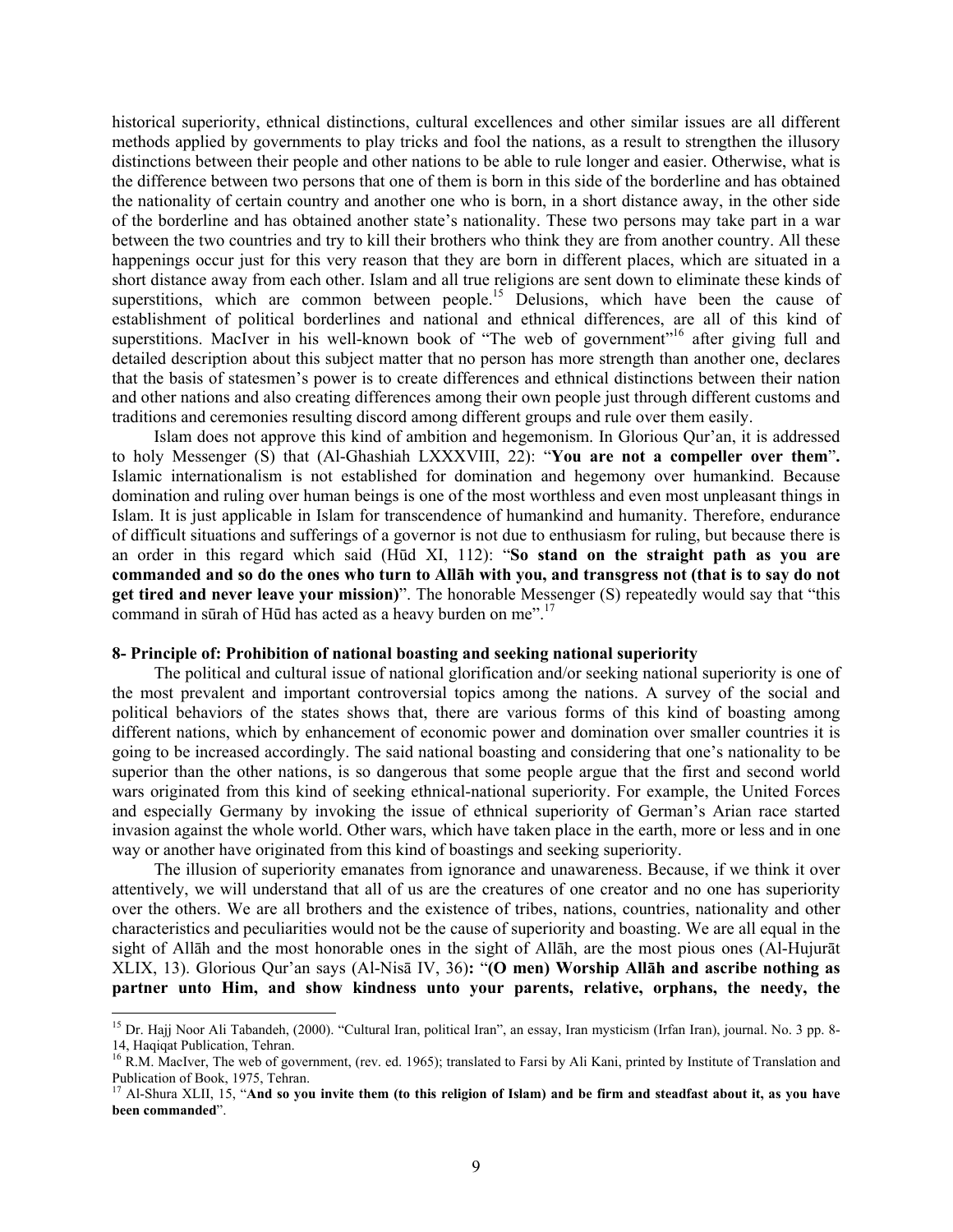**neighbour who is a near relative, the neighbour who is a stranger, the very close friend, the wayfarers and those slaves whom you own. Verily, Allāh does not like the boastful and arrogants**"**.**  The definition of the term "**boastful**" in the said verse is described as follows: "boastful is the one who thinks of himself as great and distinguished person and the others as inferior and object persons".18 From theosophical standpoints, generalizing the concept of this noble verse to the nations, leads to no difficulty. Its purport could be accepted as a principle to treat other nations in international relations.

Arrogance and egotism is one of the most blameworthy and reprehensible sins. In different occasions and in various ways, several verses have been expressly sent down about it in Glorious Qur'an. This arrogance is introduced through blameworthy manifestation of Iblis egotism, who by seeking superiority over Adam (A) refrained obeying divine commands. Arrogance, in various stages means to believe oneself is superior to other creatures, which is reprimanded in Glorious Qur'an and says (Al-Ahqāf XLVI, 20)**:** "**On the Day when the disbelievers are exposed to the fire they will be told:** "**You benefited from good things of the world and you enjoyed your life fully. So this day you will be recompensed with a disgracing chastisement because you without due cause behaved arrogantly and made mischief and corruption in the earth**"**.** The term "**earth**" which is used in this verse means that no country or special zone is excluded, therefore, the people throughout the world are treated equally. And in sūrah of Al-Mu'min, it is said (Al-Mu'min XL, 75-76)**:** "**This chastisement is because you had been busy merry-making and exulting in the earth uprightly. Now enter the gates of Hell to abide there in forever, and it is the worst abode of the arrogant**"**.** The Glorious Qur'an ascribes arrogance, egotism, and haughtiness to those people who do not believe in the Hereafter. And says (Al-Nahl XVI, 22-23)**:** "**Those who do not believe in the Hereafter, their hearts refuse to know the truth (of Allāh's Unity) and they are rebellious and arrogants. Assuredly Allāh knows that which they keep hidden and that which they proclaim. However He does not like rebellious arrogants**"**.** And says (Al-Hadid LVII, 23. Also Al-Nisa IV, 36)**:** "**And know that Allāh does not like the arrogant boasters**" And it is Luqman's advice to his son in Glorious Qur'an which says (Luqman XXXI, 18)**:** "**And (O my son) do not turn your face away from people out of the arrogance: not walk in the land exultingly; verily! Allāh does not like any self-conceited boaster**"**.** And says (Al-Isra XVII, 37-38)**:** "**And do not walk in the earth arrogantly; verily you can neither tunnel through the earth nor reach the heights of the mountains. All of those which are mentioned are bad and therefore hateful in the sight of your**  Lord". And on the contrary says (Al-Furqan): "The (faithful) bondmen of the Beneficent (Al-**Rahman) are they who walk upon the earth modestly and when the foolish ones address them answer: peace.** And says (Al-Qasas XXVIII, 83)**:** "**We have appointed paradise as the Last Home for those who did not intend oppression and corruption in the earth, and therefore the best end belong to the pious.**" And also says (Al-Hajj XXII, 34)**:** "**Give good news to the humble worshippers**"**.** As it is observed in most aforesaid verses, the term "**earth**" is mentioned. Therefore, on the basis of our previous description, the protection of equality and brotherhood in relation to other nations in the world is the practical instructions of Islamic community and Islamic government. In sūrah of Al-Fātir without any exception, it is addressed to all men that (Al-Fātir XXXV, 15): "**O, men! You are all in need of Allāh, and Allāh is praiseworthy, self- sufficient**"**.** It means that all people in this planet should know that they are all in need of Allāh, and Allāh is the one who has no need at all. He is praiseworthy and you are not deserved to be praised. So that do not be boastful. While one is in need, so how can there be any room for boasting, praiseworthy, and seeking superiority.

## **9- Principle of: Peaceful coexistence**

 $\overline{a}$ 

One of the most important principles, concerning the relationship of Islam and Muslims with other people, is the principle of peaceful coexistence. This principle applies to the smallest unit of the society namely, the family and neighbors and then foreign neighbors and lastly to all countries throughout the world. Nearly most Islamic jurisprudential rules, with reference to the neighbors could be extended to the international relations. It is said (Al-Nisā IV, 13): "**Show kindness unto your parents, relatives,** 

<sup>&</sup>lt;sup>18</sup> "Bayan-a-Sa'adah-fi-Maqamat-al-Ebadah", volume 4 translation, p 66.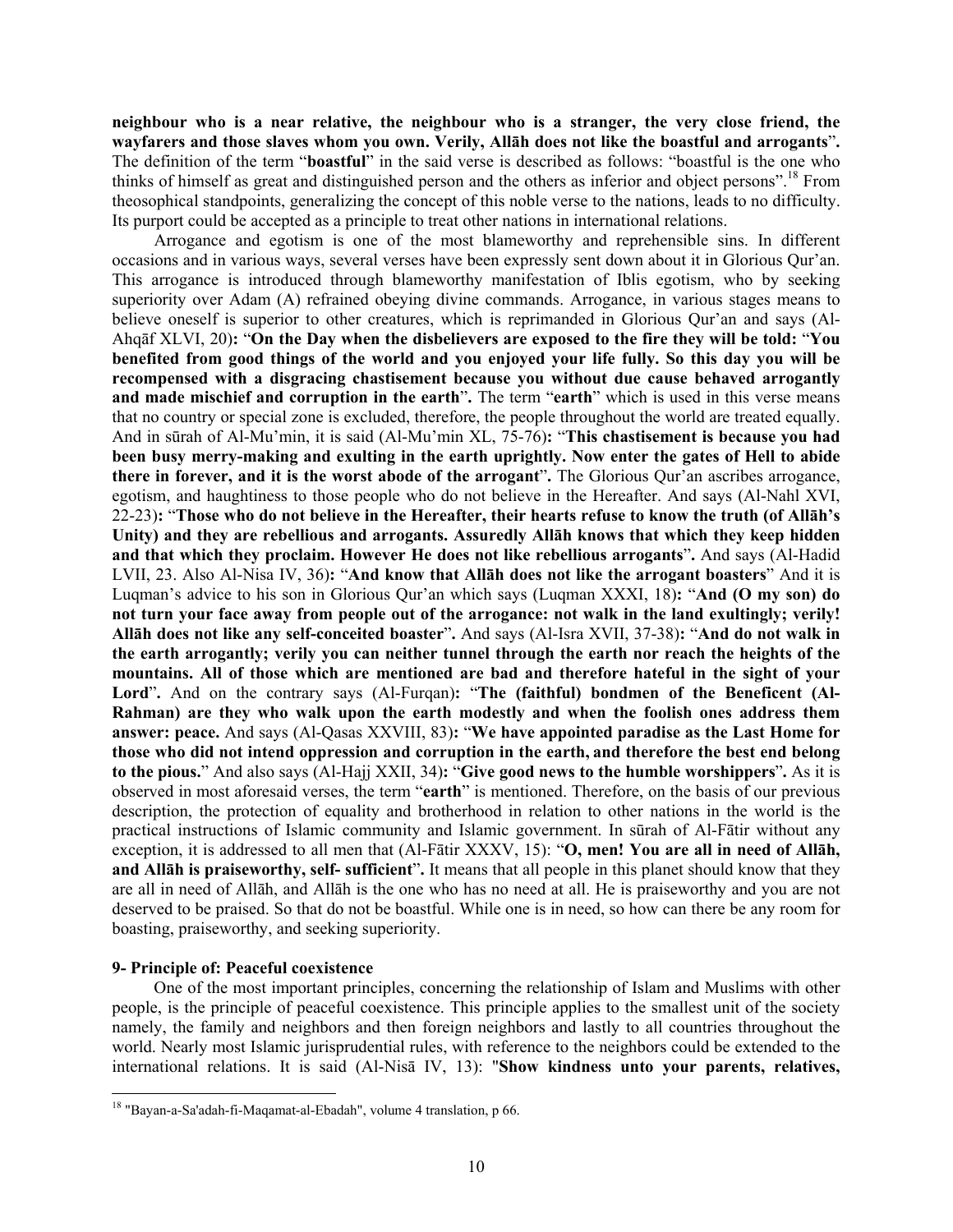# **orphans, the needy, the neighbor who is a near relative, the neighbor who is a stranger, the very close friend, the wayfarers, and those salves whom you own. Verily! Allāh does not like the boastful and arrogant**".

The principle of peaceful coexistence with other states is the basis of "relationshipness" expansion of Islam. In other words, this principle is the basic grounds for subsequent expansions of Islam. Because there should exist necessary means for association of nations with one another until the people of the world, become acquainted with the virtue of Islamic rules and then sincerely convert to Islam. Some people are of the opinion that Islam is a religion of fighting, invasion, and transgression<sup>19</sup>, which is not a true conviction. In some periods of Islam's history and especially at the time of the honorable Messenger (S), which has been practically the period of materialization of Islam,<sup>20</sup> all fighting have taken place as defensive measures or recovering and vindication of rights. These fightings have never happened for aggression or infringement of others' rights. Having this standpoint in mind, namely, preparation of some grounds for expansion of Islam, the following verse that is addressed to honorable Messenger (S) would find its real application, which said (Yūnus X, 99)**:** "**Can you (O Muhammad) compel people against their wishes to become believers?**"

In the following verse, the concept of peaceful coexistence, even in its idealistic form, is mentioned as says (Al-Mumtahanah LX, 7): "**Perhaps Allāh will (in future) cause friendship between you and whom you hold as enemies**". From the said verse, this rule could be construed that all Muslims should attempt to remove the barriers of enmity established between them and their enemies, which is a major hindrance of friendship.

## **10- Principle of: Friendship with nations and folks**

Religion is founded on love and amity, which is said: "Is it not religion other than love and friendship?"21 Friendship has different stages, and on various grounds shows its special representation. The believers' friendship with people and different groups, after love unto Allāh, prophet, divine guardians and divine executors, takes the following sequence as to their importance:

- 1. The believers (those persons who have taken oath of allegiance, whether special or general oath, in the order of honorable Prophet (S) or in the order of other divine religions).
- 2. Muslims (those persons who have taken a general oath of allegiance).
- 3. Muslims who are stationed within Islamic nations (those persons who without taking oath of allegiance live within Muslim's societies or due to their parents who are Muslims or the society where they live are called Muslims).
- 4. The people of scripture (Jews, Christians, Mandaeans, Zoroastrians, and other orders of divine religions).
- 5. The people of scripture who are the mockers.
- 6. Idolaters (those persons who take other things as partner to Almighty God, and worship them as their Lords such as things, human beings, and animals).
- 7. Disbelievers (Those persons who do not believe in Almighty God).

<sup>&</sup>lt;sup>19</sup> Khadoori, Majid (1956) "Peace and war in Islam", translated to Farsi by Saeedi, Tehran, Eqbal Publication. Also Charles de Montesquieu (1752), The spirits of Laws, Translated by Thomas Nugent, revised by J. V. Prichard. Based on edition published in 1914 by G. Bell & Sons, Ltd., London. In comparison of Islam and Christianity, he was of the opinion that religion of Islam was imposed on people just by force of sword, and because its foundation was based on force therefore, it has caused severity so that the spirit and moral of the people is tough. This doubt and confusion is generally resulted from the point that they think the real Islam is what they know about the era of the first Three Caliphs or other cruel (tyrant) caliphs. Whereas it is a paralogism and false reasoning.

<sup>&</sup>lt;sup>20</sup> At those periods of times when the Muslims' territories were under ruling of elected Three Caliphs and cruel caliphs the situation was not the same. The said governments cannot be included in category of Islamic government. In other words in a territory the government and nation might be Muslim and the Islamic laws be enforced, but this could not be called Islamic government. There might also the government, people, and laws be Christian or Jewish but it should not be called a Christian or Jewish government. We may call a government really a religious government when the viceroy of God be placed as the head of the government and the Divine Holder of Authority, which is determined by Almighty God, take the governmentship.<br><sup>21</sup> Al-Kāfi 8,79.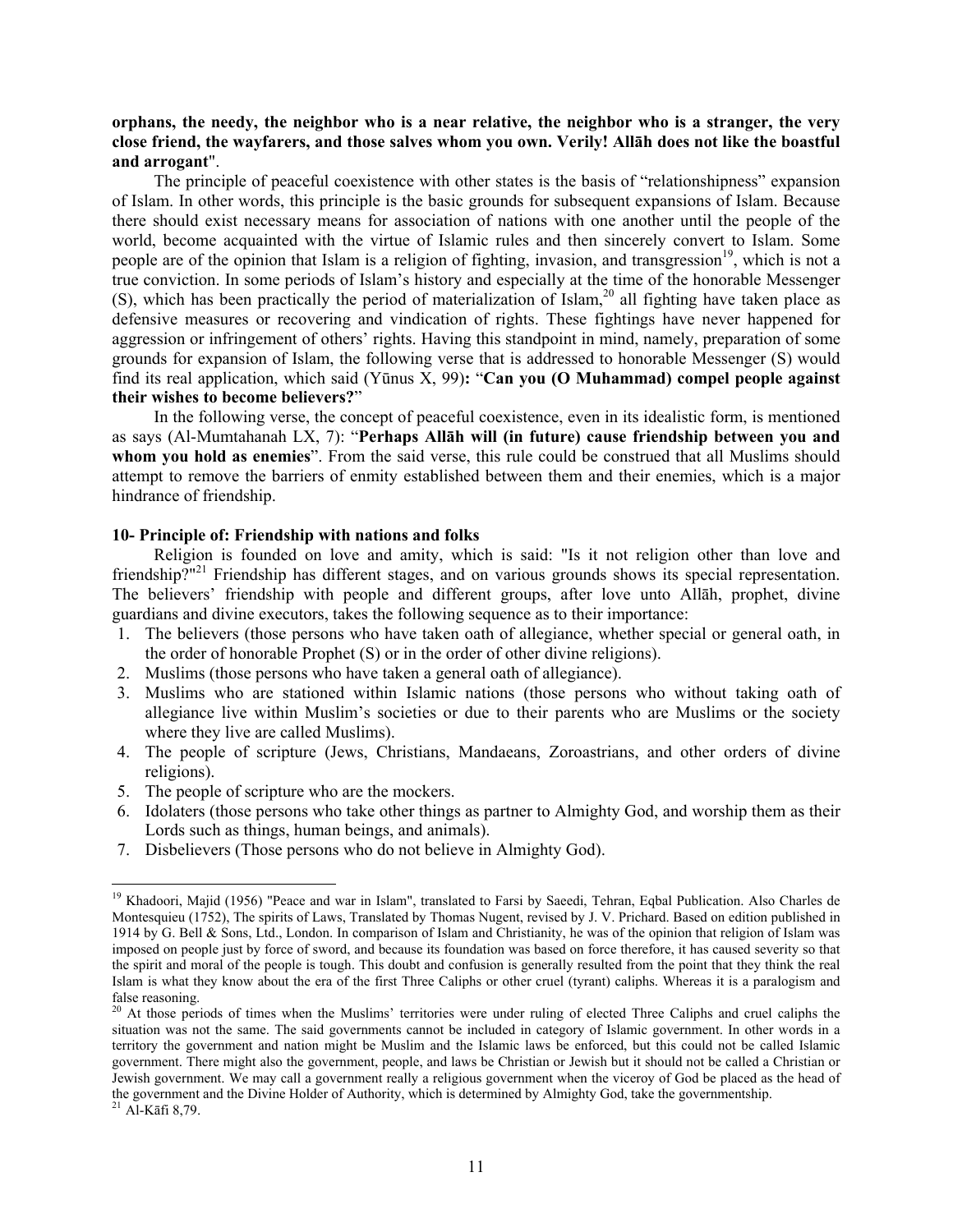In other sūrah says (Al-Mā'idah V, 57-58)**:** "**O. you who believe! Do not take for friends those who take your religion as a mockery and fun, whether they be the people of the scripture or the disbelievers, and fear from the disobedience of Allāh; if you are true believers. And when you proclaim the call to prayer, they take it but a mockery and fun; that is because they are people who do not use their reason**"**.** This verse is about Jews and Christians, which have been mentioned in previous verses, as it says (Al-Mā'idah V, 51)**:** "**O, you who believe! Do not take the Jews and the Christians as friends, they are friends only to one another; and if any among you takes them as friends, then surely, he is regarded as one of them. Verily, Allāh does not guide the wrong doers**"**.** 

Anyhow, if there exist some words about refraining from being friends with the people of scripture it would be about those groups which have hypocritical and mocking behaviors towards Muslims, otherwise in sūrah of Āle-Imran it is said (Āle-Imran III, 113-114)**:** "**Yet they are not all alike; part of the people of the scripture stand for the right and recite Allāh's words of revelation in the watches of the night and they prostrate in adoration. And they (also) believe in Allāh and in the Last Day, and enjoin goodness and forbid evil and they compete to do good deeds and they are among the righteous**"**.** And in the same sūrah says (Āle-Imran III, 199)**:** "**And there are certainly among the people of the scripture those who believe in Allāh and what has been sent down to you, and what has been sent down to them. Men humble to Allāh, they would not sell Allāh's words of revelation for a mean price; for them there is a reward with their Lord**"**.** And with reference to the Jews it is said (Al-Nisā IV, 162)**:** "**But those among them who are firmly rooted in the divine knowledge and believe in what has been sent down to you and what was sent down before you; and those who perform prayers regularly and pay poor-dues and believe in the Day of Resurrection, to all of them, We shall surely give a great reward**". And as a general rule it is said (Al-Māidah V, 69. Repeated in sūrah of Al-Baqarah II, verse 62)**:** "**Surely, those who believe (in Islam) and those who are the Jews and the Sabians and the Christians and whoever believes in Allāh and the Last Day and do good, no fear shall be upon them and nor shall they grieve**"**.** Moreover, it is said (Al-Ahqāf XLVI, 13)**:** "**Verily, those who said:** "**Allāh, the One is our creator**" **and remained steadfast about their Faith, on them shall be no fear nor shall they grieve**"**.** 

## **11- Principle of: Protection of all nations' and states' interests whether in their presence or absence**

Islam's Government is the protector of the interests of all nations and states in the world. Such a protection of interests is performed apparently or secretly, whether in the presence or in the absence of them. Refraining to protect others' rights is considered as betraying them. It is said (Yusof XII, 52): "**I did not betray him in his absence, verily; Allāh does not give way to the guile of the traitors**". The said verse clearly stipulates prohibition of betraying the others' interest in their absence. Therefore, while protecting others' interests in their absence is obligatory, it is obvious that it would be obligatory in their presence.

The said concept could be construed from the following verse which says (Al-An'ām VI, 152)**:**  "**And do not approach the property of an orphan unless it is in the best manner till he attains his maturity, and give full measure and full weigh with justice; We do not task any soul beyond his ability, and when you speak, be just, though it may be against your relatives' benefit. And fulfill Allāh's covenant. Thus does Allāh enjoin you by those decrees (about your duties). So that you may be mindful**"**.** According to this verse, Almighty God enjoins that: Do not approach the property of an orphan in the absence of his maturity and while he/she lacks required perception. And in the absence of the purchaser, do not give him less than what is due, in measurement and weight. Do justice whether he be present or absent. The said obligation should be performed to the extent of Muslims' abilities. When you are speaking or judging, you should not act in a manner to acquire unjustified benefits for yourselves or your relatives. Including the said commands in the foreign policy of Islamic government and extending the subject to the international relations, seems to be clear and obvious. Since non-Muslim states and nations have not yet acquired the guardianship of the Holder of Authority, and are separated from spiritual father and divine guardian, therefore they are considered to be as orphans. So that different non-Muslim nations are also covered by the concepts of the said verse. Moreover, concerning the Islamic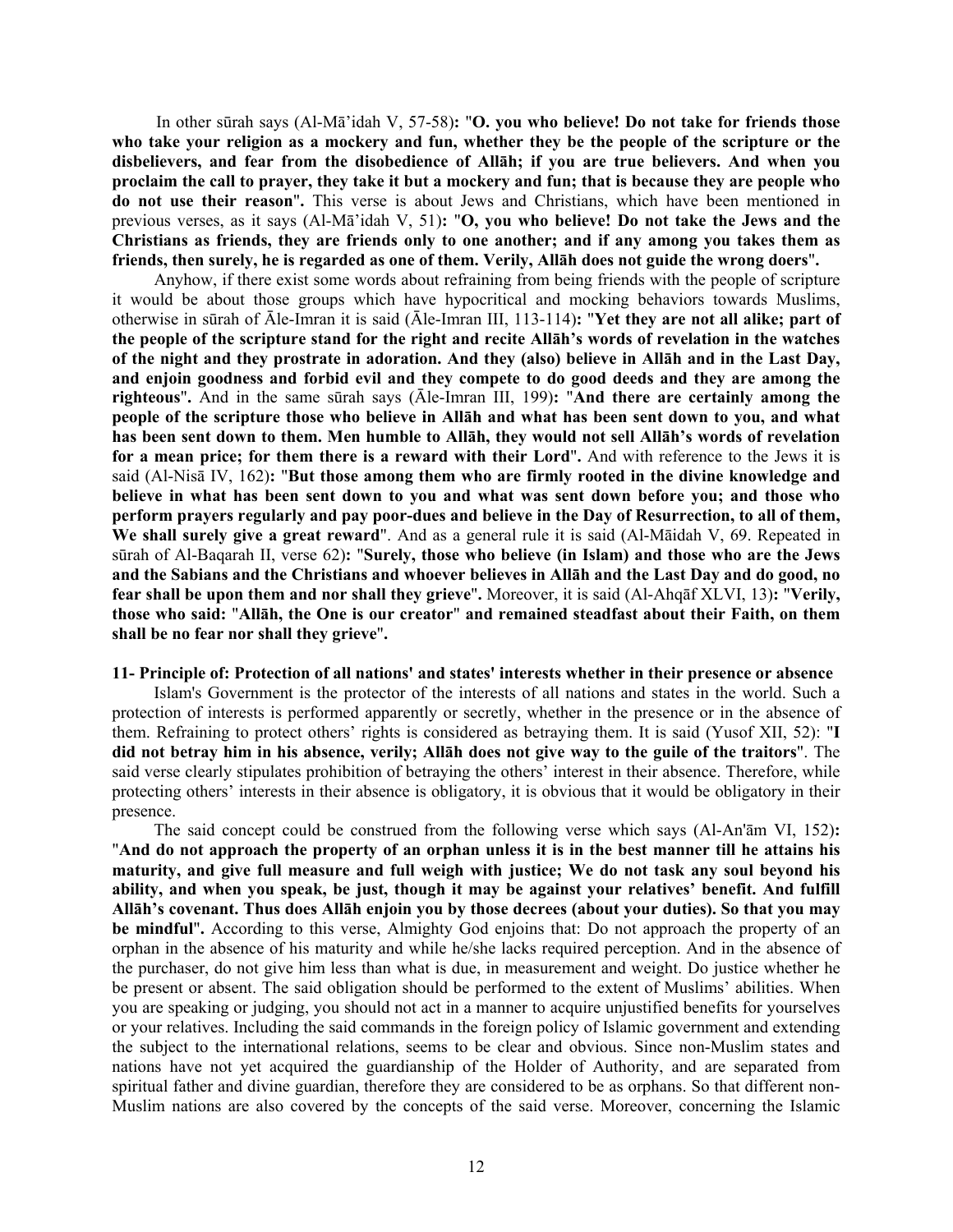government, the term "**relative**" mentioned in the said verse corresponds with the Islamic community, whose people are relatives of Muslims whether they live in their homeland or other places. Thus, Islamic government is bound to protect the interests of all states and nations throughout the world – even non-Muslims –, in their presence, or in their absence. The Islamic government has no right to infringe others' right just for protecting the interests of its own nation.

There are exceptions to the said principle. Defense against the aggression of other nations is an exception. Another exception is where there is an oppression and cruelty which the oppressed has the right of objection through shouting. In Glorious Qur'an, it is said (Al-Nisā IV, 148): "**Allāh does not like the shouting of evil words except by one who has been oppressed**"**.** In this case protecting the interests of oppressed and confrontation with the oppressor is one of the tasks of Islamic government, which is said (Al-Nisā IV, 75)**:** "**And what is it with you that do not fight in the path of Allāh and for those who being weak and oppressed among men, women and children who cry** "**O, our Lord, rescue us from this town whose people are evildoers and tyrant and appoint for us from your presence a guardian and a protector**"". Seeking help in the matter of religion is included to the said exception, which said (Al-Anfāl VIII., 72): "**And if they seek your help in the matter of religion, it is your responsibility to help them**."

## **12- Principle of: Trustworthiness**

Principle of trustworthiness is one of the special issues of public and private international law at present times. During wartimes, some countries deposit their properties and even their military equipments such as airplanes in some other states. In peacetimes also properties of many states as financial assets are deposited in their own banking accounts in other countries. The said properties belong both to the individuals as well as to the states, therefore, their being as a trust and restoration to their owners are confirmed. In Glorious Qur'an and in the following verse the restoration of deposits are commanded, as it is said (Al-Nisā IV, 58)**:** "**Verily, Allāh does command you that restore deposits to their owners, and when you judge among people you should judge with justice**"**.** The meaning of the verse is that whenever there is a special right with a person, it is considered to be as a "deposit" which should be delivered back to the society or individual who is its owner. Having this subject in mind, it should be investigated justly to find the right owner and restore the right.

In another verse as to the qualifications of believers, it is said (Al-Mū'minūn XXIII, 8): "**And the believers are those who return their deposits and observe their covenants**". The Islamic instructions are based on this principle that various properties, which belong to the states and individuals and are deposited with Islamic government and Muslims should be returned to their owners. To refrain from returning the deposits whether being guidance and leadership of people or interference with the affairs of people, Muslims and believers, from the lowest religious missions up to the highest positions that is the position of great divine successorship are among these kinds of deposits. At the time of advent of Islamic government, all said positions should be placed at the control of prophet, divine guardian and/or divine executor. If anybody acts according to his own preference would be subject to the rule of breach of trust. That is why it is said (Al-Anfāl VIII, 27): "**O you who believe! Do not betray Allāh and Allāh's Messenger, nor misuse knowingly properties entrusted to you**".

## **13- Principle of: Prohibition of impeding the benevolence**

The said principle is one of the kinds that does not authorize the Islamic government's officials withhold charitable affairs in the international scene, or make hindrances to charitable measures of the other states. The following noble verse is an indication for reprimanding the "impeding the benevolence" which says (Qāf L, 24-25): "**Cast into the tell Hell any rebellious disbeliever. The one who hindered others from doing charity and was transgressor**".

The said principle should be taken into consideration during international negotiation and decisionmaking process, where the representatives of different states are deliberating to make decisions and take actions against a state or states. The prevailing method used by states, usually is that, by considering their own definite and/or probable benefits at present time or in the future, attempt to apply all available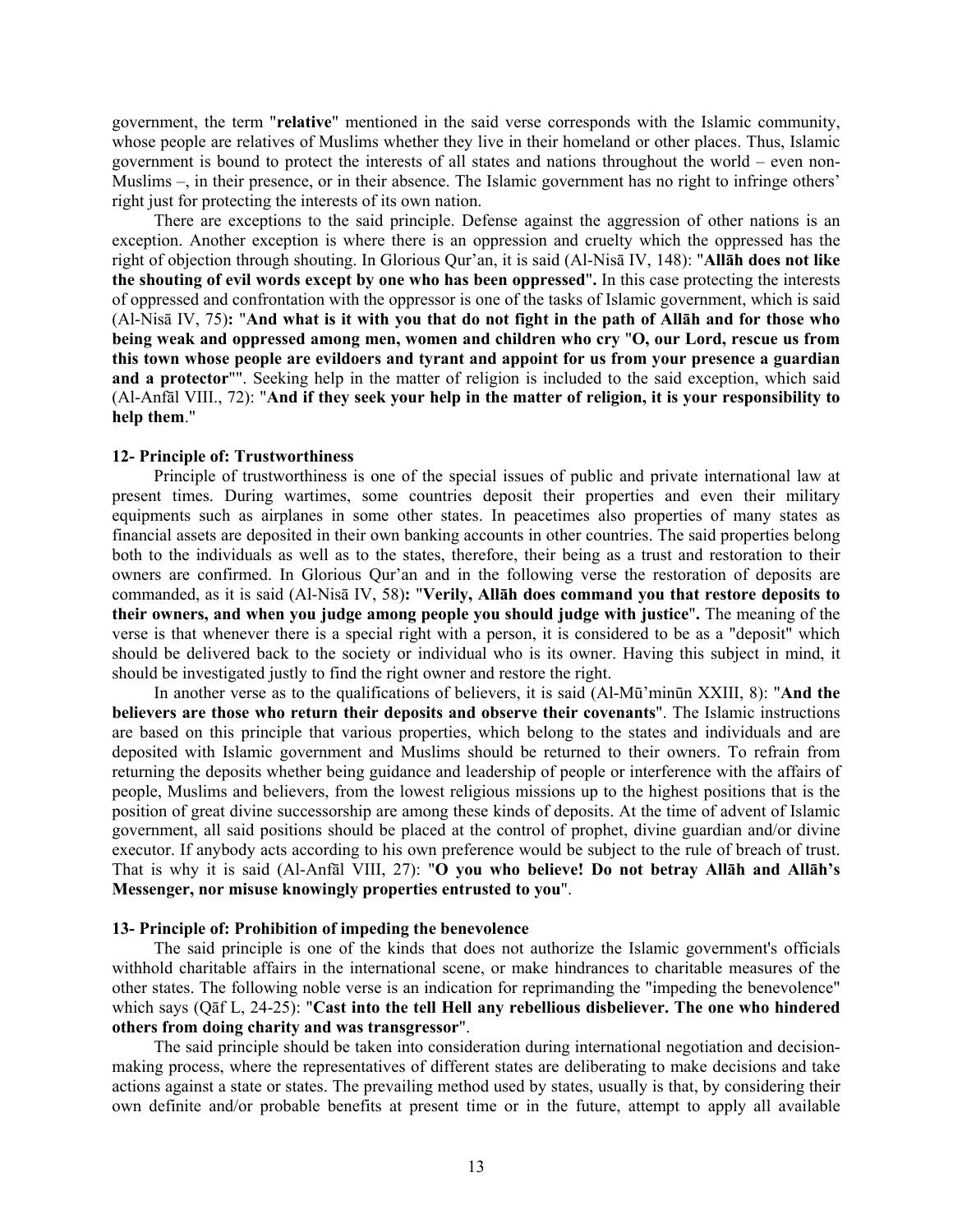bargaining and negotiating power, to restrict other states benefits in favour of their own advantages. Regretfully this international avarice and stinginess is very common among politicians of different states who believe that, if other nations be kept underdeveloped then it would be to their advantage, that is why they become a hindered of good. Whereas, this is basically a wrong idea, since development and economic growth of states is at stake and interdependent with development and economic growth of other states. In this case, the international policy of Islamic government concerning all nations and states in the world is to remove all quantitative and qualitative impediments and barriers regarding their economic, political, cultural and social growths and developments.

# **14- Principle of: Imperfect political neutrality**

Neutrality could be defined as, not to interfere with international relations among two or more states, or not to set out official position for or against one or more states. This definition corresponds, nearly with the term of "non-alignment" which is common in the international scene nowadays.<sup>22</sup>

In Islam, position of neutrality is subject to special regulations. In this way that Islam, just the same as a father and/or guardian, possesses divine guardianship over the earth. This guardianship is extended on everyone of the human beings and all humankind are considered as the children of prophets, divine guardians and divine executors. Therefore, whenever they are under oppression and/or in need of protection, they will be protected and whenever they attempt to oppress other people, they will be confronted and fought against. So that Islam adopts the position of neutrality but in the form of being "potentially active". That is to say, whenever oppression gets to its extent that requires interference, then Islam will take the position of active. When there are many people under oppression then it would not be acceptable for Islam to remain neutral towards the oppressed and the oppressor. Of course, it should be noted that when we are speaking about Islamic government it means that the Government is under the control of The Lord of the Age (A) or his representatives who are authorized by him to take this position, not those who are elected by vote of people or councils. On the contrary, the Leader must have received the clear and authentic command issued by the impeccable in a serial manner (that is one authorized by previous person and the latter be authorized by his precedent up to impeccable).

Neutrality in war means to be in the position of a third party or supervisory member in the war, which would not be one of the belligerents. The defensive regulations in war is another subject, which will be discussed in another chapter. The peace covenants concluded at the time of Honourable Messenger of God (S) have been the same as a non-aggression covenant. They did not mean to take the position of a third party.

## **15- Principle of: Negation of protectorship and authorization of protection**

On the basis of the said principle, the Islam's Government would never be under trusteeship or protectorship of another state. With regard to the international laws and regulations, a state is called a protected state (protectorate) where by virtue of the terms of an international agreement, she establishes a political and legal relationships with a powerful state, consequently the protected state while maintaining her international status and personality, in some aspects will be under the control of the another state which is called protecting state. The administration of foreign affairs and supervision on parts of her internal affairs will be handed over to the protecting state. The individual international agreement concluded between two states shall determine the limits of authorities and powers of the protecting state concerning the administration of foreign affairs and internal affairs of protected state.<sup>23</sup>

The Islam's Government shall never be under control and protectorship of any other states. On the contrary, it is the Islam's Government, which stands as a protecting state in relation to other states. The universal guardianship in Islam that is occasioned by the expressly stated authorization is considered to be the guardian and protector of all humankind and takes all human beings under his protectorship. He is the

<sup>&</sup>lt;sup>22</sup> For more information about principle of neutrality and non-alignment, which is a kind of neutrality, see: Abdul-Ali Qavām (2002). "Principles of foreign policy and international policy", SAMT organization, Tehran. 23 See: Safdari, Public international law. Volume 3, Tehran University, pp. 549-552.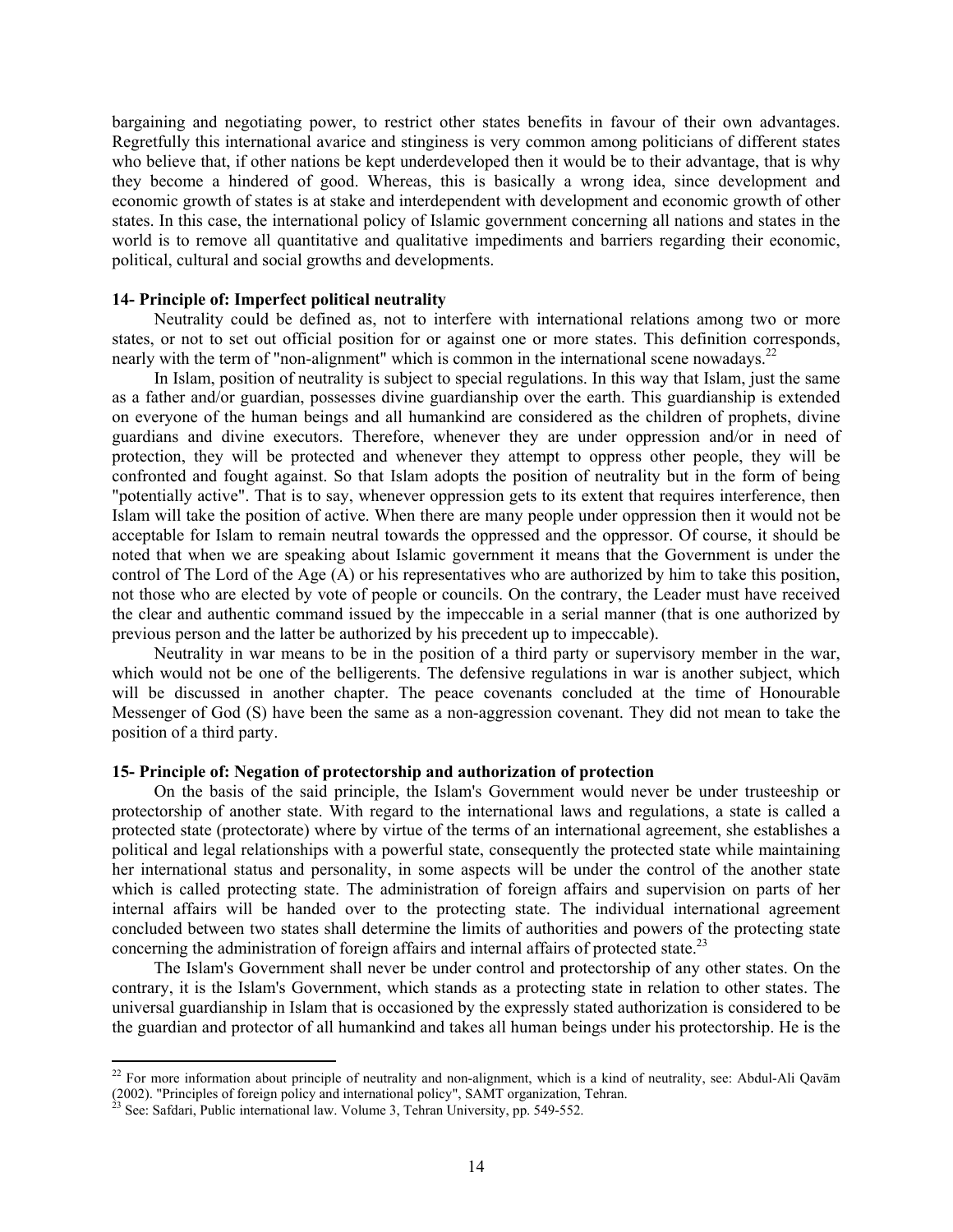viceroy of Allāh who is God's remainder on the earth. He is the Lord of the Age and successor of Honourable Messenger of God (S) and mediator of divine blessings to human beings. He is domiciled at the borderline the "World of inevitable existence" and the "World of possible existence". He attains the Almighty God's blessings with one hand and gives them to the human beings with other hand. This divine guardianship is quite different from the "jurisconsult guardianship", which is discussed in nowadays. In relation to this viceroy of Allāh, the human beings are stationed in different stages as disbelief, paganism, islam (obedience), faith, and benevolence. Whosoever does not know him, is in the position of disbelief or the one who is under the veil of disbelievement. Whosoever obeys him along with another one or himself is in the position of paganism. Whosoever is under his command is a Muslim. Whosoever really knows him is in the position of faithfulness. And whosoever kills his selfishness and is drowned into his deity, is in the position of benevolence.  $24$ 

#### **16- Principle of: Non-intervention in other states' affairs**

The principle of non-intervention in the affairs of other states is one of the requirements of constitutional law, which is based on independence of the states. All states have the right of selfdetermination and nobody has the right to determine and/or design her affairs. On the basis of unquestionable principles of public international law, no state has the right to intervene, directly or indirectly, in the internal affairs of another state. The constitutional rights of the state consist of safeguarding and protection, independence, equality, mutual actions and world trading, which nearly most jurists (lawyers) confirm the said principles and consider them as definite and indisputable rights of the states.<sup>25</sup> There are some exceptions to the said general rules which the states, under the pretext of these exceptions intervene in the internal affairs of another state such as: where a state disregards the principles of international law, or puts pressure on foreign nationals resulting to their detriment and harm, or lacking the required rules of procedure for safeguarding the rights of foreign nationals. These kinds of intervention normally take place by drawing the attention of international public opinions to the subject, and even in some occasions, it may take place through launching international military.

The basic rule in Islam is mutual action and non-intervention in the affairs of4 states, but with regard to some other principles, the abovementioned rule bears several exceptions. For example, where there is a group of people who are under the cruelties and oppressions, Islam is bound to protect them, without taking into consideration that the said group is domiciled in another state. This general principle in Islam, namely protecting the oppressed ones, could be contradictory and in violations of many common principles in international relations. Even if deprived or weakened groups, which are not considered as oppressed people, demand the assistance of Islam's Government, they will not be unresponded. It is addressed to Honourable Messenger of God (S) that (Al-Duha XCIII, 9-10): "**Therefore do not refuse helping the orphans and do not repulse the beggar**". Certainly, the aforesaid exceptions could be enforceable where numerous conditions are ascertained. These requirements are enumerated and explained in Islamic jurisprudence.

## **17- Principle of: Obligation for liberalization of oppressed people**

As to Islam's point of view, all individuals are personally responsible. The Honourable Messenger of God (S) said: "All of you are to observe and all of you are responsible as well".<sup>26</sup> When groups of people are under oppression, then the Islam's Government is bound to protect the aggrieved and oppressed people. Islam's Government has responsibility to remove the cruelties imposed on those people who are weak, even by fighting. Glorious Qur'an says (Al-Nis<del>a</del> IV, 75): "And what is it with you that

 $^{24}$  For more information about this personality see: "Instruction and education from the standpoints of Shahid Thani and Imam Khomeini (1984). Translated by Ahmad Fahri, Rejā Cultural Publication Center. Volume 3, Oct. 1984. Offset printing, Allamah Tabātabāie, pp. 17.

<sup>&</sup>lt;sup>25</sup> See, Arsanjāni, H. (1963) The Sovereignty of states, Jibi Publications, Tehran. And also Safdari, M. (1961), Public international law, Tehran University Publications.

 $26$  Behar-ol-Anwar, 72, 38, chapter 35.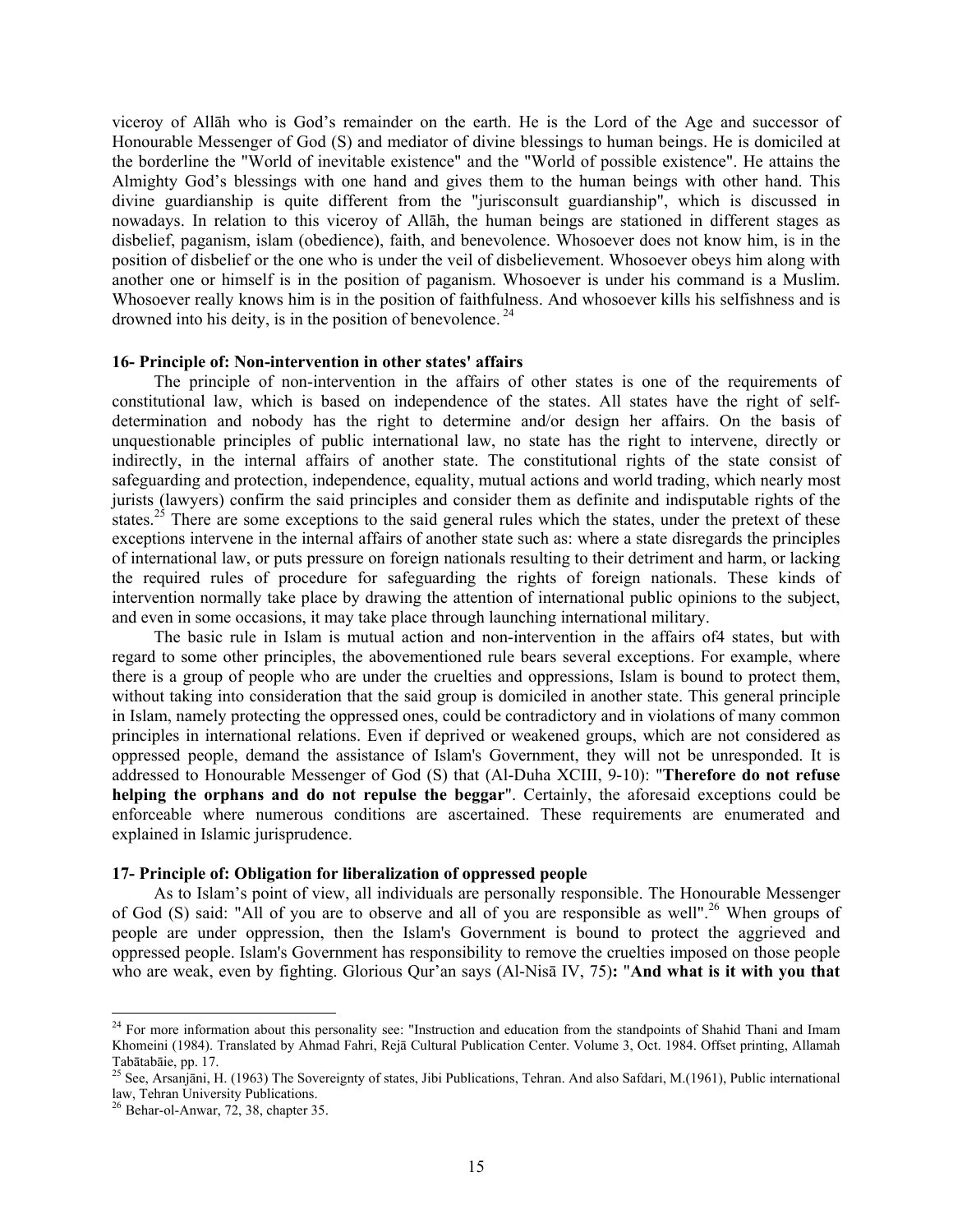**you do not fight in the path of Allāh? And for those who being weak and oppressed among men, women, and children who cry: our Lord! Rescue us from this town whose people are evildoer and tyrant, and appoint for us from your presence, a guardian and a protector**". There is a surprising question in this verse about the stop of fighting instead of uprising and removing the oppression from the people who are under the oppression of the governor of a town (or a country). There is no indication about the religion of the aggrieved in this verse; therefore, it includes all humankind. This verse is concerned about those people who demand the oppression be removed from themselves. Whether they know their Lord or not know him. Whether their Lord be addressed as present addressee or as absent one.

As a general rule it is obligatory to assist, where there is a demand of seeking help in the matter of religion, which says (Al-Anfāl VIII, 72)**:** "**But if they seek your help in the matter of religion, it is your responsibility to help them**"**.** Exceptions to this verse are about those covenants, which have already been concluded. We will discuss about them in another section. At present time the same assistance is produced in launching international military campaign under the pretext of liberalization of nations, which should follow a rational order and on the basis of international laws and international agreements, otherwise the said principle would act as an excuse by powerful states to invade the small states under the pretext of liberalization of nations. The similar case has taken place after the collapse of former Union of Soviet Socialist Republic (USSR) and alteration of bipolar power system into monopole system of power at the international political scene. Anyhow, Islamic government has its own standpoint on the subject that is to say, protection of the rights of the oppressed people.

## **18- Principle of: International protection of minorities**

The phenomenon of minority segregation and distinction has mostly had religious aspects and objectives throughout the history. These kinds of pressures have always been brought by groups of ignoramuses and religious formalists against other religious sects or other religions. And there still exists this problem more or less, among all nations and societies of the world. Some groups of common people, instigated by so-called-clergymen, who are secretly guided and controlled by political and economic powers, continue to persecute the (religious or ethnical) minorities.

The issue of freedom of religion had been taken into consideration in conventions of Vestfalia and Vienna in 17, 18, and 19 centuries. After Crimea war and in pact of Paris (1856) it was stipulated that there should be no discrimination against citizens of a nation with regard to their religions as well as their races. In Berlin convention (1878), freedom of religion of citizens is expressly recognized. In third conference of League of Nations (1922), the religious, lingual and ethnical minorities were all recognized and protected and it was stipulated that the minorities have the right of exercising their religious services as long as they are not against public order and good character quality. The minorities should have the right of enjoying political and civil rights as other citizens of state and should have right to use their own language, other than the official language of the state, in their private, commercial, religious, journalistic and judicial relations. They should have the right of establishing and managing charitable, religious and social institutes and establishment of schools, training and educational institutes to educate their own language in the said institutes and schools. They should have the right of having citizenship and nationality of the state, where they are stationed and domiciled. Mutually, the minorities are under obligation to be loyal to and cooperate with their respective government.

After World War I, it was prescribed in all conventions that to guarantee the respect and observance of minorities' rights, the states should stipulate the protection of minorities' rights in their constitution, and League of Nations would observe the performance of these obligations. Therefore, the member states of the League of Nations were specifically bound to take special attention for observing the regulations of conventions concerning minorities. In any case, each one of the member states and the members of minorities had the right to draw the attention of the Assembly of the League of Nations to the breach of covenants concerning minorities, and by submitting their written complaints to the Secretary General; he would have been bound to send them to the Assembly of the League of Nations. The permanent International Court of Justice had the duty of adjustment and settlement of disputes between concerned states and the members of the Assembly of the League of Nations regarding the regulations of covenants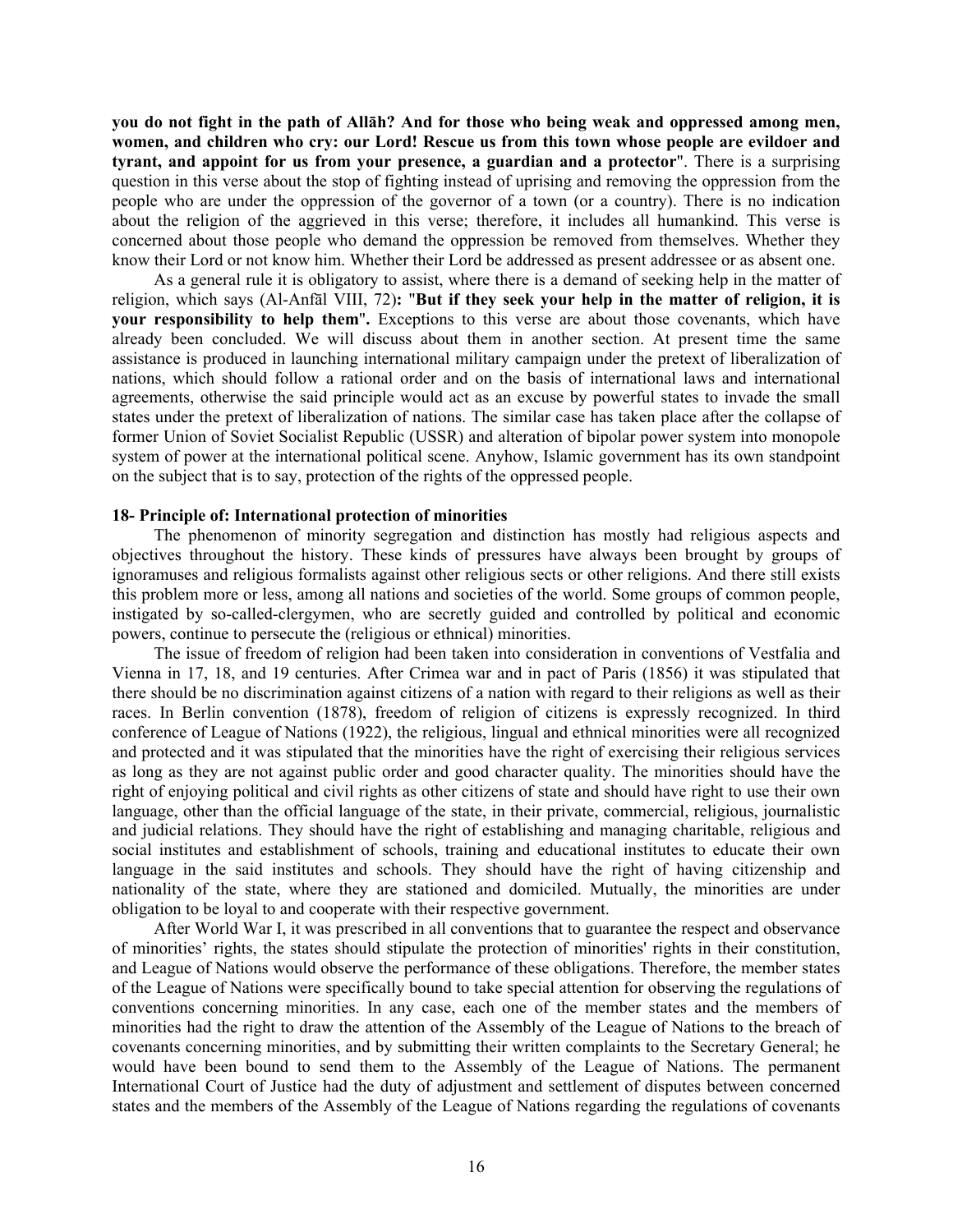concerning minorities.<sup>27</sup>

After World War II, the General Assembly of United Nations in its first session announcement declared: "It is to the best interest of the human society to put an end to the persecution of humankind and racial and religious discriminations". Based on the said recommendation, the Commission on Human Rights and sub-commission on protection of minorities' rights and prevention of discrimination commenced its work in 1947. The Universal Declaration of Human Rights is the achievements of this commission.

In Islam, the minorities' rights are propounded through a special viewpoint. This viewpoint is based on promotion of human thoughts. In Islam, the minorities are divided into several groups:

- 1. The first group is idolaters who worship the statues and idols as their creator. Islam disdain for this group. This would be an encouraging factor to make them leave their antiquated thoughts. Whenever they stop worshipping the idols then they would become the same as other groups. In the section of "showing disdain for idolaters", we discussed thoroughly about this subject matter.
- 2. The "people of the scripture" take part in all social, political and economic affairs of the society, but because the Islamic government shall protect their life, property, chastity and reputation therefore they have to pay pool-tax which is the charges of their protection and during the war they will be excused from military services and taking part in fighting. This group just by "Islamic confession of faith", even if lying or by way of hypocrisy, would be considered as Muslims and never would be treated as the members of minorities. Because one becomes a Muslim just by confession that there is Allāh and Muhammad is the Messenger of Allāh. Islam is quite different from the belief. Islam will secure the social, political and economic rights but "faith and belief" is a spiritual and hearty matter, which shall be attained just through truthfulness and purity of heart. <sup>28</sup>
- 3. The third groups are the slaves which Islam through its encouraging regulations has attempted to reduce the numbers of this group and remove the cruelties imposed on them. A thorough discussion on abolition of slavery is found on its concerned section.

Apart from the aforementioned cases no other forms of minority is known by Islam and Islamic law. This seeming discrimination is just for encouragement of ethnics and minorities to move them toward thoughts' promotion. However, as conform with minorities' rights in Universal Declaration of Human Rights and also the resolutions taken in the second Universal Conference of Human Rights<sup>29</sup> (in June 1993) Islam is in agreement with removal of racial discrimination, anti-foreigners actions and other forms of inequalities concerning national, ethnical, religious and lingual minorities as well as giving them equal social, political and economic conditions. The freedom of the said groups in their beliefs, conscience (opinions), traditions, customs, religions, languages, ethnicities and nationalities upon their own viewpoints and wills is definitely ascertained. The only restriction is, overtly committing sinful conducts and infringement of others' rights.

International protection of minorities with regard to defense and protection of oppressed people is one of the obligations of Islamic government, which is discussed in the concerned section.

## **19- Principle of: Inapplicability of slavery and slave trade at this age**

Slavery is a highly publicized issue against Islam, which the opponents and adversaries mostly invoke to show Islam's inclination in preference of freeman to slaves. His Excellency Hajj Sultan Hussein Tabandeh in a comment on religious standpoints on Universal Declaration of Human Rights, have explained this special subject.<sup>30</sup> His Excellency Hajj Dr. Noor-Ali Tabandeh has also given an explication

 $27$  See: Safdari, Muhammad, (1963). Volume 3, pp. 223-238.

<sup>&</sup>lt;sup>28</sup> In Al-Hujurāt XLIX, 14-15 it is said: "The desert dweller Arabs say: "We believe". Say (O, Messenger): "You have no **faith, so you only say:** "**We are submitted to Islam**"**, since faith has not yet entered into your hearts, but if you obey Allāh and His messenger, He will not decrease anything from the reward of your deeds; verily, Allāh is the Merciful Forgiving.**  The true believers are those only who believe in All**āh and His messenger and afterwards doubt not**, but strive with their wealth and their lives, for the cause of All**ah.** Such are the sincere".

<sup>&</sup>lt;sup>29</sup> M. Jalal-ed-Din (1995). Public international law and the principles of international relations. Vol. 1, pp. 406-442.<br><sup>30</sup> Religious standpoints on Universal Declaration of Human Rights; 2<sup>nd</sup> impression 1975, Tehran,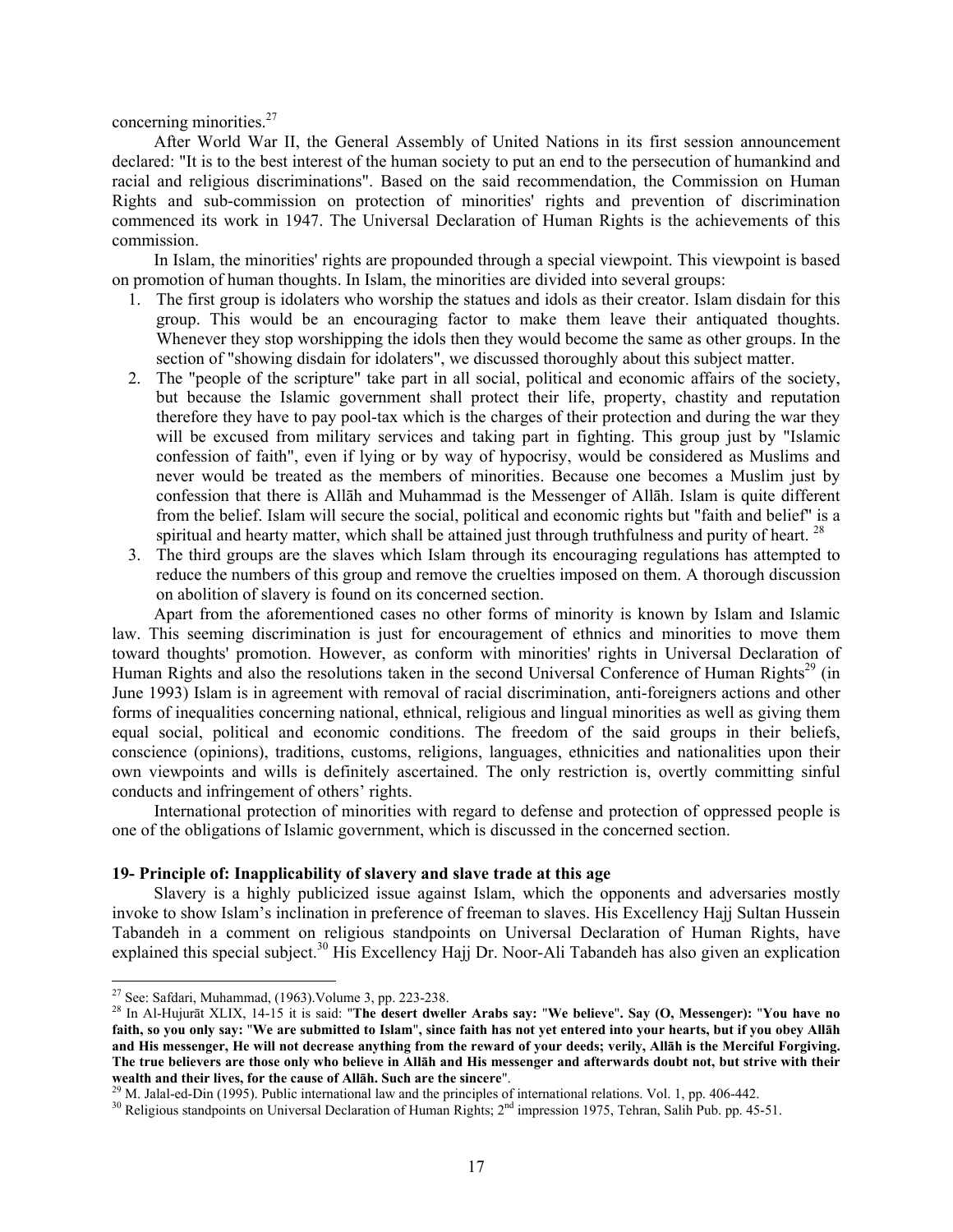of the said subject in response to an inquiry of a professor of York University of Canada. In his essay, the issue of "slavery in Islam" has been explained and analyzed with regard to the social evolution of Islam.<sup>31</sup>

Anyhow, the Islam's standpoint on the issue of "slavery" could be categorized into two main subjects. The first one is about captives (prisoners of war) who have fought against Islam, therefore they would be considered as slaves. The second one is the encouragement of all Muslims to liberate the said slaves. Concerning the first part, it should be noted that the living conditions of captives were an important issue in early Islam. Because it was impossible to send back the said captives who had fought against Islam to their homeland prior to the settlement of all disputes. Because they were able to take arms and make another invasion. On the other hand, they could not be left without any subsistence. However, there had been no penitentiary or prison to keep them and supply their necessaries of life. Therefore, the most desirable method was to put them at the Muslims disposal, so that they would have a job, secondly their food and place of living would be provided, and thirdly they would be under constant surveillance, not to make any trouble again. The social rights of captives were sometimes half of the others, for this reason their punishments (Hodood) were also halved in return. In this connection it is said (Al-Nisā IV, 25)**:** "**And whosoever of you who has not the means to marry free-believing women, may marry believing girls from among those (captives and slaves) whom you own and Allāh is the knower of your faith; you are fellow-creatures; then wed them with the permission of their own masters and give them their marriage-portion according to what is reasonable, provided that they are chaste, not adulterous nor taking boyfriends; and after they have been taken in wedlock, if they commit adultery, their punishment is half of that for a free woman. This (type of marriage) is for those men among you who are afraid of committing sin of adultery, but it is better for you to practice self-restraint, and Allāh is the Merciful Forgiving**"**.** This standpoint is quite different from the invasions and night-attacks of Arabs against other tribes to take possession of their properties and make their individuals as salves. Islam has used this phenomenon and the custom of slavery to protect the life of both friends and enemies.

As it was already mentioned, the other part of the said category was encouraging the Muslims to liberate the slaves. That is to say to cancel the guardianship of their masters and give them social rights the same as other citizens of the society. Encouragement of Muslims to liberate the slaves and declaring liberation of slaves as an atonement of several sins could be understood from the following verses. In sūrah of Al-Baqarah it is said (Al-Baqarah II, 177)**:** "**It is not (the only symbol of) righteousness that you turn your faces towards the east or to the west but true righteousness is to believe in Allāh, and the Day of Judgment, and the angels and the book and the messengers and also spend one's wealth, despite of love for it, (by giving it) to the kinsmen, to the orphans, and to the needy, and to the wayfarers, and to the poor who beg, and to ransom the slaves, and to perform prayers, to pay alms; and those who fulfill their promises when they make them and those who are patient in extreme poverty and ailment and at the time of war, such are the people who are truthful and they are indeed the pious**"**.** 

In sūrah of Al-Mā'idah says (Al-Mā'idah V, 89)**:** "**Allāh will not punish you for what is unintentional in your oaths, but He will punish you for your deliberate oaths: Expiation is feeding to poor persons on a scale of average of that with which you feed your own family or clothing them or freeing of a slave; but whosoever cannot afford (none of these) then he should fast for three days successively. That is the expiation for the oaths you have sworn, so keep to your oaths. Thus Allāh makes clear to you His words of revelation, so that you may be grateful**"**.** It says (Al-Taubah IX, 60)**:**  "**Verily, alms are only for the poor and the needy and those who collect them, and those whose hearts are to be reconciled, and the ransoming of the slaves and for those in debt and in the way of Allāh and for the wayfarers; it is a duty decreed by Allāh. Allāh is Knower, Wise**"**.** In other sūrah says (Al-Mujadalah LVIII, 3-4)**:** "**And those who do Zehār their wives but then change their mind about what they uttered by their tongue, they are liable to expiation of freeing a slave before they** 

<sup>&</sup>lt;sup>31</sup> The complete text of this essay is printed in the journal of Iran's Mysticism. Collected and complied by Dr. Seyyed Mostafā Azemayesh, No. 19, Haqiqat Publication, 2004, under the title of "Slavery in Islam" pp. 10-18.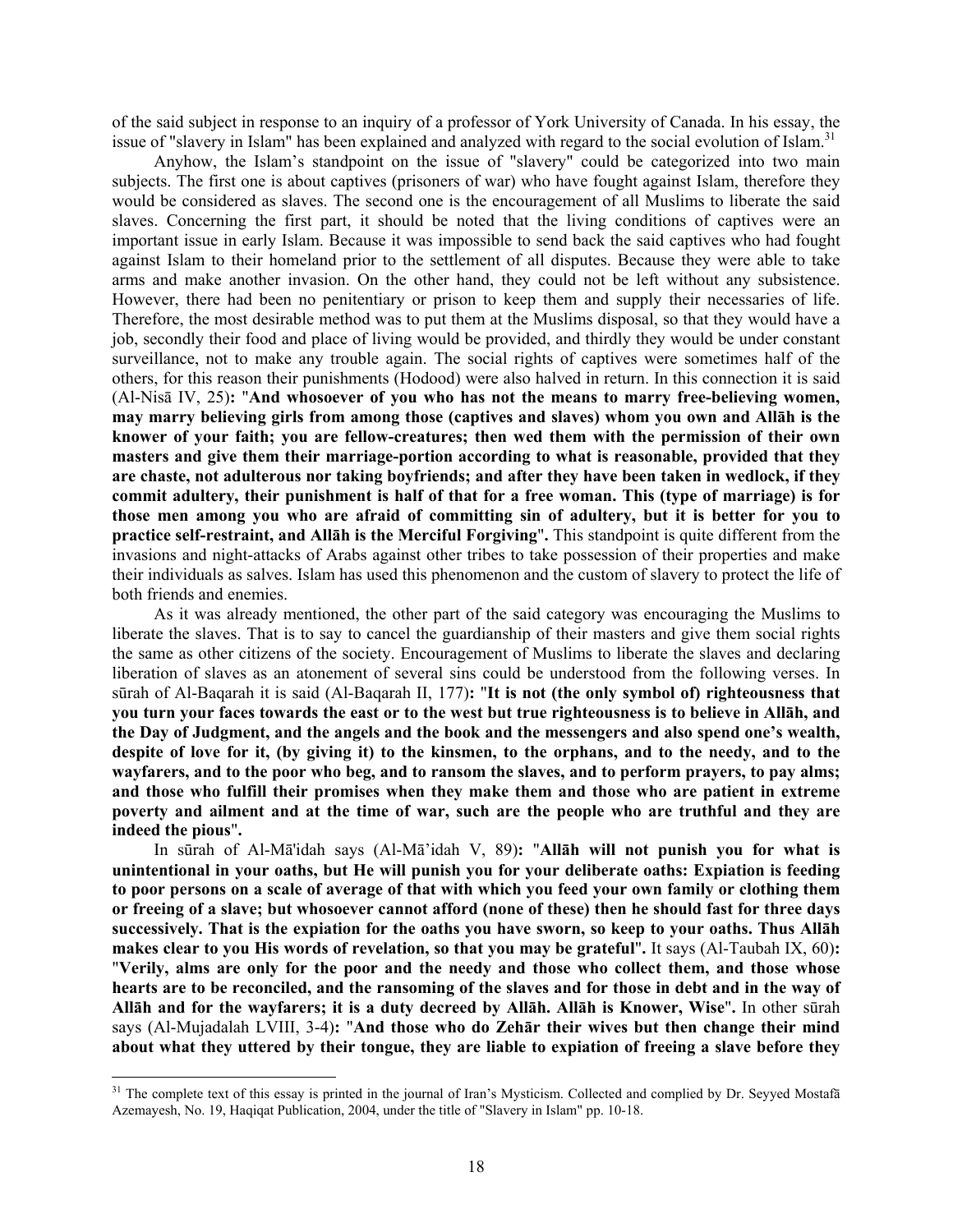**approach the wife physically; this is a religious admonition to you and Allāh is well informed about what you do. And a person who cannot find a slave to set free, must go on fast two months successively before they touch each other, but if a person is sick and cannot fast, he should feed sixty of the poor; this is in order that you may find faith for Allāh and His messenger**"**.** It was customary among Arabs that if a man addressing his wife said: "you are like my mother" the marriage intercourse between them would become forbidden and prohibited. This custom was called "Zehār". Islam while negating this superstition in pervious verse declares (Al-Mujadalah LVIII, 2)**:** "**Those men who do Zehār with their wives, should know that those women are never their mothers; none can be their mothers except those who gave birth to them. And indeed they utter an evil and a lie. And verily Allāh is Forgiving, Merciful**"**.** Islam has endeavored to instruct those people who do Zehār with their wives that not to pay attention to this kind of superstition, which makes trouble for them and their family as well. Moreover, has made them to pay atonement which shall be used for improvement of the slaves' conditions and poor people, that is to say the atonement is used to liberate a slave and/or to feed the needy. In sūrah of Al-Balad says (Al-Balad XC, 12-13)**:** "**What would make you know what is** "**Al-Aghabah**"**. It is to free a salve**"**.** And in sūrah of Al-Nisā says (Al-Nisā IV, 92)**:** "**A believer should never kill a believer unless it is by mistake; and whosoever kills a believer by mistake must set free a believing slave and blood-wit should be paid to the family of the killed person unless they remit it as a free-will offering. If the killed persons belongs to a people at war with you and he is a believer, then setting free a believing slave is a duty. And if the killed person belongs to a people with whom you have treaty, then the blood-wit is to be paid to his family and the slayer shall set free a believing slave. And whoso finds this beyond his ability, two month fasting successively by way of repentance to Allāh (is ordained) for Allāh is Knower, Wise**"**.** In the same sūrah says (Al-Nisā IV, 36): "**… And do good to your parents, relatives, orphans, the needy, the neighbor who is near relative, the neighbor who is a stranger, the very close friend, the wayfarers and to those slaves whom you own. Verily Allāh does not like the conceited arrogants**"**.** In other verse of this sūrah says (Al-Nahl XVI, 71)**:**  "**Allāh has preferred some of you above others in sustenance, but those preferred ones do not share their provision to those slaves they own, so that they be equal in that respect. Is it the bounty of Allāh that they deny?**" In sūrah of Al-Nūr has ordained (Al-Nūr XXIV, 32-33): "**Make the single or unmarried people of the family marry and also the male or female servants (slaves); if they are poor Allāh will bestow them the means in abundance, since Allāh is the knowing Bounty-Bestowed. Those who cannot find the wealth and means for marriage they are enjoined to keep themselves chaste until Allāh grants them bounty out of His grace. And those of your salves who ask for a written contract for their freedom, provide it for them if they are nice and reliable and also give them out of the means, which Allāh has bestowed upon you. Also do not force your maids to prostitution when they are chaste just in order to benefit from the perishable goods of this worldly life; and if the slave-girls do such filthy act under compulsion, Allāh is the Merciful, Forgiving**"**.** 

## **20- Principle of: Unity for the truth**

The said principle indicates an important issue in foreign policy of the state and international relations during the history of humankind. It has always been observed that different unions established among groups of states, whether military, political, economic, and commercial, are based on and follow two general goals. The first goal is increase of efficiency of gaining benefits among member states of the union and the second goal is increasing the benefits or preventing the losses caused by non-member states. Most of these unions are established on a geopolitics morphology basis, which the neighboring factors have been the main causes of homogeneity and enjoyment of common interests, culture, manner, race, language, customs, and traditions and so on.

The various unions, which are established on the basis of the said two goals, are always attempting to maximize the collective interests of member states. According to the Islam's standpoints, the establishment of these unions shall be only acceptable when the rights of other states are not to be violated. Entering in a treaty or being a member of a union for exercising cruelty and oppression against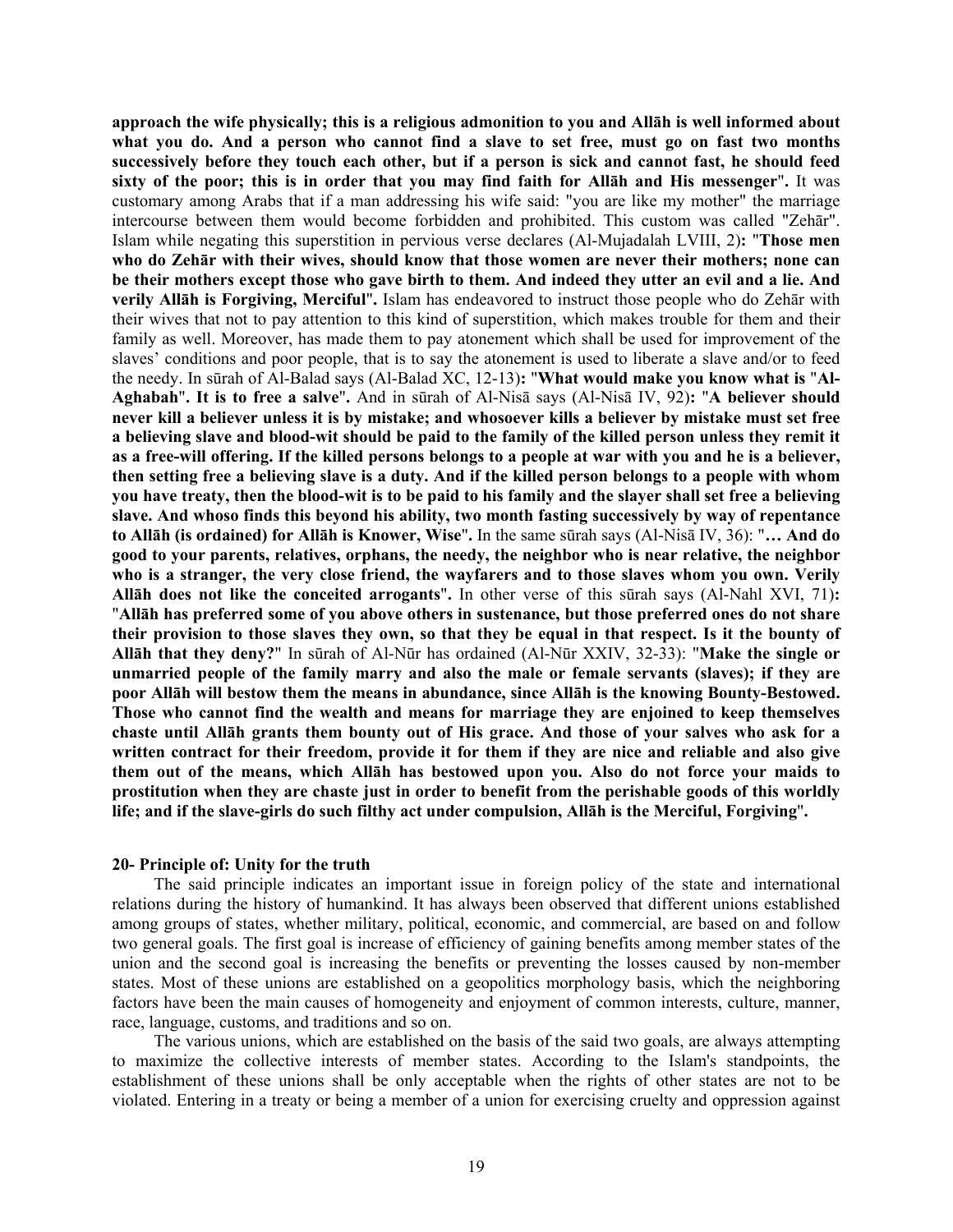another weak state is not authorized. Islamic government is supporter of its friends and non-belligerent enemies' interests, whether being present or absent. And also if the belligerent enemies set aside their arms of fighting, and by uttering the words of: "There is no God but Allāh" they would be liable to be under shelter of Islam, even if they perform it hypocritically. It should be mentioned that although the life, property, family, and honour of the latter are under protection of Islamic government but they shall not be considered as friends of the believers, unless by gaining faith which is another stage after accepting Islam as their religion, which happens by swearing special oath of allegiance. If the aforementioned weak state being among the groups of the believers, then according to the following verse God will be their supporter (Al-Hajj XXII, 38.)**:** "**Verily, Allāh will defend the believers against** <sup>32</sup> **their enemies; verily, Allāh does not like the ungrateful traitors**"**.** And also says (Āle-Imran III, 161)**:** "**It is not for any messenger to betray his followers**"**.** And the believers are ordained (Al-Anfāl VIII, 27)**:** "**O, you who believe! Do not betray Allāh and Allāh's messenger nor misuse knowingly properties entrusted to you**"**.** That is to say, when the Islamic union is established nobody should betray it. In sūrah of Yusof, it is said (Yusof XII, 52)**: "I did not betray him in his absence; verily Allāh does not give way to the guile of the traitors**"**.** Extending the concept of this verse to international level will prohibit unity and/or any betrayal activity against others. Almighty God prohibits the honorable Messenger (S) showing hostility in favour of the traitors. In Glorious Qur'an, it is said (Al-Nisā IV, 105)**:** "**Do not be a pleader for the treacherous ones**"**.** That is to say, you should not show enmity towards others just by untruthfully establishing union with traitors. If a state by establishment of treacherous union acts against Islam's government, then taking mutual actions (reprisals) would be the command of Allāh. It is said (Al-Anfāl VIII, 58)**:** "**And if you fear treachery from any people, throw back their covenant to them on terms of mutuality, for Allāh does not like the treacherous people**"**.** And to betray messenger of God means to betray God and it is said (Al-Anfāl VIII, 71)**:** "**But if they intend to betray you, no wonder, since they have betrayed Allāh too**"**.** 

The command of Glorious Qur'an for being in co-existence and unity with the right, could be understood from the following verse (Al-Taubah IX, 119)**:** "**O, you who believe! Fear from Allāh and be with the truthful**"**.** That is to say, in case of necessity of any supporting, backing and unity, this cooperation and accompanying should be with the truthful.

Extending this principle to international level shall lead to establishment of a universal unity which would be able to stand against the wrong doing states and be a guarantee for enforcement of international law. This unity is to put the concept of the following verse into action, which says (Ale-Imran III, 64)**:**  "**Say (O, Messenger): O, people of the book! Come to the word (of monotheism) which is common between us and you**"**.** 

# **21- Principle of: Prohibition of committing injustice and its aiding and abetting**

The said principle is one of the fundamental principles in Islam. The literal meaning of injustice (atrocity, oppression) is "to place a thing in a position other than its main place".<sup>33</sup> To sum up the concepts of "right" and "injustice" it should be noted that the maximum and full exploitation of resources is called "right", and productivity under the capacity of resources would be regarded as "injustice".<sup>34</sup> According to Qur'an's definitions, the criterion of "full exploitation" is called divine limits. The scale of "divine limits" is social explanation of "full exploitation". In Glorious Qur'an, it is said (Al-Baqarah II, 229): "**And those who exceed and transgress the limits, ordained by Allāh, then such are indeed the** 

 $32$  Al-Taubah IX, 71. "And the believers, men and women are supporters and helpers of one another".

Al-Taubah IX, 23. "**O, you who believe! Do not take for supports, your father, and your brothers if they prefer disbelief to** 

 $33$  Ragheb-Isfahani, "Placing the thing in other than its position", Beirut, Lebanon. p. 326.<br><sup>34</sup> The aforementioned description gives a comprehensive definition of the subject in question, which embraces several significations. Considering the new terminologies, the phrase of "position of a thing" corresponds with the meaning of following words such as, "optimal", "most efficient", "most applicable", "most desirable", "most transcendental" and "with the highest productivity" utilizing the thing. The term "resources" has also a vast signification. All potentialities and powers inherent in the nature of human beings and/or in a society are included in resources.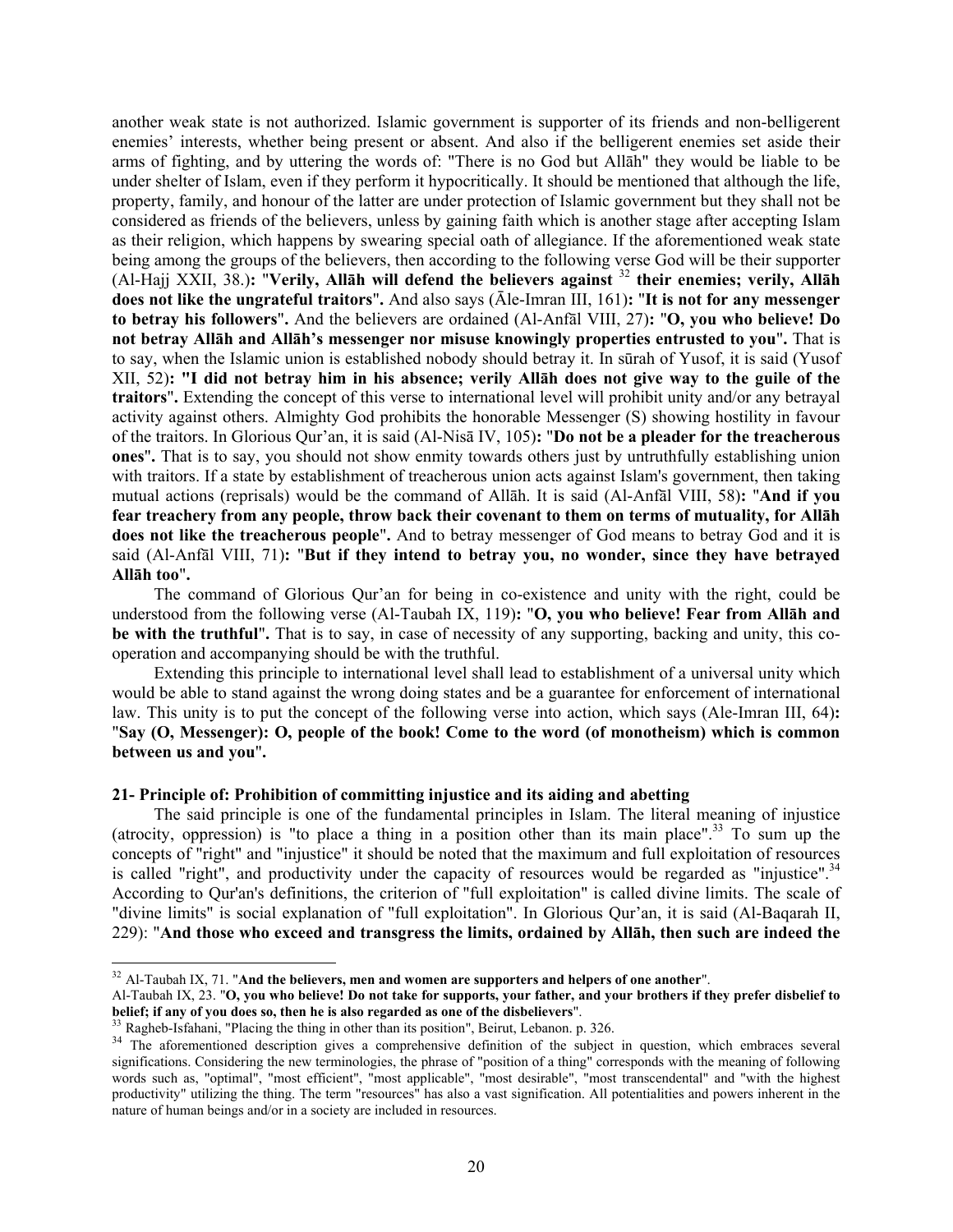**transgressors and oppressors**". The optimal social behaviour in Islam is correspondence of acts and behaviours with divine limits. Explaining divine limits needs a full description, which is out of our present discussion, but to give a hint it should be said that Prophet (S) and Divine Executors (A) are scales and divine limits, and descending of Prophet (S) is Glorious Qur'ān, which is explanatory compilation of divine limits.

"Injustice" is a sin in Islam. In other words, loafing (work slowdown), low performance, and nonutilization of maximum yield from potentialities and power are regarded as transgression. For expressing gratitude unto Allāh because of His endowment, which has bestowed us, the maximum yield should be exploited from them, and to refrain from obtaining this maximum yield would be regarded as "injustice". In the noble verse of sūrah of Hūd says (Hūd XI, 116)**:** "**And those who were unjust went after enjoinment of good things of the life, and they were corrupt and guilty**"**.** (According to the said definition) the unjust pace in a wrong path, which says (Lūqmān XXXI, 11)**:** "**Nay, the unjust are in manifest error**"**.** 35 And says it is due to this injustice that (Al-Isrā XVII, 82)**:** "**And it does not add to the unjust but loss after loss**"**.** 

Therefore, "injustice" shall be placed among the crimes and offences and refraining to do justice will be called injustice and deserving punishment. It is said (Al-Shurā XLII 42)**:** "**The way (of blame) is only against those who oppress mankind, and wrongfully rebel in the earth**"**.** And in another verse while addressing the unjust harshly says (Al-Zukhruf XLIII, 65): "**So, woe to those who were unjust**"**.** And in another verse says (Al-Baqarah II, 270): "**And the unjust shall have no helper**"**.** The latter verse admits the interpretation, which claims that there should be no assistance to the unjust.

These statements have apparent applicability in international relations and foreign policy of Islamic government. That is to say, the Islam's government shall perpetrate no acts against other nations or people, which is far from the "right" and close to the "injustice". In this case, it shall never assist those nations or people who are unjust towards other nations and individuals.

Military unions in recent centuries are apparent examples of the said problem, which several states had been united to transgress and violate other nations' rights. At the early of the century and the late of the last century, military campaigns of some states against different countries are all examples of the subject in question.

# **22- Principle of: Unauthorization of hegemony and rebellion**

"Hegemony" in all its various forms is not authorized in Islam. That is why the honorable Messenger (S) is also prohibited from hegemony. In Noble sūrah of Ghashiyah, it is said (Al-Ghashiah LXXXVIII, 21, 22): "**So, (O, Messenger) remind them since you are one to admonish. But you are not a governor (compeller) over them**"**.** And in another verse says (Al-Ra'ad XIII, 7): "**you are only a warner and to every nation there is a guide**". These two verses are the sources of finding various subjects to discuss the matter. The main topic that could be propounded on this subject would be that, when the tasks of the Messenger of God is nothing but reminding and admonition and while the Messenger of God is not authorized to rule over the creatures of God, therefore the competency of other persons whether being scholars, jurisconsults, sultans, kings and so on for ruling over people would be surely obsolete and cancelled. According to the said verses, it is certain that nobody has the right to give a simple order on the basis of religious laws, during the period of occultation. Surely, no one has the right to allege the enforcement of Islamic laws and execution of Hodood and Islamic punishments or religious laws during the period of occultation. This kind of dominatory (legendary) guardianship is not authorized for anybody until the advent of the Upholder (May God hasten his glad advent). This is only the right of the Upholder of the progeny of Muhammad, and anybody who takes this position, by his own choice, to enforce the religious laws, shall have nothing but its evil consequences. In sūrah of Al-Qasas, it is said (Al-Qasas XXVIII, 83): "**We have appointed paradise as the Last Home for those who did not intend rebellion and corruption in the life of this world; and therefore the best end belongs to the pious**".

On the basis of the said principle, the Islamic government is not authorized to seek hegemony over

<sup>35</sup> Maryam XIX, 38. "**But the unjust this day are in manifest error**".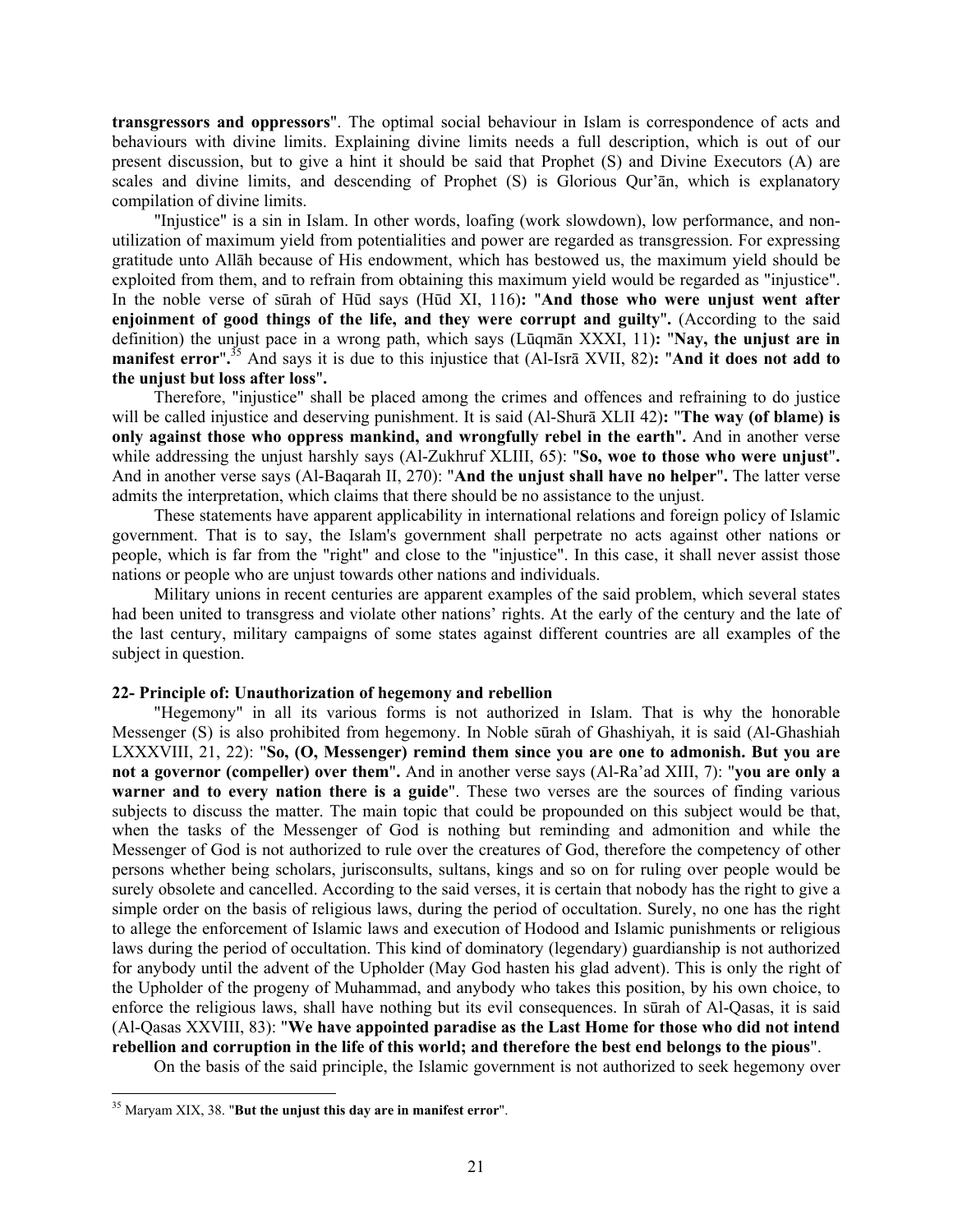the Muslims or non-Muslims communities, in the scene of international relations whether in the peacetime or during the war. The story of conquest of Mecca is a good example to explain this subject matter. In this story<sup>36</sup> the Islamic behaviors towards a defeated enemy, which had fought against the honorable Prophet and his companions and had martyred many of beloved companions of His Reverend, during the fighting and/or while torturing them would be known and understood. Sa'ad-ibn-Ebadah, the commander of army of honorable Messenger (S) accompanied by a division of Islamic army, while entering Mecca started boasting and bragging that: "Now, it is the day of revenge. Today their women shall become our captives. It is the day that Almighty God abjected the tribe of Quraish". The honorable Prophet discharged Sa'ad-ibn-Ebadah from service, appointed his son, Qais-ibn-Sa'ad-ibn-Ebadah as commander in chief, and ordered him to announce that: "It is the day of mercy. A day which God has honored the tribe of Quraish". And then the honorable Prophet made the house of Abu-Sofyan, which was the origin of all persecutions and disturbances against His Reverend, as a secure place and said "whosoever takes refuge in the house of Abu-Sofyan will be secure".<sup>37</sup>

Another meaning of hegemony can be understood from the verses, which are revealed about rebellion. For giving a definition about "rebellion" it is said: "The meaning of rebellion "Bagh'y" is absolute expansion of domination, sovereignty and presidency. Almighty God has confined it as unjust rebellion. The word "Bagh'y" in Arabic language is a derivative of the word Bagha-Baghyan, which means, "getting empowered".<sup>38</sup> In the following verse it is said (Al-A'araf VII, 33): "Say (O, **Messenger): The things that my Lord has forbidden are:** "**Shameful deeds, whether committed openly or secretly, and sins and unjust rebellion**"**.** It is said (Yūnus X, 23)**:** "**They rebel and disobey Allāh in the land wrongfully. O, mankind! Your transgression and hegemony (rebellion) is only against yourselves**"**.** The reason why the effects of this kind of hegemony and transgression is against that very same people, is that according to the principles of microeconomics and through mathematical reasoning it could be proved that any kind of transgression or restriction shall cause the welfare of humankind society to be decreased. Therefore, in other sūrah it is said (Al-Nahl XVI, 90)**:** "**Verily, Allāh commands you to establish justice and goodness (in the community) and generosity to your relatives, and He forbids all evil and dishonor deeds and rebellion against the Truth**"**.** In ther sūrah says (Al-Shurā XLII, 42): "**Blame is on those who do wrong to the people and make mischief and rebellion through the land, for such people will be severe chastisement**"**.**

## **61- Principle of: Disinclination to engage in hostilities**

Contrary to most interpretations, Islam could not be called "the religion of war" as some people have propounded in their discussions. And if in some specific times, Islam had been obliged to be engaged in fighting, it would have been due to some special conditions, which we have mentioned them in various sections. In sūrah of Al-Baqarah while giving explanation over this viewpoint says (Al-Baqarah II, 84-85): "**And remember when we took your covenant (stating):** "**Shed no blood of your people nor expel one another from your homeland**"**. And this you solemnly ratified, and to this you bore witness. But after that, it is you who kill one another, and expel a party of your people from their homes; and assist each other in sin and transgression against them, and if they are brought to you as captives you free them taking ransom, although their expulsion was forbidden to you. Do you believe in part of Scripture and disbelieve in the other part? So what shall be the recompense of those among you who behave like this except disgrace in this life and the Hereafter? They shall be consigned to the most grievous chastisement, for Allāh is not heedless of what you do**"**.** And again in another place says (Al-Baqarah II, 216-217)**:** "**Fighting is ordained upon you, though it is resented by you, but (it happens that) you resent a thing whereas it is good for you, and perhaps you like something whereas it is evil for you, and verily Allāh knows (what is best) while you do not know. They ask you (O, Messenger) concerning fighting in the Sacred Month. Say: fighting therein, is a** 

<sup>&</sup>lt;sup>36</sup> See: Moghazi Vaqedi, vol. 2, pp. 821-2, and also Ja'far Sobhani. The principles of Islamic government pp. 597-8.<br><sup>37</sup> Amin-ol-Islam Tabarsi, 108, p. 106, Publication of Dar-ol-Kotob Islamiah, Qom.<br><sup>38</sup> "Bayan-a-Sa'ad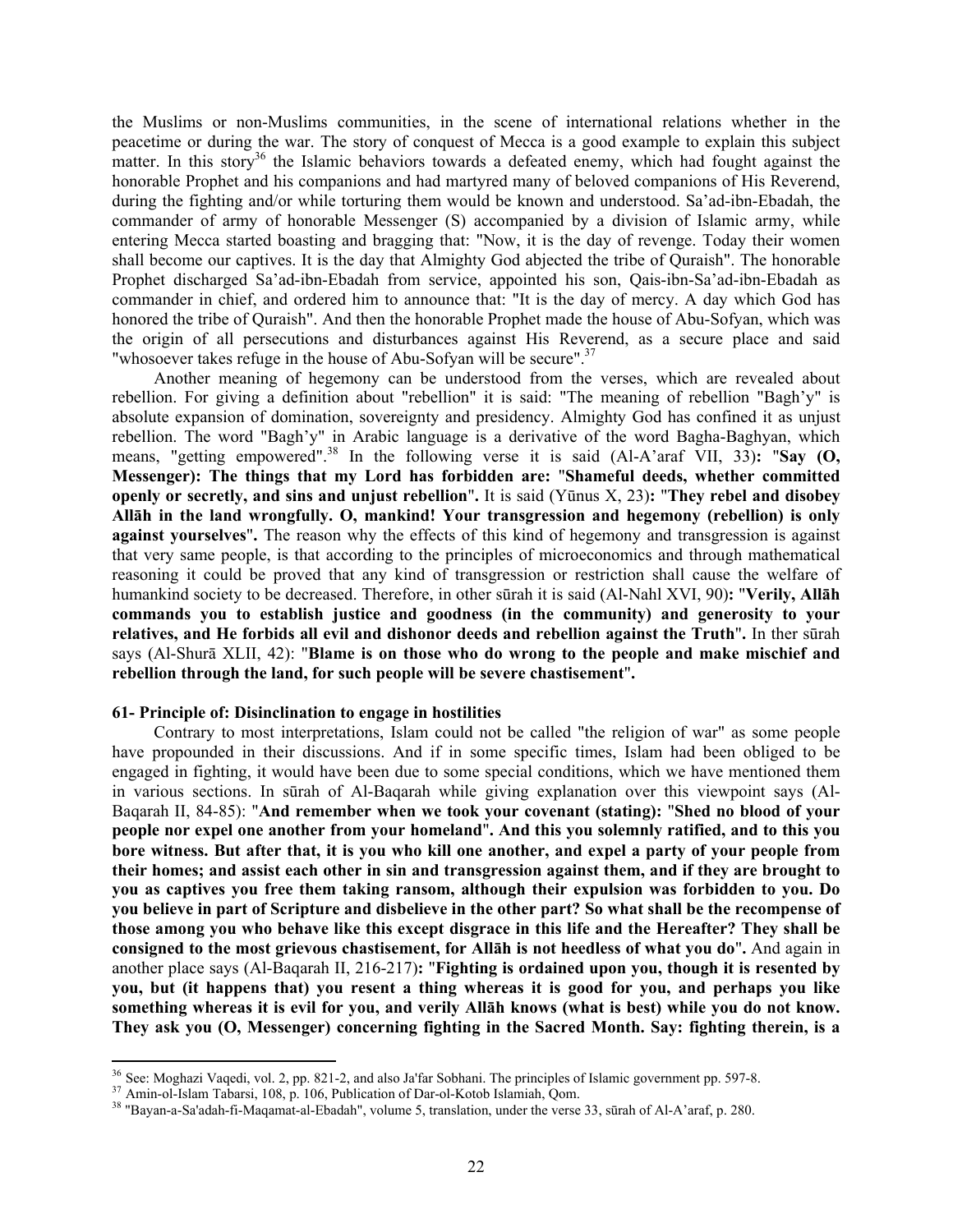**grave sin, but it is a graver sin in Allāh's sight to prevent mankind from following the path of Allāh; to disbelieve Him; to prevent access to the Sacred Mosque; and drive out its inhabitants. And polytheism is worse than killing. And disbelievers will never cease fighting you, until they turn you back from your religion, if they can**".

In spite of hideousness and ugliness of war, its necessity to prevent the corruption cannot be denied. In sūrah of Al-Baqarah it is said (Al-Baqarah II, 251): "**And if Allāh did not repel some people by others, the earth would have been full of mischief**"**.** And in another verse in sūrah of Al-Hajj says (Al-Hajj XXII, 40)**:** "**They were expelled from their home unjustly because they said: "Allāh is our Lord**"**. Had not Allāh to stop the aggression of some people by other persons, they would have destroyed monasteries, synagogues, churches and the mosques where Allāh's remembrance is commemorated abundantly**".

As a general rule, the wars are divided into four different types such as, Islamic Holy Wars, defensive wars against aggressions, helping the oppressed, and seeking succor for religious purposes. Declaring Holy Wars and responding to those who seek succor for religious purposes are peculiar to the prophet and the Upholder of the family (successor) of Muhammad (S) (The Master of Affairs), and no other person has such a right. The second and third types namely defensive actions against the aggressors and helping the oppressed are obligatory to all persons. In other cases, no one may, under any pretexts, to transgress other ones, no matter what their religions and/or ideologies are. It is even forbidden to excommunicate the people let alone attacking or transgression.

## **23- Principle of: Prohibition of aggression and permission of defense**

The instruction of Glorious Qur'ān is reconciliation and peace amongst the nations. A close study on wars, which have been occurred in the early Islam, reveals that the honorable Messenger (S) and his companions had fought just to recover their rights. There has been no war at the time of the honorable Messengers (S) (whether he has been the commander of the army, or not to be present at the scene of the battle) without taking this aspect of the issue, namely, the aim and objective of fighting has been recovering and restoring the rights of Muslims into consideration, which have been infringed through the oppression. Campaign against oppression is authorized in Islam. On this basis the Glorious Qur'ān says (Al-Hajj XXII, 39)**:** "**Permission is given unto those who fight because they have been wronged; and Allāh is indeed able to give them victory**"**.** 

In sūrah of Al-Baqarah says (Al-Baqarah II, 190): "**And fight in the way of Allāh (against) those who fight you, but do not exceed the limits; for verily, Allāh does not like the transgressors**". This verse is an instruction for defending against those who do the fighting. This verse does not permit "transgression". Because transgression at the beginning of the fighting means waging war against others, and transgression at the middle of the war means to exceed the limits and to harm the enemy, more than what is needed, and/or continuing fighting while the enemy has been surrendered, and/or doing harm against the captives or civilians. The command for defense has been mentioned in the following verse (Al-Taubah IX, 36): "**And fight against the disbelievers collectively, as they fight against you collectively**". The following noble verse gives also permission for defense and confrontation, which says (Al-Baqarah II, 194): "**The Sacred Month for the Sacred Month, and for the prohibited things there is a law of retaliation. Then whoever commits aggression against you, react you likewise against him, and fear from Allāh, and know that Allāh is the supporter of the pious**". From the said verse it could be understood that if one's property is usurped he would be able to take it back or react mutually which is called reprisal. This verse also includes revenging and reaction against criminals and is applicable in defensive operations at war and also includes reprisals".39

There is a letter from Imam Ali (A) in Nahj-ol-Balagheh addressed to M'aqel-ibn-Qais Riyahi while he was appointed as the commander in chief of a three thousands personnel army dispatched towards Syria which reads as follows: Fear from the God that you shall meet Him inevitably, and there would be no place at the end but His sublime court. Do not fight unless with those persons who fight you … . Their

<sup>&</sup>lt;sup>39</sup> See: Abolqasem Gorgi (2001) Legal provision verses (civil and criminal) Mizān Publication, pp. 10-73.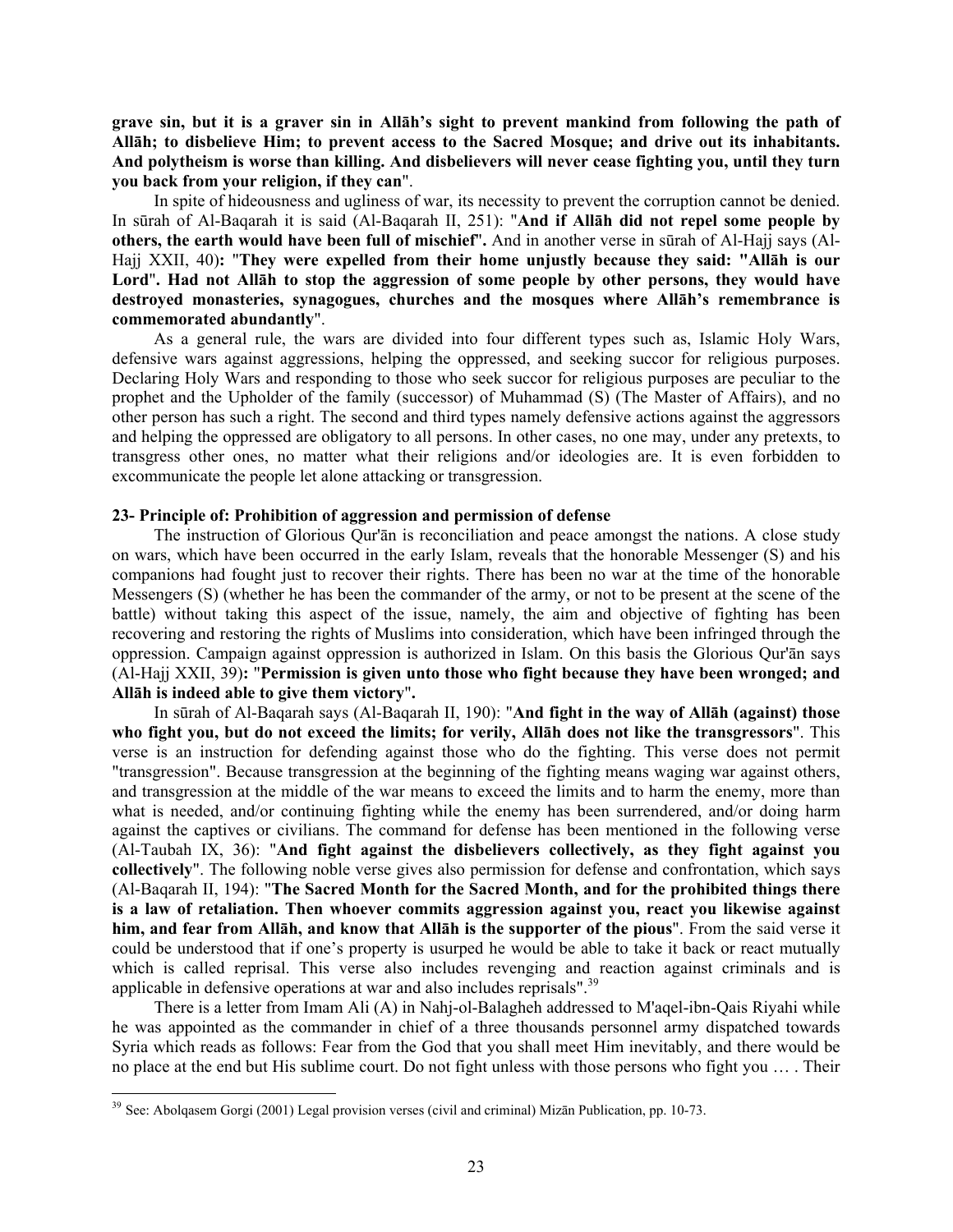hatred should never motivate you start fighting with them, save you had already called them to the right path of Allāh and there had remained no excuse for them".<sup>40</sup>

This principle shall diminish the ambitions of waging war against others. For this reason, its observance in the international scene would be accepted, as international customary laws in the world community would have desirable effects on bringing about a detente (de-escalation).

## **24- Principle of: Severe fighting with the belligerent aggressors**

There are many verses, which have been revealed about the tasks and duties of the prophet (S) and the believers concerning the wars. In the following verse which is revealed to warn and caution the belligerents for waging war against Allāh and His Messenger (S) says (Al-Māidah V, 33)**:** "**The punishment of those who raise war against Allāh and His Messenger and do mischief in the land is that they shall be killed or crucified or their hands and their feet be cut off from the opposite sides or (they) be banished from the land. This is their disgrace in this world and a grave torment for them will be in the Hereafter.**" In spite of this severity, an easy way to escape from it has been taken into consideration in the next verse, which says (Al-Māidah V, 34)**:** "**Except those who repent, before you gain power over them. You should know that Allāh is the Merciful Forgiving**"**.** These two consecutive verses bear this message to the transgressors that they should not commit the transgression and if they do, the only way to get rid its consequence is to convert to Islam.

In sūrah of Al-Anfāl it is said (Al-Anfāl VIII, 56-71): "**They are those with whom you made a covenant, but they broke the covenant every time, and there is no piety in them. So, if you could get hold of them in the battlefield, punish them severely in order to disperse those groups behind them and that may learn a lesson. And if you fear treachery from any people, throw back their covenant to them on terms of mutuality, for Allāh does not like the treacherous people. And those who disbelieve should not think that they can overcome you. Verily, they will never be able to frustrate Allāh's power. And prepare against them to the utmost, such as armed forces, and strong horses and provisions for fighting, in order to fighting the enemy of Allāh as well as your own enemy and others besides them, whom you do not know them but Allāh knows them; and whatever you spend in Allāh's way will be repaid to you and you shall not be dealt with unjustly. But if the enemy shows tendency towards peace, you also tend to it and put your trust in Allāh; verily Allāh is the Knowing, Hearer. And if they intend to deceive you Allāh will suffice you from their harm; Allāh is the One Who strengthened you with His aid as well as with the help of the believers. And Allāh is the One Who caused unity between the hearts of the believers; and had you spent all that is on the earth you could not have caused that union between their hearts, but Allāh caused union between them; verily, Allāh is Mighty, Wise. O, Prophet! Allāh is sufficient for you and such of the believers as follow you. O, Messenger! Urge the believers to fight: If there are twenty steadfast among you, they will overcome two hundred, and if there are a hundred steadfast believers, they will overcome a thousand disbelievers, because the disbelievers are a people who have no power of understanding. For the present situation, Allāh has lightened your burden of task knowing that in your troop there is some weakness: If there are of you a hundred steadfast believers they shall overcome two hundred, and if there are of you a thousand, they shall overcome two thousand by Allāh's leave; and verily, Allāh is the supporter of the patients the steadfasts. It is not fit for the prophet that he should take captives instead of fighting and killing the enemy in the land; you desire the temporal profit of this world, while Allāh desires (for you) the Hereafter, and Allāh is Mighty, Wise**. (It denotes this point that there should not be any carelessness in fighting, just to take captives from the enemy and then taking ransom or selling them as salves, but you should fight as hard as possible and kill the enemy. Because all those persons who were taken as captives in the Badr (war), and then they were liberated by accepting ransom, at the subsequent year took part in the war of Ohud and killed the believers.) **Were it not for a previous ordained word of Allāh, a severe torment would have afflicted you for that ransom you took. Eat of what you have acquired as war booty, lawful and good, but** 

<sup>&</sup>lt;sup>40</sup> Naj-ol-Balaghah, Letter No. 12, Translated by Ja'afar Shahidi Elmi-va-Farhangi Publications, 15<sup>th</sup> ed., p. 279.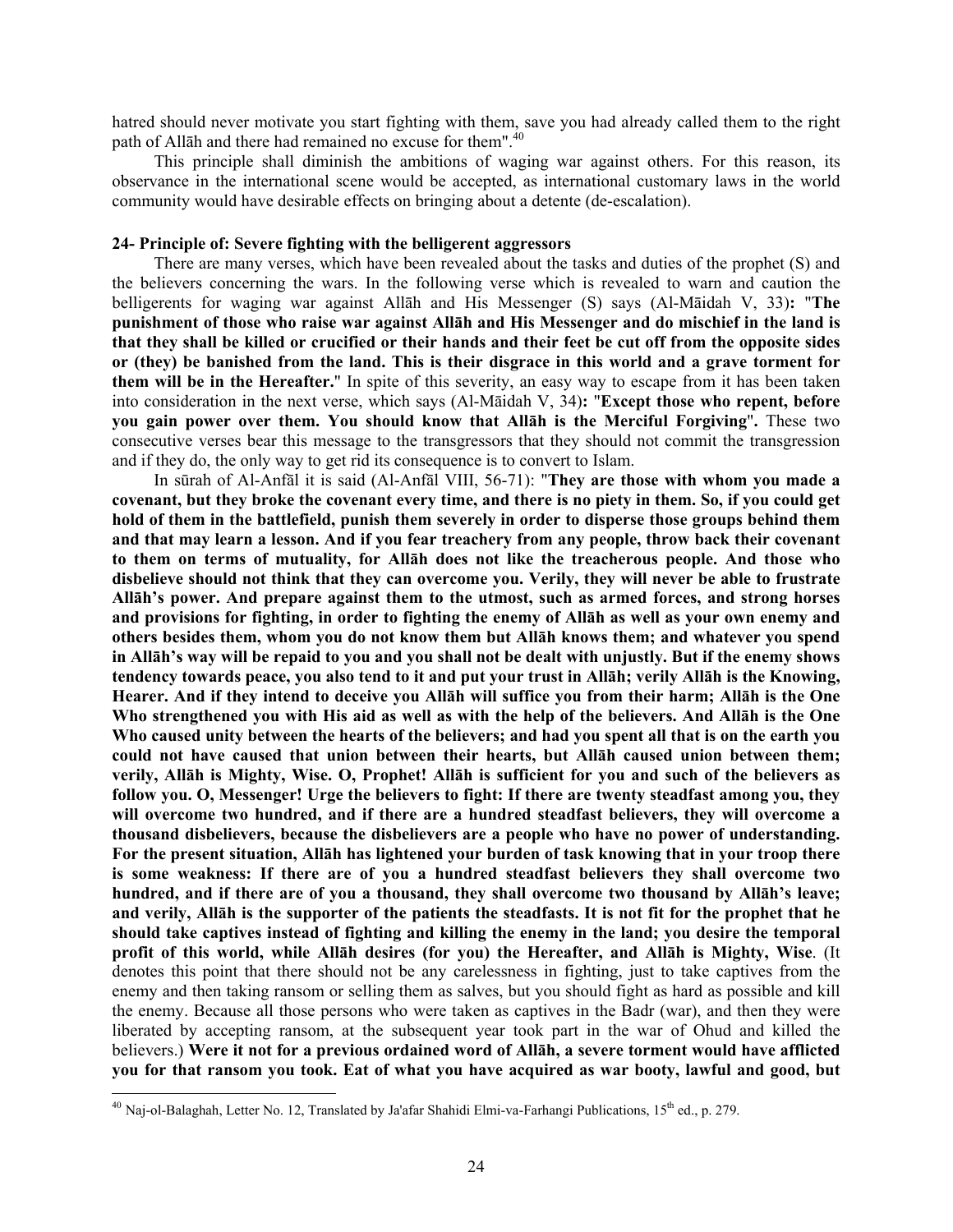**fear from Allāh. Verily, Allāh is the Merciful Forgiving. O, prophet! Say to the captives who are in your hands: If Allāh finds good intention in your hearts, He will give you something better than what has been taken from you, and He will forgive you; for Allāh is the Merciful Forgiving. But if the disbelievers intend to betray you, no wonder, since they have betrayed Allāh too, but Allāh granted you power over them. And Allāh is Knowing, Wise**".

In other verses in sūrah of Al-Baqarah it is said (Al-Baqarah II, 190-193)**:** "**And fight in the way of Allāh (against) those who fight you, but do not exceed the limits; for verily, Allāh does not like the transgressors. And kill them wherever you get hold of them and drive them out from where they have driven you out; since the evil of mischief making is more grievous than killing; but do not fight them at the Sacred Mosque unless they fight you therein, so if they fight with you there, kill them; such is the recompense of the disbelievers. But if they stop, then (forgive them) verily, Allāh is the Merciful Forgiving and fight them until the evil of mischief making is rooted up and Allāh's religion governs over all, but if they desist, then there should be no aggression, save against the aggressors**".

Taking punishment of the aggressors as a policy, not only would be correctional and punitive action for them, but it would also be a warning to others to refrain from aggression Severe confrontation of this kind, shall establish the survival of the human society, just the same as the legal institution of retaliation which would do it. If the international community confront rigorously with the belligerent aggressors on the basis of the said instructions, certainly the human society shall continue to live in peace.

## **25- Principle of: Having duty to assist in goodness and prohibition to assist in transgression**

The basis of the said principle is the noble verse of sūrah of Al-Ma'aidah, which says (Al-Māidah V, 2): "**You should help one another in righteousness and piety, but not help one another in sin and transgression. Keep your duty to Allāh. Verily Allāh is the Severe-Retributing**". In a comment on the said verse it is said: "**sin**" 41 (which in Arabic is called "ithm") is a kind of evil deed, which does not infringe others' rights but" transgression" (which in Arabic is called "odwān") is an evil deed that infringes the others' rights. Therefore, assistance of all kinds of deeds and behaviors, which is the cause of ill-treatment of oneself or other persons, are prohibited by the said verse.

And says: "And there shall not be any helpers for the wrong doers"<sup>42</sup>, and (Al-Shurā XLII, 8): "**and the disbelievers shall have no guardian and no protector**". To describe the meaning of Guardian and Protector it is written under the said verse (Al-Baqarah II, 107): "**Do you not know that to Allāh belongs the dominion of the heavens and the earth and that apart from Allāh you (people) have neither any guardian nor any protector?**" The said verses declare that there should not be any assistance to the oppressors. That is to say, nobody should act contrary to the said issue, namely the believers and Muslims should not commit any action to be contradictory to the said general rule. It means that one should not be an assistant to the oppressors.

This principle has an obvious impression in the function of states' foreign policies and the inauspicious union of some great powers, which are planned to invade the powerless and weak countries. Frequently, it has been observed that many states have given their extensive assistance to one or more parties, which are engaged in war, just for the reason of having some probable present or future interests or because of disliking the ideologies of the oppressed state. Anyhow, there had been always some groups in the world who have gotten benefit out of the wars, which happens, among different nations. On the basis of Islamic Instructions all interest acquired through this kind of assistance are unlawful. And the Islamic government, not only finds all the benefit acquired through this kind of assistance disagreeable but they are also scared from the God's severe punishment, which shall be imposed because of the said assistance to the aggressors. Islamic government also makes others to be afraid of this forbidden action.

## **26- Principle of: Tactics and strategies of wars being at the discretion of the Master of Affairs**

<sup>&</sup>lt;sup>41</sup> "Bayan-a-Sa'adah-fi-Magamat-al-Ebadah", translation, volume 4, pp. 280-281.

<sup>&</sup>lt;sup>42</sup> Al-e-Imrān III, 13, and Al-Māidah V, 72 "There shall not be any helper for the wrongdoers".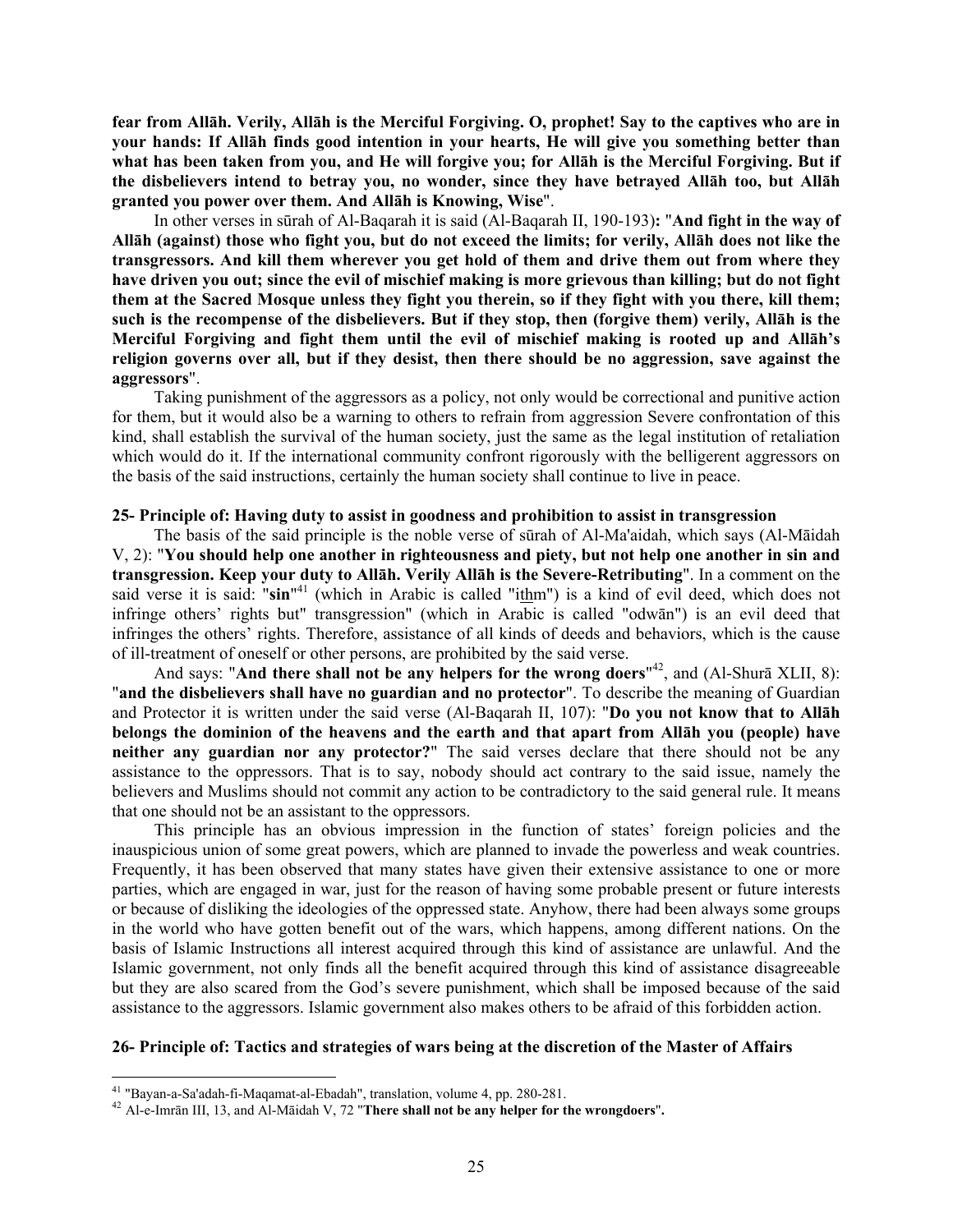Prior to industrial developments of recent centuries, there had been great successes in the subject of international law of war. But the function of political regimes in the past century -especially in the westand corruption originated from the power of industrial armaments have decreased the importance of most legal criteria of international law. Respecting the said rule was so important in old times that even the bandits and professional thieves also used to observe them. For instance, there was a unanimous agreement among Arab tribes, to stop robbery and transgression during four months of Zilqa'adah, Zilhajjeh, Muharram and Rajab, which were called Sacred (forbidden) Months. Therefore, during the said four months traveling, trading and communication among tribes were performed freely and in secure circumstances. But during other months of the year they used to fight with each other and by night attacks they robbed the caravans and houses and plundered the others' properties. They even used to take the men and women as their slaves. Respecting the general agreement of international non-aggression during nineteenth, twentieth, and twenty-first centuries cannot be even compared with respecting of bandit of the Pagan Arabs unto the Sacred (forbidden) Months.

War in Islam is based on notions emanated from Islamic Ideology. War and military campaigns, which are for the purpose of transgression and infringement of ownership and others' indisputable rights called as forcible possession and usurpation-, have no legal position in Islam. War in Islam is based on notions such as defensive war, holy war, war for the purpose of assisting the oppressed people, and responding to those who seek help in the matter of religion. Defense, includes confronting and fighting against an aggression, which in contemporary international law is called legitimate defense (self-defense). Holy war is based on the command of prophet or divine guardian and/or divine executor in each period of time. According to their commands, all believers and Muslims are bound to take part in the holy war. Holy wars could be for the purpose of defense and/or invasion. The Master of the Affairs has the discretion of waging holy war. He is the one who is appointed through the chain of impeccables and he shall be the same as the prophet, divine guardian and/or divine executor of the age. Therefore, no other person -without having the said authorization- has the permission and right of issuing the declaration of holy war. Because only God and/or His representatives -and not anybody else- have authority over human beings. So that, the heads of the governments who under different pretexts, declare war and make their own and the opposite side peoples to be killed in the battle are all responsible for their commands. They should respond that how and when did they get the permission from Almighty God to make His creatures to kill or to be killed. Did Almighty God enjoin to kill His bondmen or to make them to be killed or they have done it under their own illusion. Dignitary and grandee of the time, by taking the interests of humankind and by the authorization of God -whenever finds it necessary- into consideration shall declare the holy war. Otherwise, other persons who take advantage of the ignorance of the Muslims and declare holy war commit a forbidden act and their deeds would be an interference with the God's Affairs. Declaring holy war is just the same as other rules and divine limits (Hodood) which are at the discretion of the Master of the Affairs who is lawfully appointed and authorized by Almighty God, His messenger and the Imams (right guidance) (A), and whosoever makes decisions other than his command would be disbeliever, unjust and/or evil-doer. As it is said in Glorious Qur'an (Al-Mā'idah V, 44)**:** "**And whosoever does not judge according to Allāh's decrees, then such are indeed considered as disbelievers**". And in the following verse it is said (Al-Mā'idah V, 45)**:** "**Such are indeed considered as unjusts**"**.** And in another verse it is said (Al-Mā'idah V, 47): "**Such are indeed considered as evil-doers**"**.** As it is noticed due to its importance, Almighty God has repeated it on three consecutive verses in Glorious Qur'an. It is also said (Al-Nahl XVI, 116): "**Avoid uttering baseless talks which your tongues spread around such as saying:** "**This is lawful, and that is forbidden**". **So that you may ascribe a lie against Allāh, surely those who forge a lie against Allāh will not be salvated**". This group of persons are included in the following verse that says (Al-A'arāf VII, 37)**:** "**Who is more unjust than the one who invents a lie against Allāh or denies Allāh's revelations?**" Regretfully, contrary to the Shiite's view as we have already mentioned, our Sunnite brethren believe that whenever the Muslims gain sufficient power, then it would be obligatory for them to declare holy war and start Islamic propagations. <sup>43</sup> this wrongful

 $43$  In this connection see: Majid KHaduri (1356) "Peace and war in Islamic Laws" Printed by Eqbal Publication, pp. 102-104,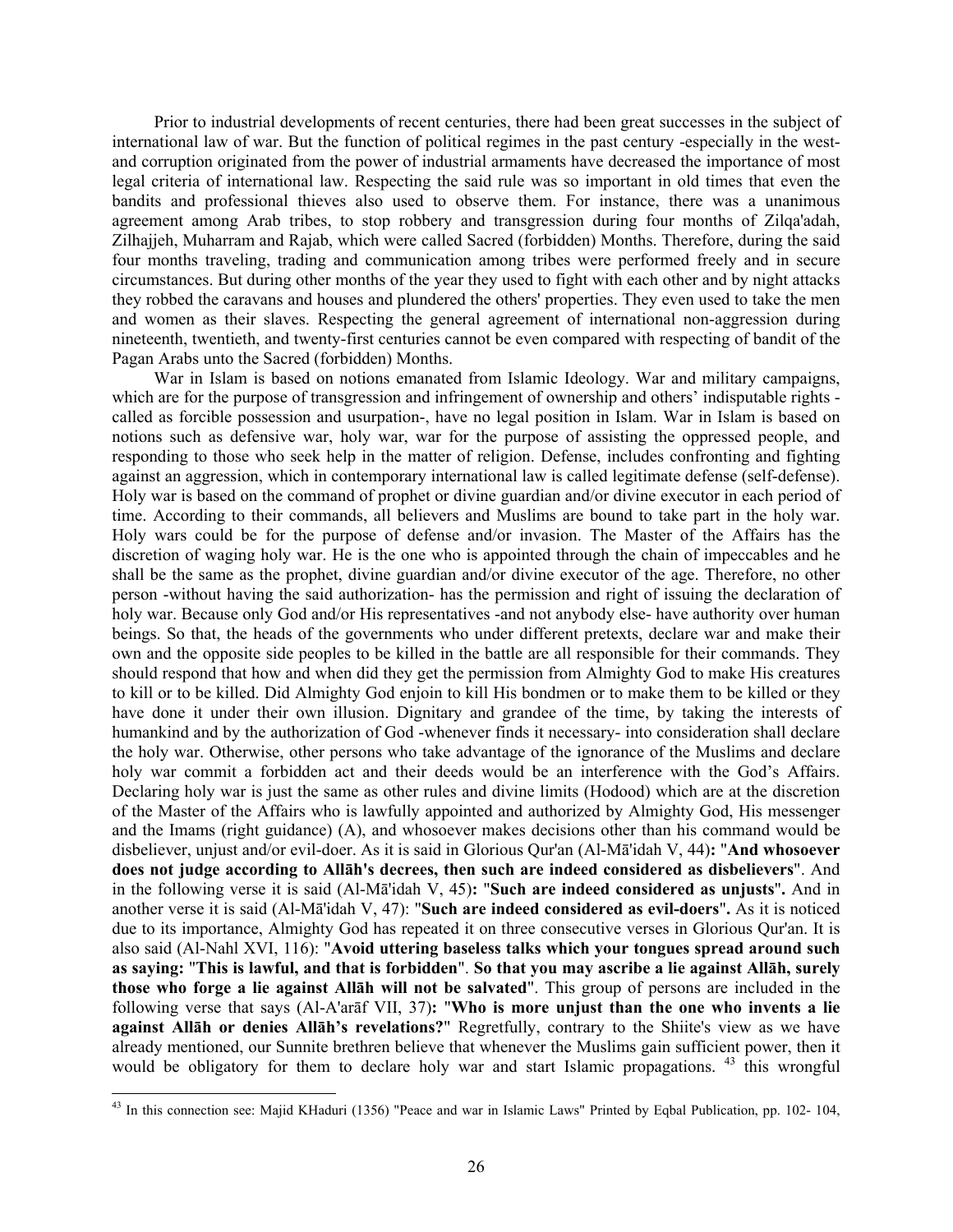standpoint has been the cause of several fighting among Muslim countries in recent years. But these transgressions are considered as forbidden in Islam.

Protecting the oppressed persons or oppressed nations is also one of the tasks of Islam and Muslims. This protection is according to the following noble verse, which says (Al-Nisā IV, 75): "**And what it is with you that you do not fight in the path of Allāh? And for those who being weak and oppressed among men, women and children who cry:** "**O, our Lord! Rescue us from this town whose people are evil doers and tyrants**".

Responding to those seeking help in the matter of religion could also be propounded within the realm of removing oppression from oppressed persons and/or holy war. It is obligatory for all Muslims to respond to those who seek help in the matter of religion. It is said (Al-Anfāl VIII, 72)**:** "**If they seek your help in the matter of religion, it is your responsibility to help them**"**.** But its legitimacy in the degrees of faiths rests only with the decree of Master of the Affairs. Because it is only within the authority of Divinely authorized persons -and not anybody else- to present the religion to others, which says (Al-Kahf XVIII, 17): "**So whom he guides, he is on the right path, and whom he leaves in his astray, you will not find a guiding guardian for him**". It means that responding to those who seek help in matter of religion is the task of divine guardians, because seeking help in the matter of religion by people is to strive to find this divine guardian, therefore, it is said (Al-Ankabūt XXIX, the last verse): "**And those who strive in Our straight path sincerely, We will surely guide them to Our ways (divine guardian)**".

So many topics has been put forward in relation to the Islamic law of war which most of them have no validity and cannot be considered as a reliable inference from the manner and function adopted by honorable Messenger (S). For instance there exist many subjects such as, unity in commandership, resistance and perseverance, retreating and withdrawal, collective duty (sufficient necessity) for taking part in the war, preparedness for fighting and general mobilization, good behaviour towards enemy and observance of human rights issues, war tricks and killing the military personnel and civilian who have been forced to take part in the war, rights of civilians, surrendered persons, deserters (escapees), those converted to Islam, wounded persons and prisoners of war, non-military targets, economic blockade, destroying enemy's properties using war tactics and chemical, biological and radiological warfare, war booties whether movable or immovable, cessation of hostilities, making subsidiary treaties and other subjects related to international law of war which are approved on the basis of Islamic principles and the viewpoints of some Islamic sects and the practical and executive procedures have also been developed and prepared for them.<sup>44</sup> With regard to the said subjects, it should be mentioned that most of them, are in accordance with the Islamic humanitarian principles, which their observance are obligatory in time of war. It is certain that the followers of prophet or divine guardian or divine executor are also bound to observe them. For instance prohibition of attacking the residential areas and civilians is one of the obligatory issues, which the common sense will approve its humanitarian aspect, as well as its prohibition. Other cases concern those issues happening in the battle scene, and the prophet or divine guardian or divine executor are supposed to take decision about them. In other words, it is only the Master of the Affairs who is in charge of taking decision. These cases could not be settled through independent judgment of the other people.

## **27- Principle of: Obligation of accepting the peace proposal**

It has been always an instruction in Islam to exercise the least confrontation and fighting while engaged in wars. In other words, fighting is authorized up to the time that the aggression is successfully suppressed and the excess fighting is not permitted. This subject is expressly mentioned in the following verse, which says (Al-Baqarah II, 190): "**And fight in the Way of Allāh (against) those who fight you, but do not exceed the limits; for verily, Allāh does not like the transgressors**". This verse refers to this point that Almighty God says: I like whatever I have created and you (believers) have no right to destroy them, in excess of what seems to be necessary. And in another verse addressed to Honourable Messenger

narrated by Muhammad Riza Zia'ai Bigdeli (1996) Islam and international law, printed by Ganje Danesh. 44 See: "Islam and international law", Muhammad Riza Zia'ai Bigdeli, pp. 116-172.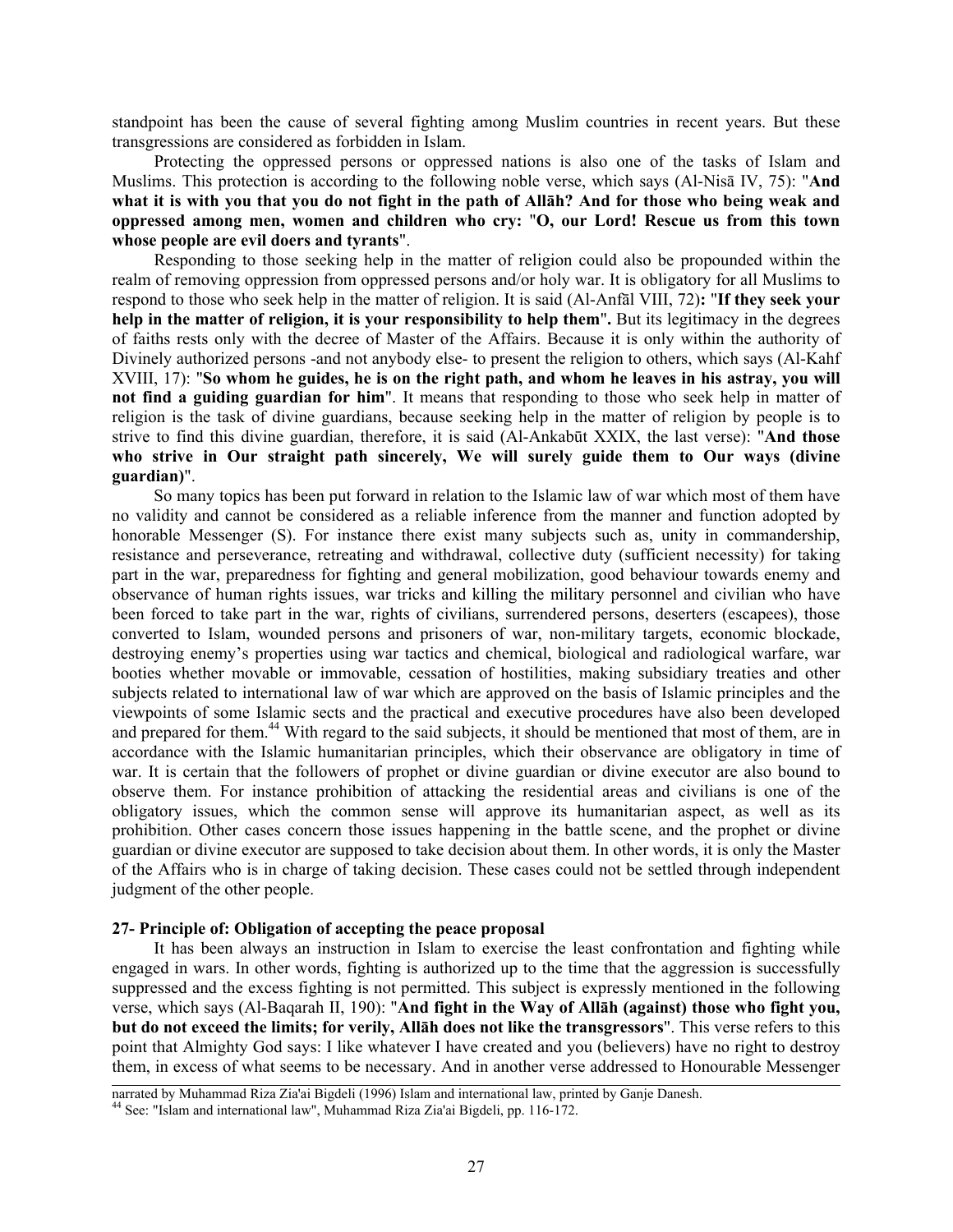says (Al-Anfāl VIII, 61)**:** "**But if the enemy shows tendency towards peace, you (O, Messenger) also tend to it**"**.** This verse purports that whenever you overcome the enemy, and if they surrender and request for peace between the parties, then do not continue attacking and do not behave unjustly. Make peace with them, because your aim and objective of fighting has been to obtain peace.

As a general rule, the following verse is an order to accept the peace proposals, which says (Al-Baqarah I, 208)**:** "**O, you who believe! Enter you all into submission to Allāh (in peace and without**  dispute)".<sup>45</sup> Therefore, making peace is the duty of all believers (and Muslims). Anyhow, if the enemy does not accept the proposal of peace, the rules of following verse will be applicable to them, which says (Al-Nisā IV, 91): "**Therefore if they do not withdraw from you and not surrender seeking peace and nor restrain their hands, then seize them and slay them wherever you find them**". This verse is a threat against those who do not seek peace. That is to say, when somebody transgresses, you should fight against him until he seeks peace and accepts peace, and as to the intervention to the other's affairs takes a neutrality policy.46 Prior to the said verse, it is said (Al-Nisā IV, 90): "**Then if (they) withdraw from you and do not fight against you and offer you peace, then Allāh has not given you any reason (to fight) against them<sup>"</sup>**. It means that by offering peace from the enemy, you have no right to continue fighting. Thus, we have to admit that Islamic government is based on peace seeking. Almighty God says (Al-Nisā IV, 128)**:** "**Since making peace is the best**"**.** Though the said verse has been revealed for the relationship between husband and wife but its concept is extendable to international relations level.

Imam Ali (A) in his decree to Mālik Ashtar says: "Do not reject the peace enemy offers you. It should be that kind of peace, which while making it, Allāh's consent, has been taken into consideration … . When peace treaty is concluded, you should always remain vigilant and alert. Since there is a possibility that the enemy through offering the peace treaty intents to surprise and trap you. Or he may want through this opportunity, make himself prepared, and start another war against you and defeat you. So it is recommended by accepting the peace to be vigilant and alert so that not be deceived. Exercise prudence, attention and foresightedness. Do not take the war issues so simple. Evaluate the consequences of peace treaty meticulously and do not be very optimistic on the case. Because the enemy is the enemy ...".<sup>47</sup>

The abovementioned exception and admonition could be found in Glorious Qur'an. It is said (Al-Anfāl VIII, 62): "**They are those with whom you made covenant, but they broke the covenant everytime and there is no piety in them. So if you could get hold of them in the battlefield, punish them severely in order to disperse those groups behind them and that they may learn a lesson. And if you fear treachery from any people, throw back their covenant to them on terms of mutuality, for Allāh does not like the treacherous people. And those who disbelieved should not think that they can overcome you. Verily, they will never be able to frustrate Allāh's power. And prepare against them to the utmost, such as armed forces and strong horses and provisions for fighting, in order to frighten the enemy of Allāh as well as your own enemy and others besides them, whom you do not know them but Allāh knows them; and whatever you spend in Allāh's way will be paid to you and you shall not be dealt with unjustly. But if the enemy shows tendency towards peace you also tend to it and put your trust in Allāh; verily, Allāh is Knowing Hearer. And if they intend to deceive you, verily, Allāh will suffice you (from their harm**)".

As it was already mentioned, war is not the main objective in Islam. Although it is one of the greatest business for producing short term or medium term benefits for great powers and their agents.

<sup>45</sup> In "Bayan-a-Sa'adah-fi-Maqamat-al-Ebadah" under the term "Kāffatan" it is written: "Kāffatan" in Arabic means "altogether, totally" and it is participial from the subject of the verb "enter" or it is participial from the term "submission" which means to enter into submission with all different grades. It might be gerund of the term "Kaff" with the meaning of prohibition and added "an" at the end is for exaggeration. In this case it is participial from the term submission that is to say, enter you all into submission, and your entrance shall prohibit you to exit and/or you are prohibited from the wrongdoing of violation.<br><sup>46</sup> In sūrah of Muhammad, verse 35, says: "Do not feel weak and do not appeal for peace from the enemies

**uppermost, since Allāh supports you and will not decrease the reward of your efforts and good deeds along His path**"**.**

This verse alludes this point that the believers should not appeal for peace due to their weakness. They should overcome the enemy until they request the peace and they should accept it.<br><sup>47</sup> Decree to Malik Ashtar, Letter No. 53 Nahj-ol-Balaghah, Mostadrak-ol-Wasail, 11, 43, 18.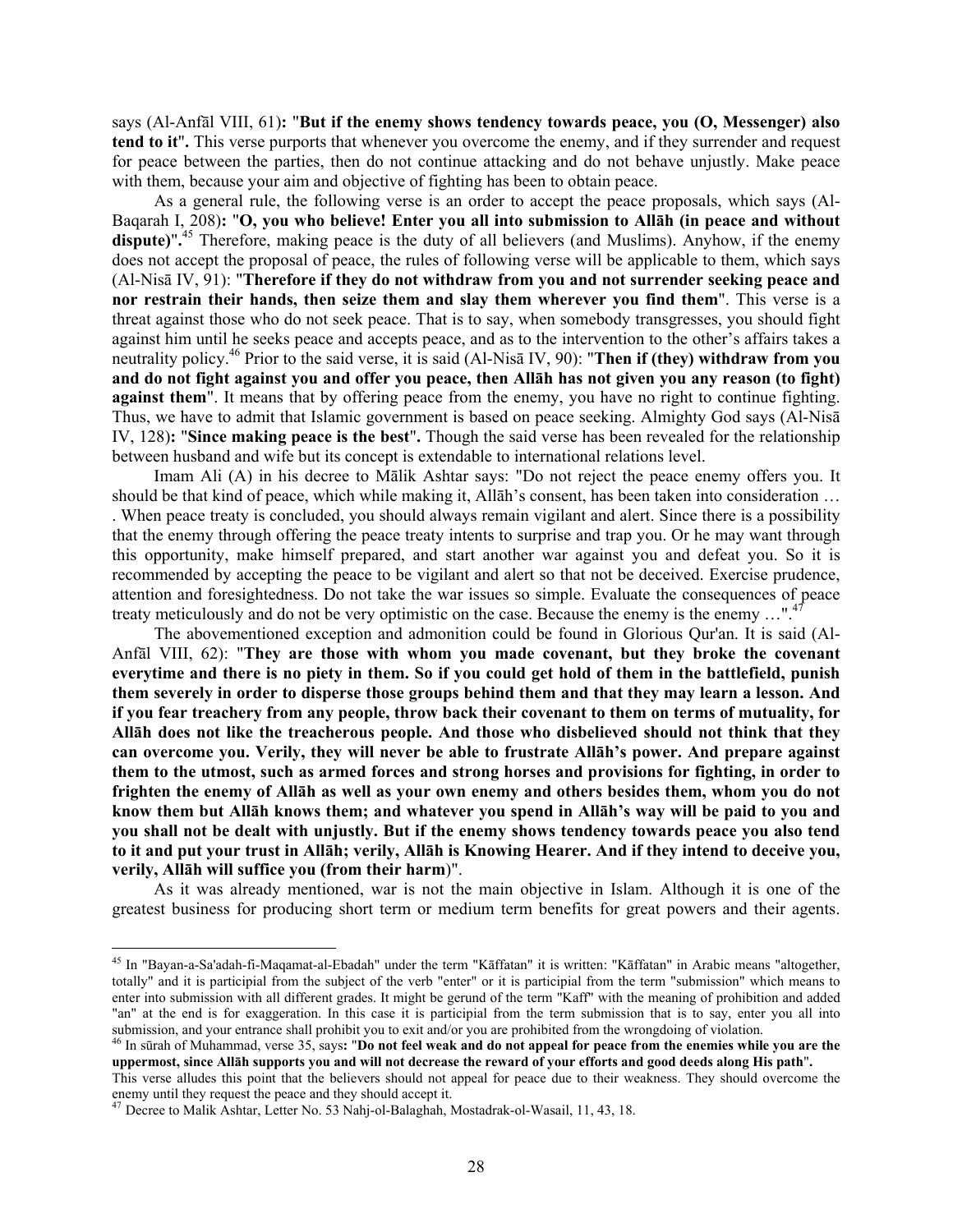Islam does not consider war as a necessity unless it is for exaltation of humankind, humanitarian objectives, to restore one's rights, and/or self-defense and defending the oppressed persons. This attitude is quite contrary to the manner of traders and traffickers who benefit from war whether during or after its cessation. On the basis of this principle, whenever the aggressor offers peace without having the intention of deceiving then it would be a must for Islamic government to accept it. Because the advent of Islam is for establishment and development of friendship among humankind, which is said: "Is the religion other than love and friendship?"48

#### **28- Principle of: Unauthorization of keeping prisoners of war after war termination**

There are especial regulations in wartime and relevant laws in peacetime that should be observed accordingly. A severe confrontation is a must against the enemy forces while they are in attacking operation, but when the aggression is suppressed and the enemy forces are taken as captives, then there would be no permission to keep the prisoners of war. They should be released or ransom should be taken for their liberation. Glorious Qur'an says (Muhammad XLVII, 4): "**When you meet with the disbelievers in the battlefield smite at their neck until when you have overcome them, and then bind the captives together tightly, and afterwards either set them free as a favor or ask for ransom until the war terminates**"**.** Anyhow, the kings are reprimanded by Glorious Qur'an concerning their actions when they overtake the other countries and says (Al-Naml XXVII, 34): "**Verily, when the kings overtake a land they spoil and plunder it; and cause disgrace and affliction to the noblemen of the community and this is how they act**"**.** It is from the aphorisms of the Leader of the believers Ali (A) who says: "When you overcome your enemy then for expressing your gratitude for the victory, forgive him".<sup>49</sup>

It should be mentioned that holy war in Islam is quite different from those wars waged by Islamic governments (which bear only the name of Islam but are not under the control of prophet or divine guardian or divine executor). In early Islam, the government was under the commandership of the Messenger of God (S) and in other periods of time should be under the control of the Upholder of Muhammad's progeny (may God hasten his glad advent). No other person, save His Holiness, is in the position of declaring a holy war. It is for this reason that holy war in Islam is specifically reserved for the time of the advent of His Holiness the Upholder. In early Islam, the captives were taken as salves in holy wars, which had its own specified social objectives. We have covered these objectives in the section of "non-applicability of slavery at this time".

## **29- Principle of: Prohibition of torturing and molestation of the enemy's captives**

As a general rule molestation of enemy's captives and even the criminals are considered as transgression, which its prohibition was discussed in several sections. It is said (Al-Baqarah II, 190)**:**  "**And fight in the way of Allāh (against) those who fight you, but do not exceed the limits; for verily, Allāh does not like the transgressors**"**.** And addressing the honorable Messenger (S) says (Al-Ahzab XXXIII, 48): "**Don't conform to the caprices of the disbelievers and the hypocrites; and disregard their annoying words, and put all your trust in Allāh, and Allāh is sufficient as a protector**"**.** 

In Islamic criminal law, there exist determined punishment for each crime, but torturing and molestation of enemies have never been authorized. On the contrary, the torturers and molesters are all liable to be punished. There are two groups of punishment in Islamic criminal law, the first group are those whose penalties are predetermined, and the second group which are called "ta'zir" are those whose range of penalties are not stated definitely.<sup>50</sup> Imprisonment is considered as secondary punishment. Islamic imprisonment has been established to prevent the freedom of movement and domicile as well as restricting the individuals in their affairs. It is obligatory that the imposition of the said punishment to be free from any kind of molestation.<sup>51</sup>

<sup>&</sup>lt;sup>48</sup> Al-Kafi 8, 79.

<sup>&</sup>lt;sup>49</sup> Nahj-ol-Balaghah, translated by Shahidi, p. 362.<br><sup>50</sup> Ja'far Sobhani (1983) "The principles of Islamic government", vol 2, p. 430, Tohid Publication, Qom.<br><sup>51</sup> Mawardi, "Al-ahkam soltaniah wa al-wilayat al-diniyyeh".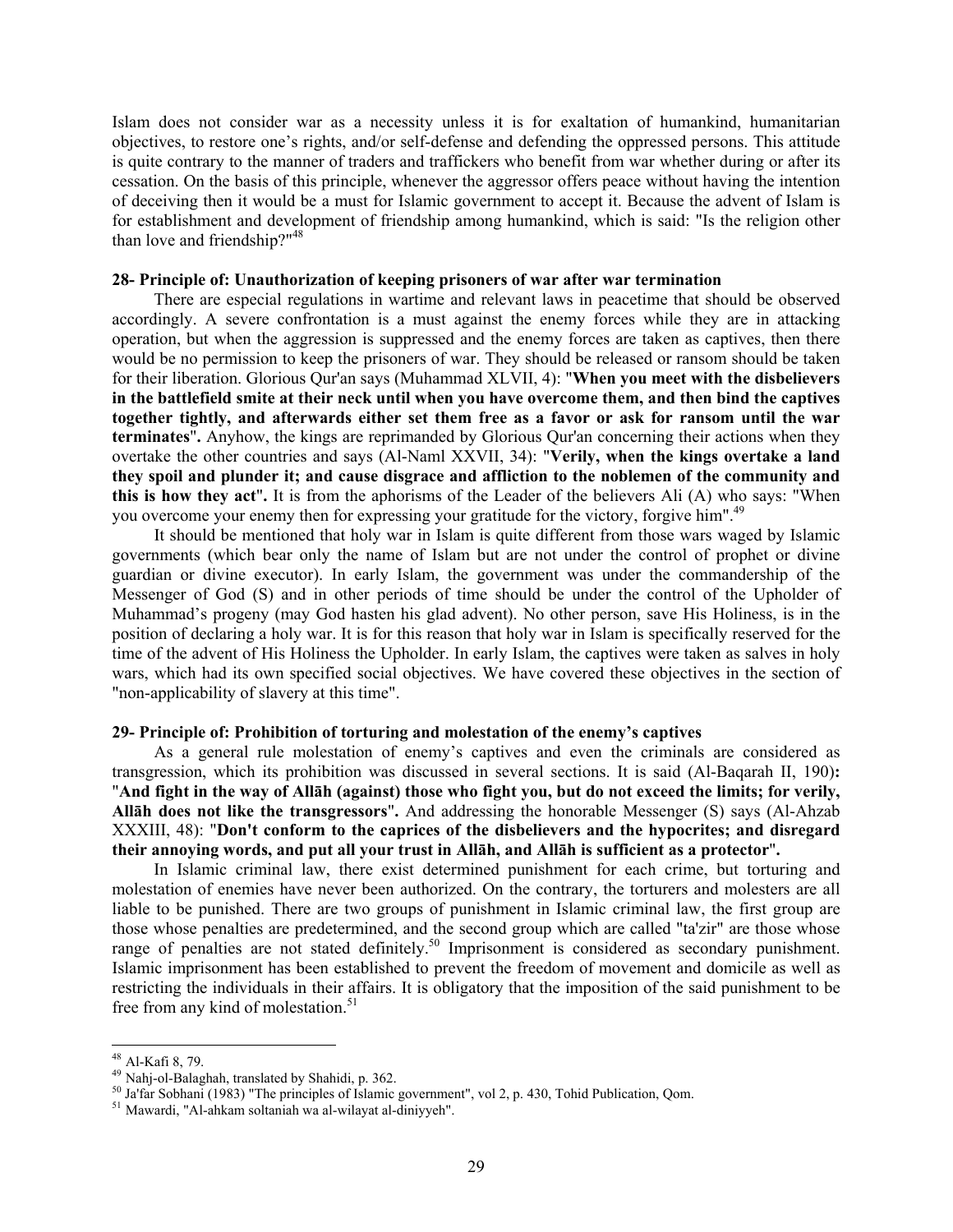To murder the divine guardians is one of the most serious crimes in Islam. The way Imam Ali (A) treats his own murderer would be a clear example for us to learn how to treat the captives and/or the criminals. His Honorable said: "Put this captive into jail. Give him enough food and treat him in good manner.<sup>52</sup> In Islamic criminal law, those cases whose penalties are imprisonment as "Ta'zir" will not exceed from thirteen items.<sup>53</sup> It is said (Al-Borūj, LXXXV, 10): "Verily, those who tortured the **believing men and women and then did not repent, for them shall be the chastisement of the Hell. And for them will be the chastisement of the Fire**"**.** The Glorious Qur'an encourages us to give the captives whatever we use as our own food. In sūrah of Al-Insān concerning the benevolent persons it is stated that (Al-Insan LXXVI, 8): "**And for Allāh's pleasure they feed the needy, the orphans, and the captives. Though themselves go hungry**". It means that while keeping and guarding the captives, the latters are to be preferred to themselves and they even give them their own favorite foods.

Imam Ali (A) in Seffain Battle before getting to the enemy, advices his military men that: "Do not fight them unless they begin fighting. Because, thanks to God, you are right and have the valid evidence, and leaving them until they begin fighting would give you another evidence against them. If with the God's will they be defeated and runaway, do not kill those who are retreating and do not harm those persons who are not able to defend themselves. Do not kill the wounded persons. Do not provoke the women even if they insult you and your commanders, because they have little strength and they are weak in their body and defective in their reasoning. When the women were in disbelieving conditions we were bound not to bother them. In the Age of Ignorance (paganism) if a man attacked a woman with a stick or a stone, he and all his children who helped him would have been reprimanded for their deeds".<sup>54</sup> In narrations and traditions books such as "Osūl-al-Kāfi"<sup>55</sup> and "Al-Wasāil-e-Shiāh"<sup>56</sup> and "Mustadrak-al-Wasilah<sup>"57</sup> there are special chapters concerning the goodness of feeding prisoners and friendship with the captives; and lots of narrations on this subject could be found in the said books.

It has been frequently observed that some governments in wartime for putting the opponent forces under pressure make use of the captives as means to their ends. For instance, they ill-treat the captives and torture or even kill them. As it was already mentioned, on the basis of this principle molestation of captives is forbidden, so that, it is clear that killing or taking reprisal actions against the captives just because of new invasions of the enemy would also be forbidden. That is to say, because of enemy's attacks and invasions we cannot kill the prisoners of war who had been taken as captives in earlier military operations and retaliate or torture them in revenge of the said attacks. In other words, we cannot make use of the captives in wartime, because they are also human beings who are defeated by Islamic government and operating procedure of Islamic governments towards those who are defeated is the same procedure that the Muslims are expecting and looking forward the Omnipotent of the world, namely Almighty God takes towards them.

## **30- Principle of: Prohibition of illicit trades and measures against humanity and the environment**

This principle is one of the most important principles of Islamic foreign policy. The aim of Islam is exaltation of humankind and full height of dignity in humanity. What the "exaltation" is meant by holy Prophet of Islam is qualitative and quantitative improvement of human beings. As a general rule, the ecosystem which human beings are parts of it should be protected so as the said goal be attained. Therefore, the attention of holy Prophet of Islam has also focused on protection of animals and plants as well. By careful attention to, and analyzing the Islamic rules and regulations, even in minor and subsidiary cases, it could be understood that one of the aspects of Islamic rules and regulations is protecting the rights of individuals in their relations with one another. In other words, each person is a constituent source of rights for other persons. For instance, "man" is the source of sexual pleasure for

 $52$  Al-Mustadrak Al-wisa'il, 11, 78, 30-12467-1.

<sup>&</sup>lt;sup>53</sup> Ja'far Sobhani (1983), "The principles of Islamic government", vol 2, p. 431, Tohid Publication, Qom.<br><sup>54</sup> Nahj-ol-Balaghah, translated by Shahidi, letter no. 14, p. 280.<br><sup>55</sup> Al-Kāfi, volume 5, p. 35.<br><sup>55</sup> Wasail-al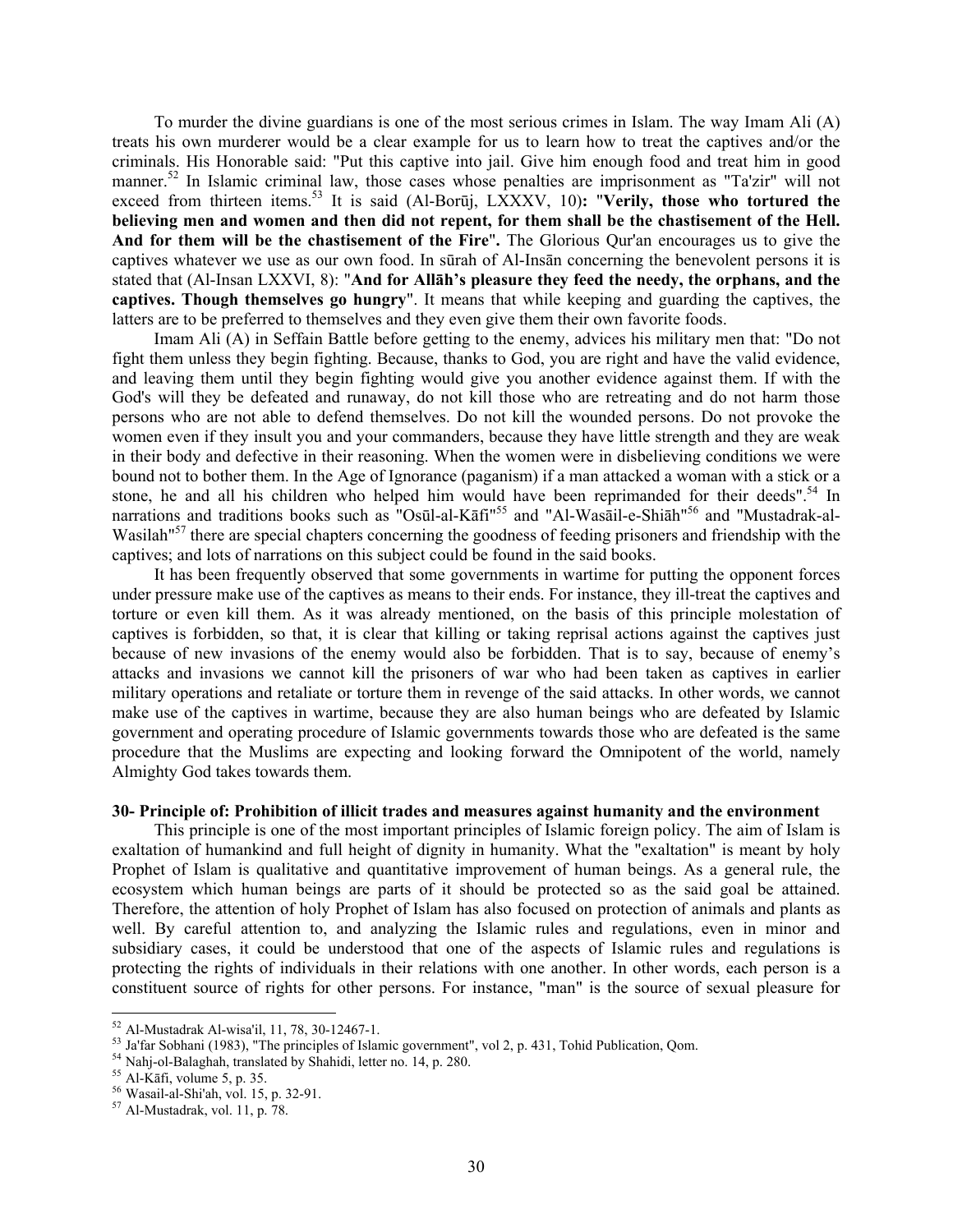"woman" and vice versa. So that a man, as a member of ecosystem has no right to refrain from marriage which results to the infringement of the women's rights. Although there is no obligation concerning the religious rules on the subject in question but the subtle hints made by religious rules show that its praiseworthiness is nearly equal to an obligation. It is written that:<sup>58</sup> "Once Imam Sadiq (A) was asked why the punishment of adultery is a hundred lashes but the punishment of drinking wine is eighty lashes? Why adultery is more serious than drinking wine? His Holiness said: "The reason is because of spoiling the sperms and laying it in a place other than the position that God said "it is your sowing place". It is written in Fegh'h-ol-Riza that the Reverend Messenger of God said: sodomy is prohibited because of its corruption and infringement of the women's rights that Almighty God has encouraged to observe it. So it is obvious that the reason behind the unlawfulness of sodomy is infringement of women's rights and spoiling the generation, and wasting the sperms. That is why, masturbation is also forbidden. And sexual intercourse with the anus of the women and bestiality and lesbianism are also forbidden. Because if men be sufficient for each other and also the women be sufficient for each other the issue of reproduction and generation would be exterminated". From the said religious legal provisions, it could be understood that with regard to the rules of ecosystem, the life of every living creature is a source of rights for other ones; therefore, no one is authorized to infringe the others' rights through his selfishness.

This subject is also extended to plantations and livestock. Therefore, protection of the environment is considered as one of the topics of Islamic foreign policy. It is said (Al-Baqarah II, 205)**:** "**And when he turns away (from you) his effort in the land (earth) is to make mischief therein and to destroy the crops and the cattle; and Allāh does not like mischief-making**"**.** That is to say, destroying the plantation and the livestock is considered as corruption which Allāh does not like these kind of actions. Destruction of the plantation and the livestock, whether being directly or indirectly through destruction of the environment, and/or creating imbalance in ecosystem is considered as corruption. In the said verse the ownership of the plantation and the livestock is not restricted and particularized to the Muslims, and by using the term "**land**" (earth), all the lands in the world is taken into consideration. This attitude represents so many rules to be observed by Islamic government. That is to say, Islamic government has no right to commit corruption in the planet of the earth.

According to the said noble verse "corruption in the earth" is composed of a body of activities, which are the cause of destruction of the environment, whether plants, animals and/or human beings. Extending the said subject to the human beings shall propound other issues, which we are going to discuss them in detail. There are so many activities that are the cause of corruption in the earth. The followings are some of them which could be mentioned under the title of this subject, such as; producing and trading the harmful materials and poisonous chemicals for the purpose of killing the human beings and destroying the farms and livestock for damaging the others, offensive and mass-destruction weapons, burying the nuclear wastes in territory of the weak countries through conspiracy with their leaders and agents, production, consumption, exportation and importation of all kinds of raw and intermediate materials which are the cause of harm and damage to the plants, livestock and human beings and the like.

In Glorious Qur'an "corruption" is also attributed to the kings, which says (Al-Naml XXVII, 34): "**Verily, when the kings overtake a land, they spoil and plunder it**"**.** And also says (Muhammad XLVII, 22)**:** "**If you were given the power and authority, all you would do is but mischief-making**"**.** And also says (Al-Baqarah II, 11-12)**:** "**And when it is said to them: Do not make mischief in the land, they say: We are but peace-makers. Now surely they themselves are the mischief-makers, but they do not perceive**". And in another verse it is said (Al-Ra'ad VIII, 25): "**But those who break the covenant with Allāh after they have made it; and cut off the relations that Allāh has commanded to be joined; and make corruption in the earth, for them shall be the curse and the evil abode**".

There are so many infractions, which have been described as corruption in various verses. For instance, according to the following verse which says (Al-Baqarah II, 30): "**They said: (O, our Lord) Do you appoint the kind of creature who will make mischief therein and shed blood?**" To shed blood is

<sup>&</sup>lt;sup>58</sup> His Excellency, Hajj Mullah Ali Beidokhti Gonabadi. Zulfiqar, "On the prohibition of opium smoking", Haqiqat Publication, (2003) Tehran, pp. 75-76.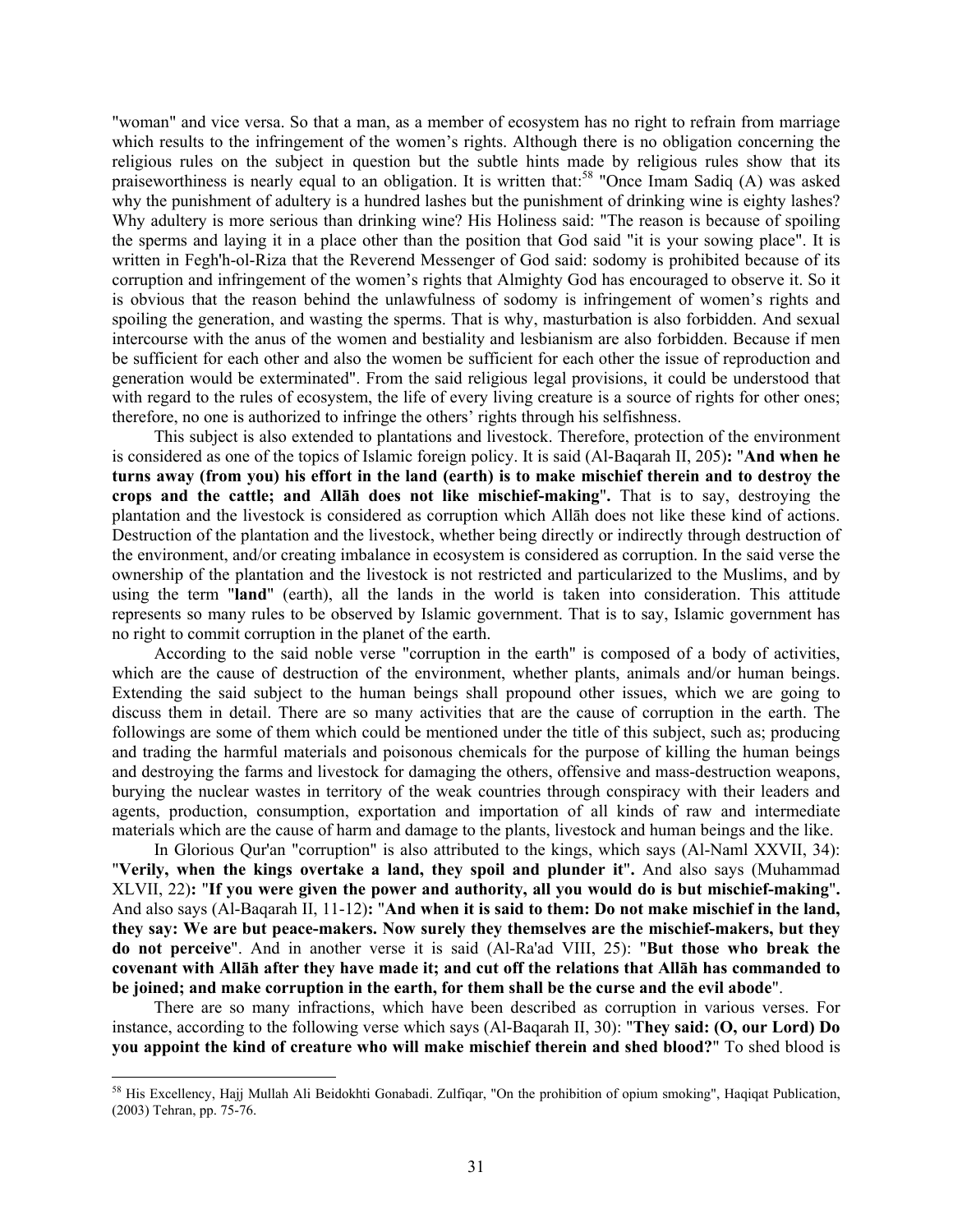one of the cases of corruption. In another verse, it is said (Yusof XII, 73): "**They: By Allāh! Indeed you know that we did not come here to make mischief in the land, and we are not thieves**". It means that theft is one of the cases of corruption. And in another verse, concerning the rebellion it is said (Yūnus X, 91): "**Indeed you rebelled before and you were of the mischief-makers**". That is to say, rebellion and disobeying the God's ordinances are considered as corruption. Shortchanging is also considered as corruption, which says (Hūd XI, 85 also Al-Shura, 183): "**O, my people! Give full measure and exact weight; and do not diminish the goods of the people (while selling); and do not make mischief in the land**". Injustice, murder and transgression are also considered as corruption, which says (Al-Qasas XXVIII, 4): "**Surely PHaraoh considered himself above all and made its people into sects, weakening one party from among them; he slaughtered their sons and let their women live; surely he was one of the mischief makers**".

To produce, purchase and sale of wine and other intoxicants, for the purpose of being intoxicated are forbidden in Islam. Because drinking wine will deteriorate the mental and reasoning faculty (power) for a while, consequently the man's virtue namely the awareness of his perception would be weakened or stop working. For this reason, the holy Prophet of Islam has forbidden it. Certainly, the said prohibition shall cover the narcotic drugs, which its usage is common in today's world. The trade of narcotic drugs is one of the largest illicit trades in the world, in such a way that in some years the revenues gained by transaction of narcotic drugs is more than the oil revenue in the world. Islamic government has no permission to be engaged in the transaction of narcotic drugs or even take part in their distribution. Glorious Qur'an says (Al-Mā'idah V, 2): "**you should help one another in righteousness and piety, but do not help one another in sin and transgression**". The term "**sin**" is also used in the verse that forbids the wine, and in that place, it is called "**grave sin**". It means that taking part in the said "**grave sin**" namely, transaction of intoxicants, which also includes the narcotic drugs, is forbidden. In Glorious Qur'an it is said (Al-Baqarah II, 219): "**They ask you concerning intoxicant and gambling, say: In both of them is a grave sin, although there is some profit for some men in them, but the sin of them is graver than their profit**". In a comment on the said verse, the noble exegesis of Bayan-a-Sa'adah-fi-Maqamat-al-Ebadah, for the first time has forbidden the usage of opium and narcotic drugs<sup>59</sup>.

On the basis of the abovementioned explanations the concept of the said principle could be extended on all sins and even moral issues. But we are not going to describe the issue anymore. It should be only noted that one of the difficulties of today's world is immoral trading which have specifically devoted a large part of the world's commercial transactions, and on the basis of the above-mentioned explanations all of them are considered as corruption which are not authorized by Islamic government. The foreign policy of the Islamic government has taken these principles from the bases of its ideology and is bound to observe them.

## **31- Principle of: Unauthorization of destroying food sustenance for acquiring material profits**

As it was already mentioned, the various concepts of the "corruption in the earth" indicate this point that destruction of farmlands, livestock and human generation are principally prohibited; and protection of the environment is one of the most important issues in the foreign and domestic policies of Islam. Generalization of the said subject, leads us to the following point namely, Islamic government has no right to destroy a part of food substances, in order that their prices being increased. In the past, it has been observed that some countries such as U.S.A carried a part of their wheat products by ship to the sea and emptied them out into the ocean just to prevent the decrease of wheat price, whereas at the same time there were so many people in Africa who were starving to death. There are even uncertainties and doubts originating from Islam's standpoint on the case of imposing prohibition in producing and cultivating grains just to prevent a decrease in their prices, which would be due to the abandonment supply of their products. As to the victuals and means of subsistence of population of the world, we can declare this point of viewpoint that Islam never authorizes any restriction on producing the means of subsistence unless the foods needed by all individuals in the world have been produced. With regard to the following verse

 $59$  "Bayan-a-Sa'adah-fi-Maqamat-al-Ebadah", translation volume 2, pp. 450-460.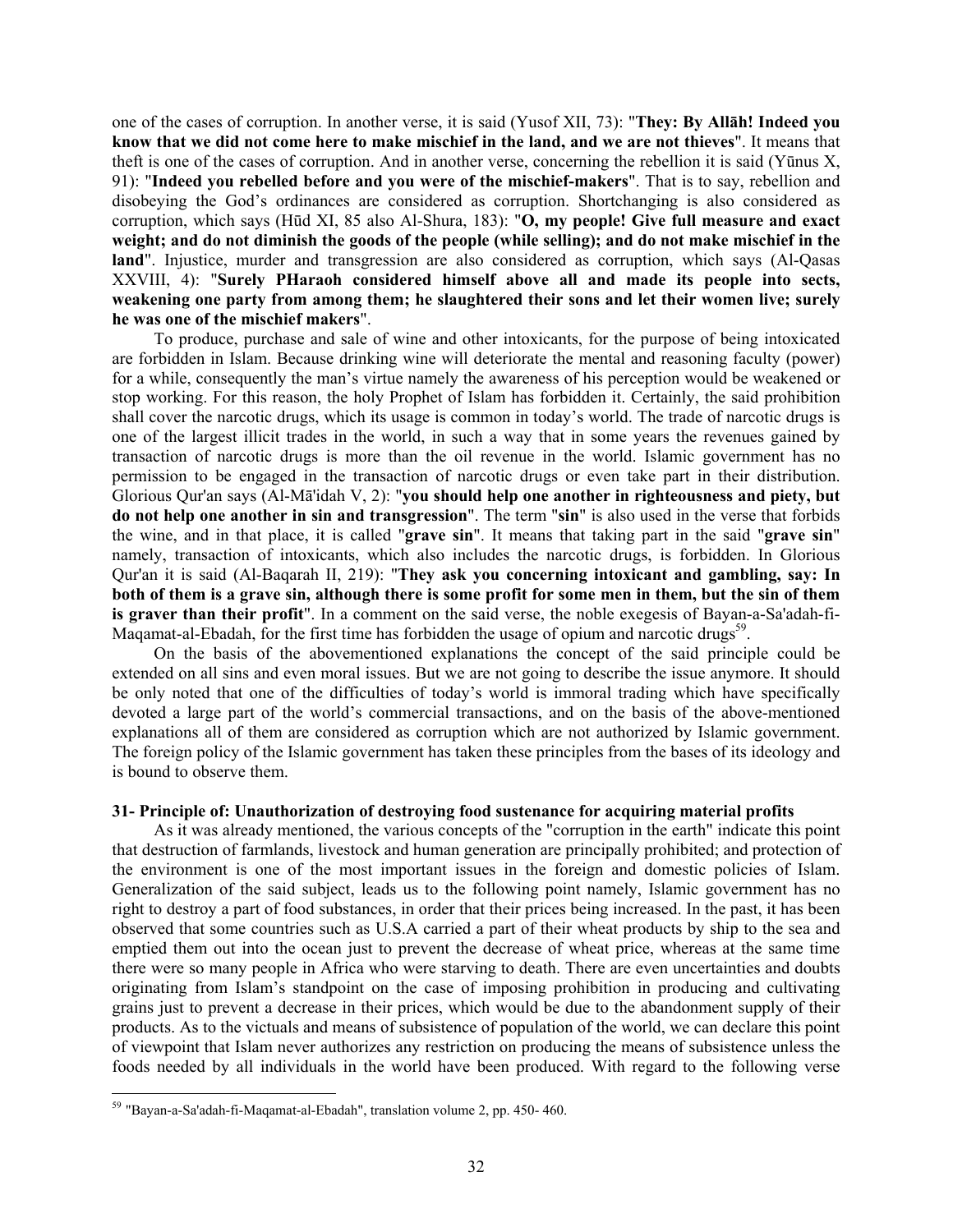which says (Al-Baqarah II, 205): "**And when he turns away (from you) his effort in the land (earth) is to make mischief there in and to destroy the crops and the cattle; and Allāh does not love mischiefmaking**". Even that kind of "corruption in the earth" which causes a decrease in productivity of production of farmlands and livestock are also prohibited. In recent century, it has been observed that most governments through progressive tricks - and in earlier centuries through conventional tricks - and by distribution and/or secret exportation of parasites and plant diseases and livestock pests have tried to inflict sufferings upon the other nation's farming and livestock productions. For instance the epidemic factors of the outbreak of disease among livestock, birds and plants such as rice stem-worm, fruit trees stem-worms, potatoes and summer crops' wireworm, fungus infection of the wheat, pathogenic fungus, aphids, and bacteria were secretly distributed by some states in other countries. All of these occasions are within the scope of this section. $60$ 

All of the above said measures at the international level are considered as prohibited actions in Islam. There has been determined a special portion out of the properties of Islamic government for the poverty-stricken persons and the needy which the dispossessed of other states are also included in the plan. In Glorious Qur'an, it is said (Al-Dhariyat, LT, 19): "**And they consider a due portion of their wealth and property for the needy**"**.** The said "**due portion**" which is known and definite in the wealth and property of the believers; for sure it is also known and determined in the public treasury of the Islamic government; and no matter where the needy and deprived persons are stationed, they are all entitled to receive it.

There is a verse in sūrah of Al-Isrā concerning the extravagance and squandering which Almighty God says (Al-Isrā XVII, 26-27): "**Give to the relatives their due rights and also spend on the needy and the wayfarer, but do not squander your wealth wastefully. Verily, the squanderers are brothers of devils, and Satan was ungrateful to Allāh**".

As it was thoroughly explained, "squandering" might be used as an established base for the said principle in international relationships concerning the weak and powerless nations of the world. That is to say, the rights of powerless and disabled persons of other nations should not be ignored. We have no right to acquire profits just to achieve our national interest and refrain to give the due rights of the deprived nations as it is instructed by Almighty God, for the needy and disposed persons, out of the wealth and property of Islamic nation.

# **32- Principle of: Prohibition of international hoarding of food and obligation of feeding the world starving people**

Starvation is one of the prominent phenomena at the international level in recent centuries. The rate of starvation casualties is much more than the casualties of accidents throughout the world. Hoarding of the public sustenance and/or exercising common methods for preventing decline in price of foodstuffs such as, destroying the products and declining in cultivated areas of lands for the purpose of reduction of products supply in the market that leads to food prices increase - are not authorized in Islam. And whenever the people are in the state of hunger, then the Islamic judge is authorized to order, to open the warehouses and people sustenance to be distributed amongst them. By taking the said subject into consideration, it is obvious that Islamic government has no right to hoard the people's public sustenance, and make the people die due to famine and hunger.

Concerning the said subject, we read in Glorious Qur'ān, sūrah of Joseph, that Joseph (A) said (Yusof XII, 47-48): "**For seven consecutive years, you shall sow as usual and you should store the harvest that you reap in its ear, except a little of it which you shall eat. Then after that shall come seven years of hardship of famine that you shall eat what you have stored beforehand except a little that you shall save for sowing seeds**". … (Yusof XII, 58-59) "**Then his brothers came to him; and he recognized them, but they did not recognize him; and when he provided them with the provisions which they demanded, Joseph said: Bring to me that brother of yours from your father. Do you not** 

 $60$  The eye witnesses have repeatedly stated that in late forties and after world War II American planes while flying over Gilan and Mazandaran provinces unloaded small packs on the rice fields. They said packs contained rice stem-worms.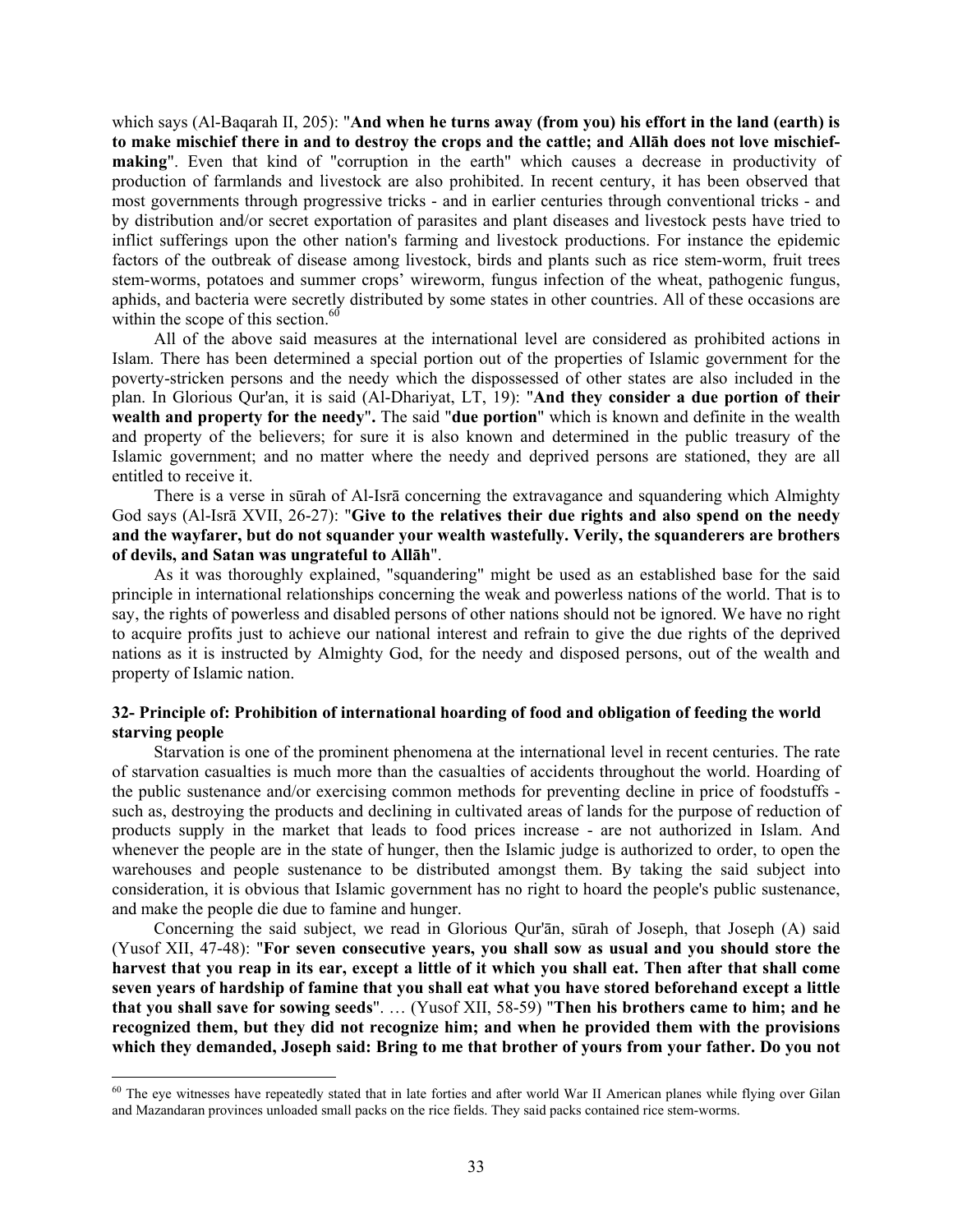**see that I fill up the measure and I am the best host**"?… (Yusof XII, 62)"**And Joseph told his servants: Put their money into their bags, so that they might know it after their return to their town and they might come back**". The above said verses imply that Joseph (A), in time of famine, gave full measure of food supplies to those persons who were from another territory and had exercised a grave injustice to him. Joseph (A) was Aziz (ruler) of Egypt at that time and the entrants had come from another territory, namely from Canaan to Egypt. In other words, Joseph (A) deemed it obligatory to give them foodstuffs on the basis of per capita namely each person's needs to be covered. Because in the following verses when the brothers demand to take Benjamin with themselves they argue that (Yusof XII, 65): "**So we shall obtain more food for our family, and we shall surely take care of our brother; and we shall obtain an extra camels load; what we have now is a small amount of food supplies**". The said verse show that Joseph (A) used to divide sustenance on the basis of the members of persons in the family, and the last sentence, which says: "**what we have now is small amount of food supplies**" shows that each person's portion would suffice the least amount of food needed for the persons in the family. And since Joseph's brothers had not taken Benjamin with themselves, therefore they said that the acquired grains were less than what they needed to live. In other place, it is said (Yusof XII, 65): "**And when they opened their bags they found their money had been returned to them**". That is to say, the purchase price of the grains had been returned to them. What we understand from the abovementioned verses is that when the people are in hardship with regard to the foodstuffs - no matter where they live and without paying attention to their nationality and religion - the Islamic government is bound to provide them sufficient sustenance without receiving purchase price or any other consideration.

In sūrah of Al-Nisā it is said (Al-Nisā IV, 37): "**Those who are niggardly and enjoy niggardliness on other people and hide away what Allāh out of His bounty has bestowed upon them (should know that) We have prepared for the disbelievers a humiliating torment**".

In sūrah of Ale-Imran, it is said (Ale-Imran III, 180): "**And those who niggardly withhold of that, which Allāh has bestowed on them of His bounty, should not think that it is good for them. Nay, it will be the worst for them; the things, which they covetously withheld, shall be tied to their necks like a collar (of fire) on the Day of Resurrection. Verily, to Allāh belongs the heritage of the heavens and the earth**". And also says (Muhammad XLVII, 38): "**You are the ones who are asked to spend your wealth on Allāh's way, but among you are some people who are niggardly, and whosoever is miser is against himself. However, Allāh is the Absolute Independent and you are in need of Allāh's favors and bounties. If you turn back from Allāh's way He will substitute another nation instead of you, a people not like you**". And in other place says (Al-Taghabun, LXIV, 16): "**Fear from Allāh as much as you can; listen to His commands and obey; and spend in charity; and you will profit from doing all those. And whosoever is delivered from the greed of his own passionate-self, he is indeed of the salvated ones**".

All of the above said verses are emphasizing a special subject, that is to say, whosoever not to be niggardly and contributes in charitable donations; he has done it for his own benefit. Contrary to the common belief and on the basis of microeconomic and international trade theories and by resorting to mathematics, we are able to prove that the interests of humankind are based on exaltation of the whole humankind. It is hoped to cover the said issue in a separate book in the future.

Anyhow, niggardliness is one of the characteristics of human beings, and in Glorious Qur'an those persons who perform their prayer regularly, namely, they are always remembering Allāh, are considered as an exception. In sūrah of Al-Ma'arij, it is said (Al-Ma'ārij, LXX, 18-25): "**And those who collect money and store it. Verily man is very greedy and impatient creature. When some harm touches him, he is fretful and keeps complaining. And when wealth comes to him, he is miser. Those who perform prayers out of real devotion they are exceptioned. They are the ones who perform their prayers regularly. And those in whose wealth is an appointed share, for the needy who demands and the one who is deprived**".

Those cases that were mentioned about contribution and niggardliness, in spite of their being for individual persons, could be extended to the government and enforced at the level of nations and states. It is said (Al-Hashr, LIX, 7-9): "**What Allāh has put at the disposal of His messenger, taken from the**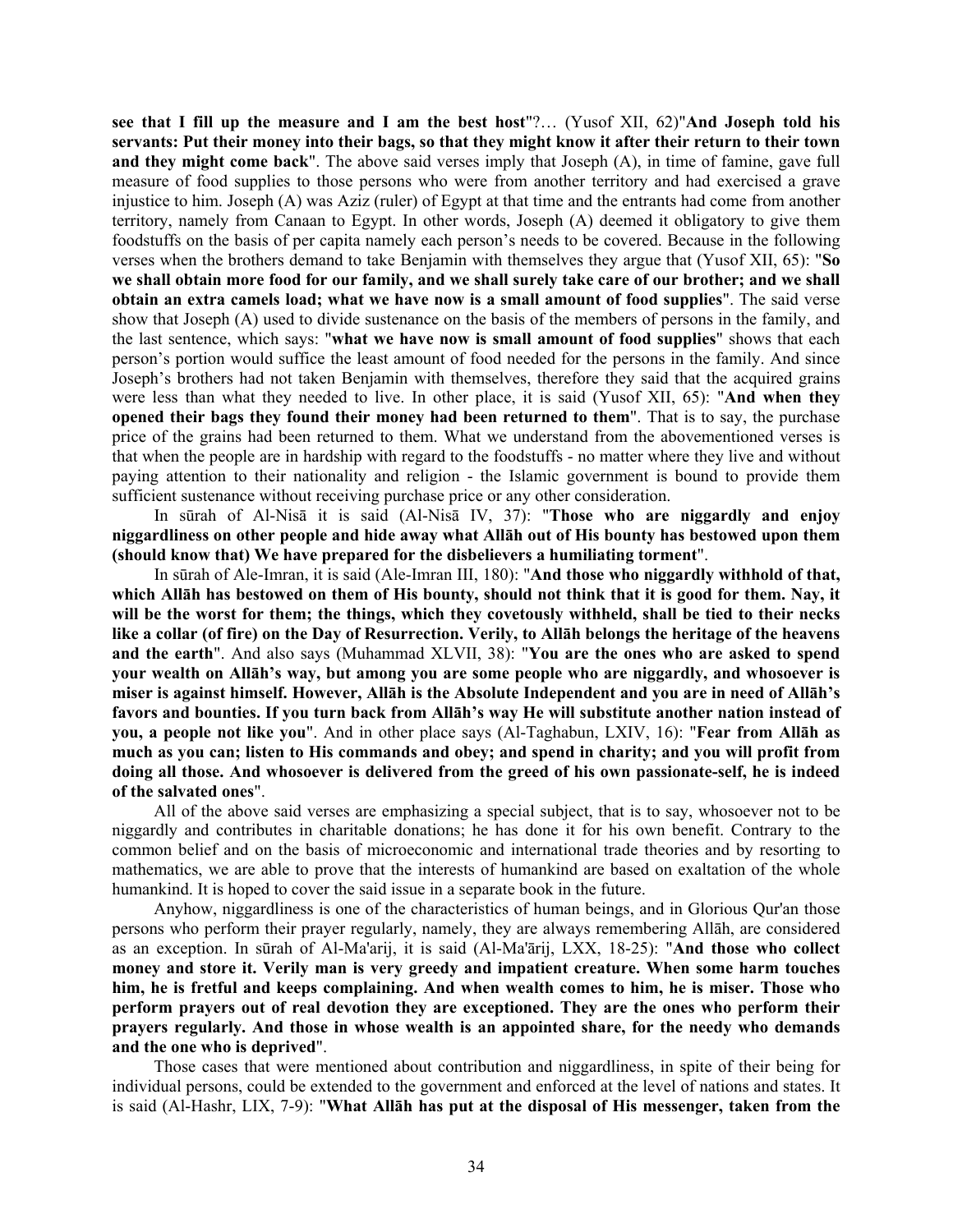**people of the townships, belongs to Allāh, to His messenger and his relatives and orphans, and to the poor and to the wayfarer: Since these booties should not fall in the hands of the wealthy men among you; so take what your messenger gives you, and whatever he forbids you, abstain from it; and fear from Allāh. Verily Allāh is the severe retributing. Some of the booties should be given to the needy of the Emigrants who are seeking Allāh's grace and pleasure; and they do help Allāh and His messenger in Allāh's path and they are indeed sincere in their deeds. And those who before the emigrants remained at their homeland and became as believers. They love those who came to them as emigrants, and they do not envy them for what they are given and they prefer them over themselves even if they need the same things, and those who are secure from the greed of their own souls, they are indeed the salvated**".

Certainly, moderation is ordered in contribution of charitable donations, which says (Al-Isrā XVII, 29): "**Do not keep your hand chained to your neck. Nor be extravagant in spending your earnings so that out of poverty you may become distressed and self-blaming**". And in sūrah of Al-Forqān it is addressed to honorable Messenger (S) and says (Al-Furqān XXV, 69): "**Those who while spending in Allāh's way they are neither extravagant nor niggardly, but they are moderate between the two extremes**".

#### **References**

*Persian*  حضرت حاج دكتر نورعلي تابنده، بردهداري در اسلام، عرفان ايران، گردآوري و تدوين دكتر سيد مصطفي آزمايش، ir.sufism.www://http <sup>٦١</sup> شمارة 19 انتشارات حقيقت، ،1383 تهران.

- حضرت حاج دكتر نورعلي تابنده مجذوبعليشاه، صلح اديان، متن پيام افتتاحيه به كنفرانس صلح اديان، بنياد هماهنگي -20) ،1384 فروردين 29-31 ،)Foundation for Religious Harmony and Universal Peace) جهاني صلح و اديان 18 آپريل 2005)، هندوستان، دهلي نو. عرفان ايران، مجموعه مقالات، گردآوري و تدوين دكتر سيد مصطفي آزمايش،  $\text{http://www.sufism.ir}^{\text{tr.}}$  شمارهٔ ۲۲، انتشارات حقیقت، صص ۹- ۵، ۱۳۸۴، تهران. ``
- حضرت حاج دكتر نورعلي تابنده، ايران فرهنگي، ايران سياسي، عرفان ايران، گردآوري و تدوين دكتر سيد مصطفي littp://www.sufism.ir <sup>٦٣</sup> آزمايش، شمارة ٣، صص ٦۴ – ٨ انتشارات حقيقت، ١٣٧٩، تهران.<sup>٦٣</sup>
- ٦٤ حضرت حاج سلطانحسين تابنده، نظر مذهبي به اعلاميه حقوق بشر، انتشارات صالح، چاپ دوم، ،1354 تهران. http://www.sufism.ir
- حضرت حاج ملاّ علي بيدختي گنابادي، ذوالفقار، در حرمت كشيدن تريـاك، چـاپ چهـارم، انتشـارات حقيقـت، ،1382 http://www.sufism.ir <sup>٦٥</sup>.

<sup>&</sup>lt;sup>61</sup> His Excellency Hājj Dr. Nūr-Ali Tābandeh. "Slavery in Islam", Iran's Mysticism (Journal), compiled and edited by Dr. Seyyid Mostafā Azmāyesh, No. 19, Haqiqat Publication, 2004, Tehran and Paris. 62 His Excellency Hājj Dr. Nūr-Ali Tābandeh, Majzūb Ali Shah, "Religions peace", text of inauguration message to the peace

conference, Foundation for Religious Harmony and Universal Peace, 18-20 April 2005 New Delhi, India, Iran's Mysticism (Journal). Collection of Articles, edited by Dr. Seyyid Mostafā Azmāyesh, No. 22, Haqiqat Pub., 2005, pp. 5-9, Tehran and Paris.<br><sup>63</sup> His Excellency Hājj Dr. Nūr-Ali Tābandeh, "Cultural Iran - political Iran". Iran's Mysti

Dr. Seyyid Mostafā Azmāyesh, No. 3, pp.8-14, Haqiqat Publication, 2000, Tehran and Paris.<br><sup>64</sup> His Excellency Hājj Sultān Hussein Tābandeh, "Religious standpoints on Universal Declaration of Human Rights". Salih<br>Publicatio

<sup>&</sup>lt;sup>65</sup> His Excellency Hājj Sultān-Muhammad Beydokhti Gonābādi. "Dhulfiqār, in prohibition of opium smoking". 4<sup>th</sup> ed., Haqiqat Pub., 2003, Tehran.